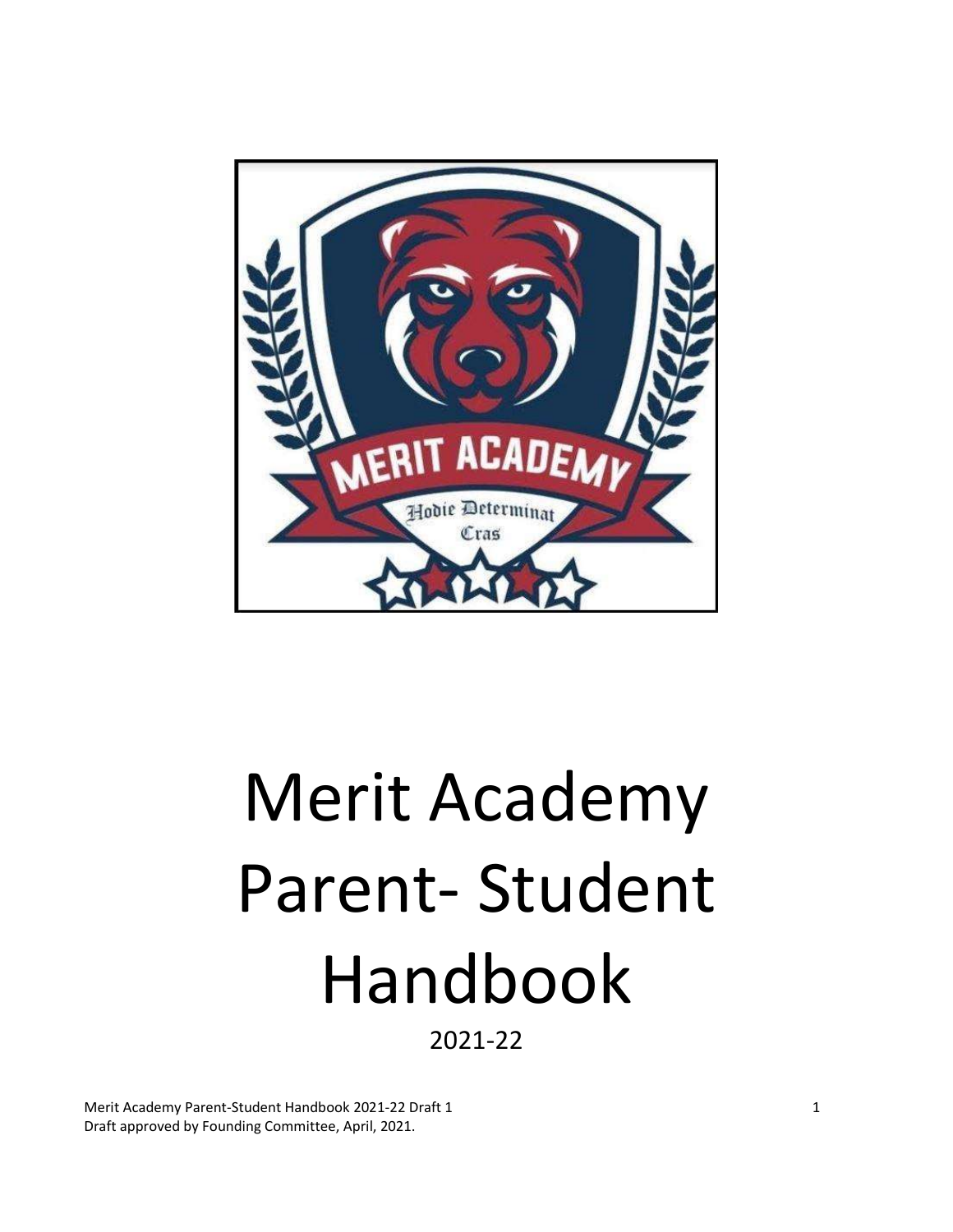Merit Academy Parent -Student Handbook 2021 -22 Draft 1 Draft approved by Founding Committee, April, 2021.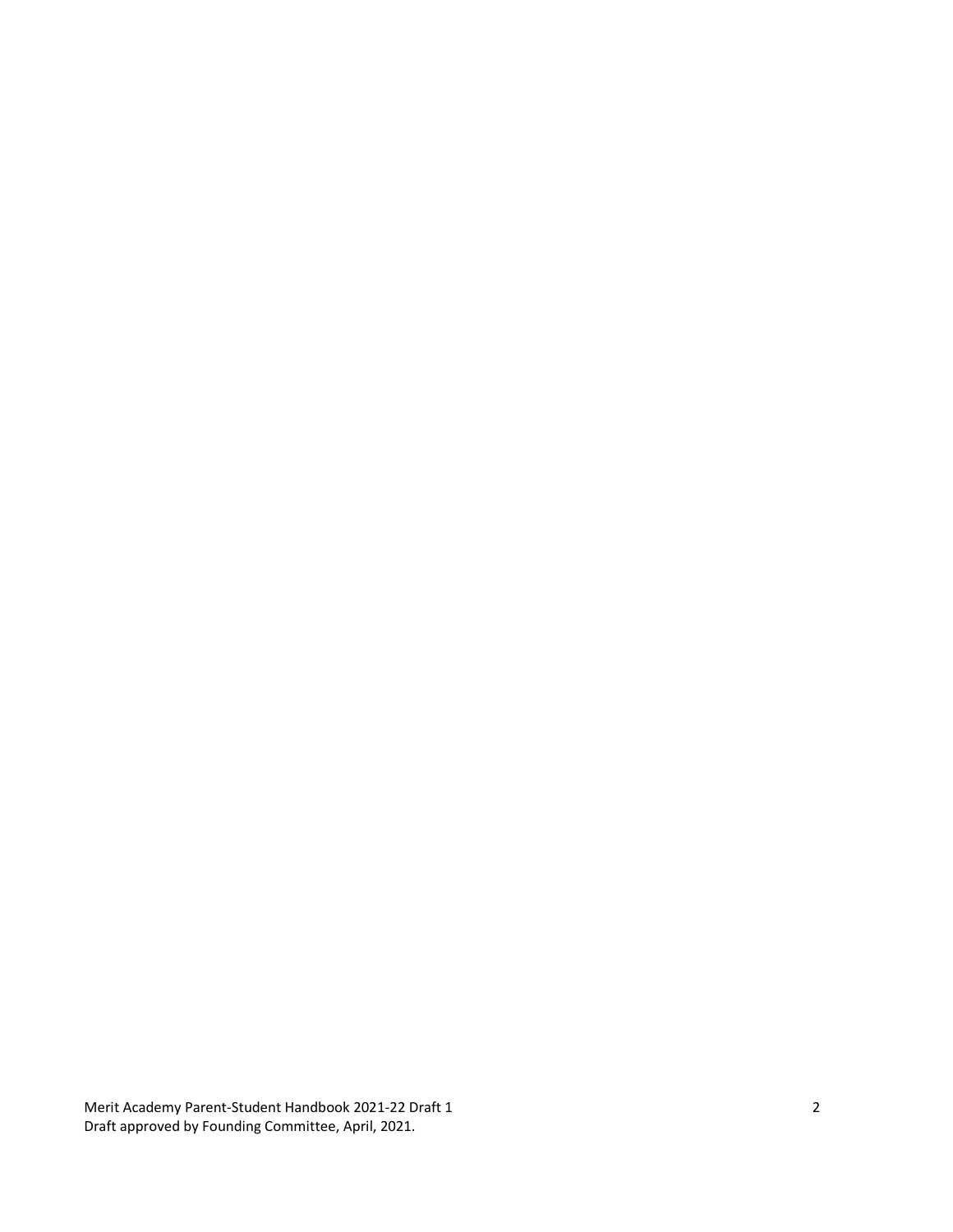### *Welcome to Merit Academy*

*The concept of Merit Academy began with families and local community members, for*  families and the greater Ute Pass community. It started with conversations among *families and area members about a different education choice, one that embraces a classical and content-rich approach, involves parents to a much greater level, and allows area experts to teach in their field through charter waivers. This school is the culmination of these conversations and efforts.*

*Merit Academy's unique academic model utilizes the Core Knowledge sequence, long recognized for its rich content and academic rigor. The school is founded on a liberal arts education (Arts of language, mathematics, science, history, Latin, music and art) combined with a constant emphasis on character and leadership development.*

*We recognize that parents must "choose in" to attend our school. You are choosing a traditional, engaging, classical, Core Knowledge academic curriculum. You are choosing a commitment to our vision and mission. You are choosing to abide by our Code of Conduct and honor code. You are choosing the culture and procedures in which we thrive. With a highly qualified and well-trained staff, a rigorous academic environment, and a commitment to character training, MA is a great place to be. Welcome!*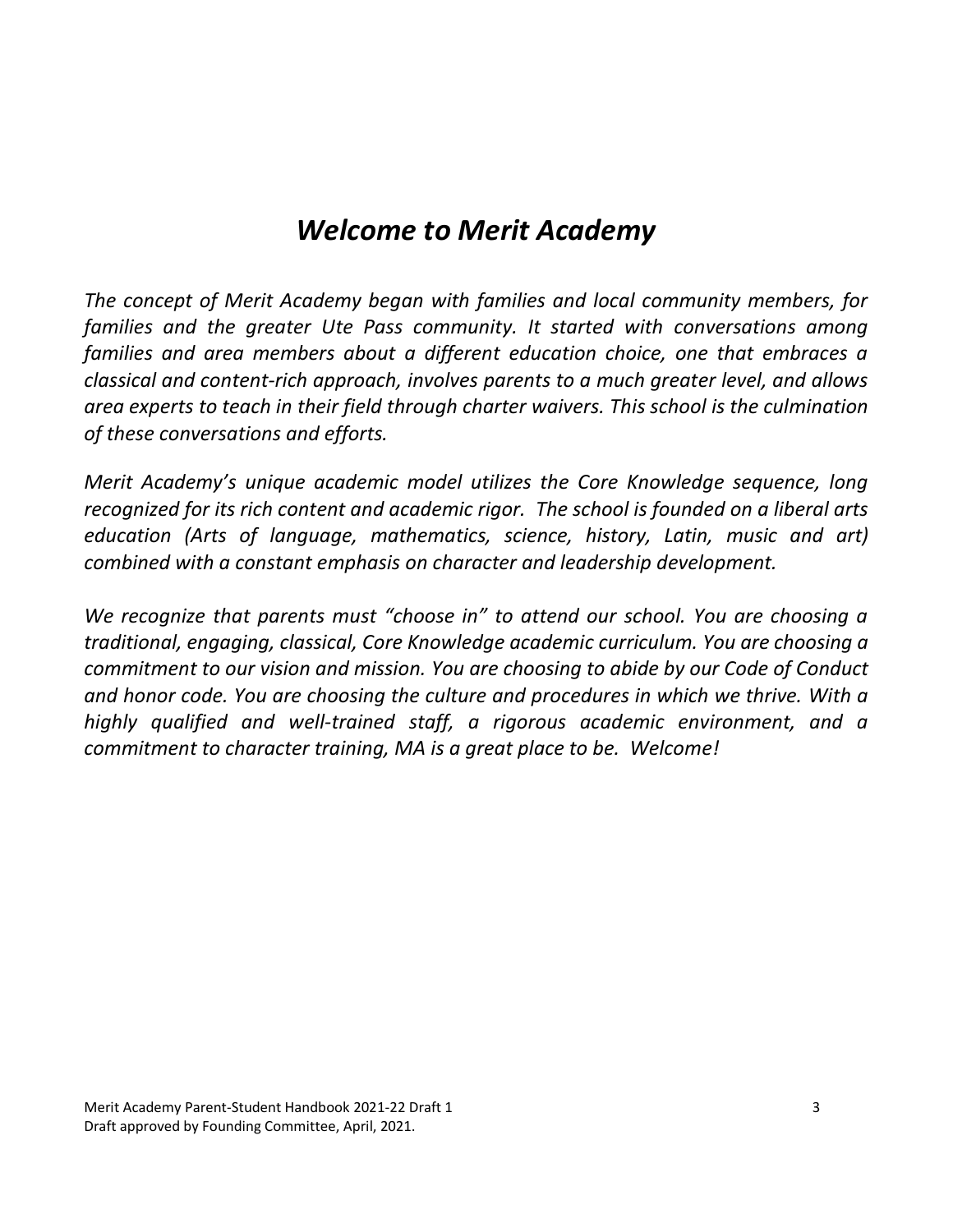THIS HANDBOOK IS DESIGNED TO ACQUAINT YOU WITH MERIT ACADEMY AND PROVIDE YOU WITH INFORMATION ABOUT YOUR STUDENT'S ENROLLMENT HERE. THE HANDBOOK IS NOT ALL-INCLUSIVE BUT IS INTENDED TO PROVIDE YOU WITH A SUMMARY OF MANY OF OUR GUIDELINES.

THIS EDITION REPLACES ALL PREVIOUSLY ISSUED EDITIONS. IN ADDITION, THE NEED MAY ARISE TO CHANGE THE GUIDELINES DESCRIBED IN THIS HANDBOOK. MA THEREFORE RESERVES THE RIGHT TO INTERPRET THEM OR TO CHANGE THEM WITHOUT PRIOR NOTICE.

NO PARENT-STUDENT HANDBOOK CAN ANTICIPATE EVERY CIRCUMSTANCE OR QUESTION. AFTER READING THE HANDBOOK, IF YOU HAVE QUESTIONS, PLEASE TALK WITH A MEMBER OF OUR ADMINISTRATIVE TEAM.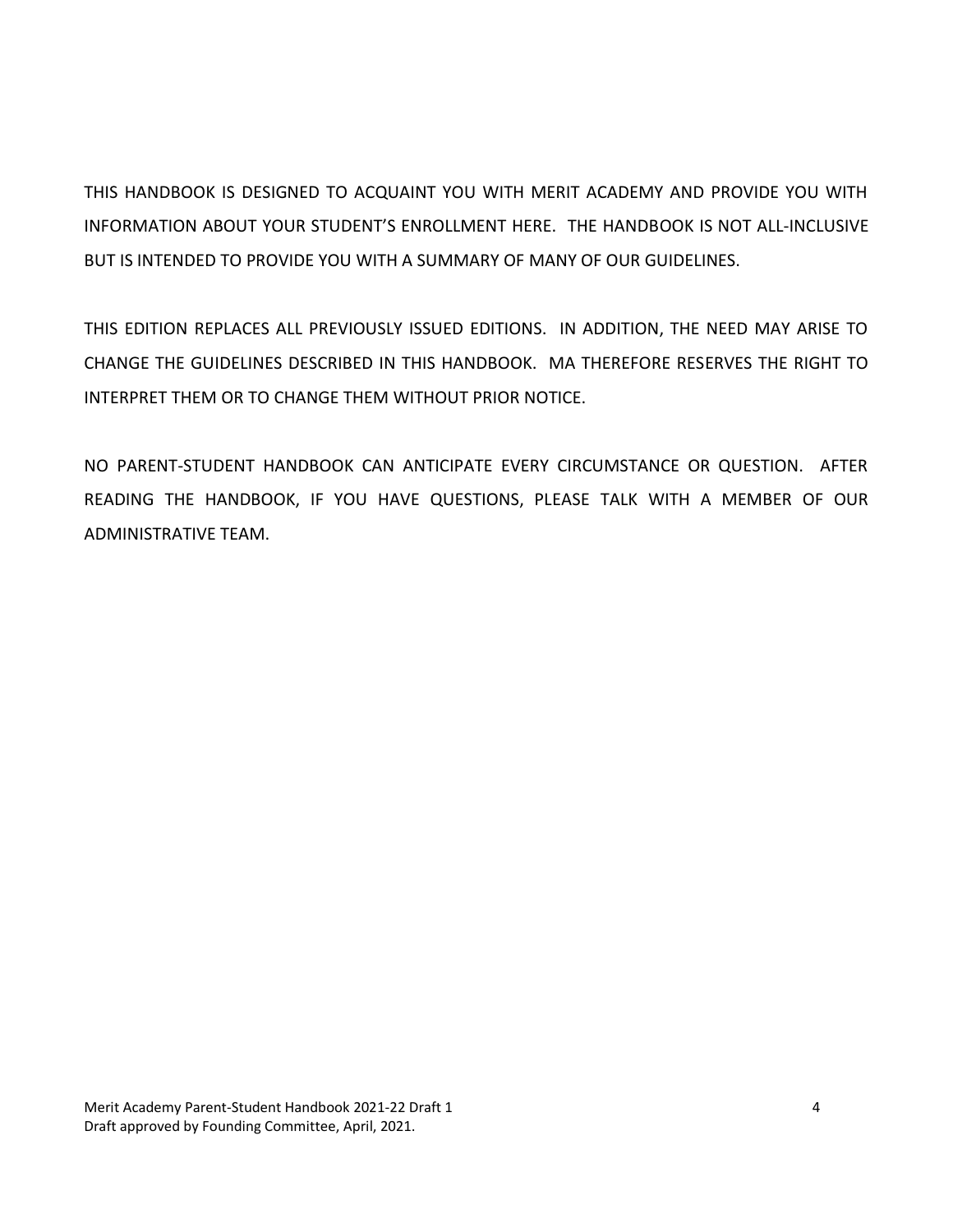### **Table of Contents**

#### **SCHOOL CONTACT INFORMATION**

| Location            | 9 |
|---------------------|---|
| Phone               | 9 |
| <b>Office Hours</b> | 9 |
| <b>School Hours</b> | 9 |
| Website             | 9 |
| Email               | 9 |
| Uniforms            | q |

#### **PHILOSOPHY AND GENERAL INFORMATION**

| What is a Contract School?                         | 10 |
|----------------------------------------------------|----|
| A Bit of History                                   | 10 |
| Vision                                             | 10 |
| Mission                                            | 10 |
| Our Commitment & Statement of Compelling Interests |    |
| Principles that Guide Our School                   | 11 |
| <b>General Philosophy</b>                          | 12 |
| House System                                       | 12 |

#### **GOVERNANCE**

| <b>School Governance</b>     | 14 |
|------------------------------|----|
| Board of Directors' Meetings | 15 |
| <b>Board Committees</b>      | 15 |
| <b>Governing Documents</b>   | 15 |
| <b>School Administration</b> | 15 |

#### **PARENT INFORMATION**

| 16 |
|----|
| 16 |
| 16 |
| 16 |
| 17 |
| 17 |
| 17 |
|    |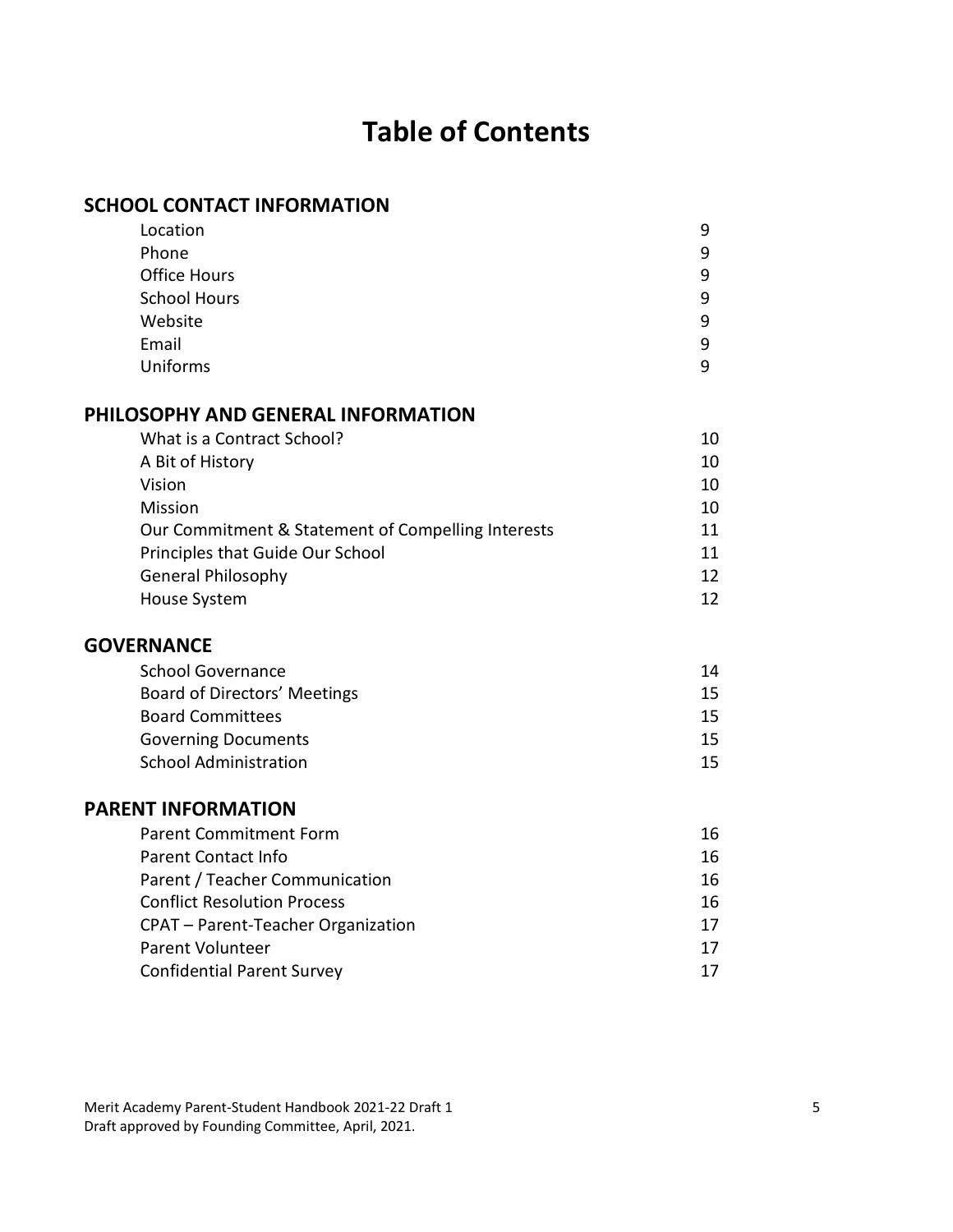#### **GENERAL INFORMATION**

| <b>School Hours</b>                             | 18 |
|-------------------------------------------------|----|
| <b>Attendance Procedures</b>                    | 18 |
| Hearing and Vision Screening                    | 18 |
| Illness at School                               | 18 |
| <b>Tardies</b>                                  | 19 |
| <b>School Calendar</b>                          | 20 |
| <b>Snow Days</b>                                | 21 |
| <b>Emergency School Closure</b>                 | 21 |
| Dress code / Uniforms                           | 21 |
| Bus / Transportations                           | 21 |
| Carpool / Traffic Safety                        | 21 |
| Parking                                         | 21 |
| <b>Traffic Rules</b>                            | 21 |
| Parking Map                                     | 21 |
| Early Release                                   | 22 |
| <b>Inclement Weather Release</b>                | 22 |
| Students Who Wish to Walk Home                  | 22 |
| Having Someone Else Pick Up Your Student        | 22 |
| Lunches                                         | 22 |
| Recesses                                        | 22 |
| Daily Schedules                                 | 23 |
| Cell phone Use                                  | 26 |
| School-to-Home Communication                    | 26 |
| <b>Web-Based Grade Information</b>              | 26 |
| Parents' Right to Know                          | 27 |
| <b>Parent Visits and Classroom Observations</b> | 27 |
| <b>Counseling Services</b>                      | 27 |
| <b>Field Trips</b>                              | 27 |
| Sports and Extra Curricular Activities          | 28 |
| <b>Bad Check Fees</b>                           | 28 |
| Replacing Lost Textbooks or Materials           | 28 |
| <b>Fund-Raising</b>                             | 28 |
| Middle School/High School Lockers and Backpacks | 28 |
| Pets at School                                  | 28 |
| Lost and Found                                  | 29 |
| <b>Prohibited Items</b>                         | 29 |
| Computer / Internet Use Policy                  | 29 |
| Library                                         | 29 |
| Child Abuse and Molestation Policy              | 29 |
|                                                 |    |

#### **ATHLETIC PROGRAM 30**

Merit Academy Parent-Student Handbook 2021-22 Draft 1 6 6 Draft approved by Founding Committee, April, 2021.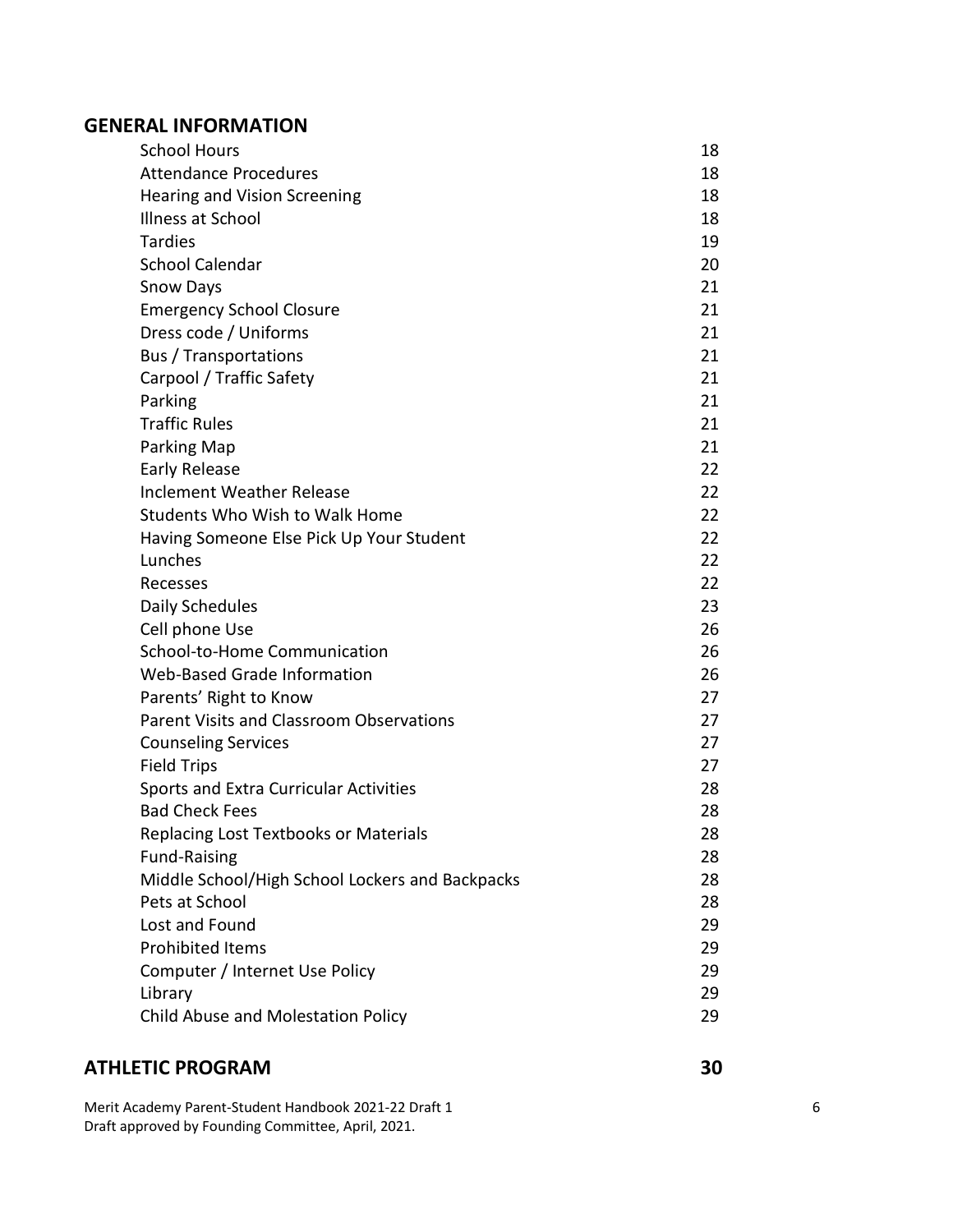#### **AFTER SCHOOL CLUBS 31**

| 32 |
|----|
| 32 |
| 32 |
| 33 |
| 33 |
| 33 |
| 33 |
| 33 |
| 34 |
| 34 |
| 34 |
| 34 |
| 35 |
| 35 |
| 35 |
| 37 |
| 40 |
|    |

#### **CIVIL AIR PATROL INFORMATION**

| CAP Programs and Squadron Meeting Information        | 45 |
|------------------------------------------------------|----|
| Civil Air Patrol Uniforms                            | 45 |
| Preparing for Post-Graduation Military Opportunities | 45 |
| Students Who Choose not to Participate in CAP        | 45 |

#### **STUDENT INFORMATION**

| Permanent Records         | 46 |
|---------------------------|----|
| <b>Medical Conditions</b> | 46 |
| Shot Records & Schedule   | 46 |
| Confidentiality           | 46 |
| Students Who Drive        | 46 |

#### **STUDENT DISCIPLINE & CODE OF CONDUCT**

| Philosophy                        | 48  |
|-----------------------------------|-----|
| <b>Character Educations</b>       | 48  |
| Statement of Compelling Interests | 48  |
| Code of Conduct                   | 49  |
| Uniform Dress Code                | 50. |

Merit Academy Parent-Student Handbook 2021-22 Draft 1 7 Draft approved by Founding Committee, April, 2021.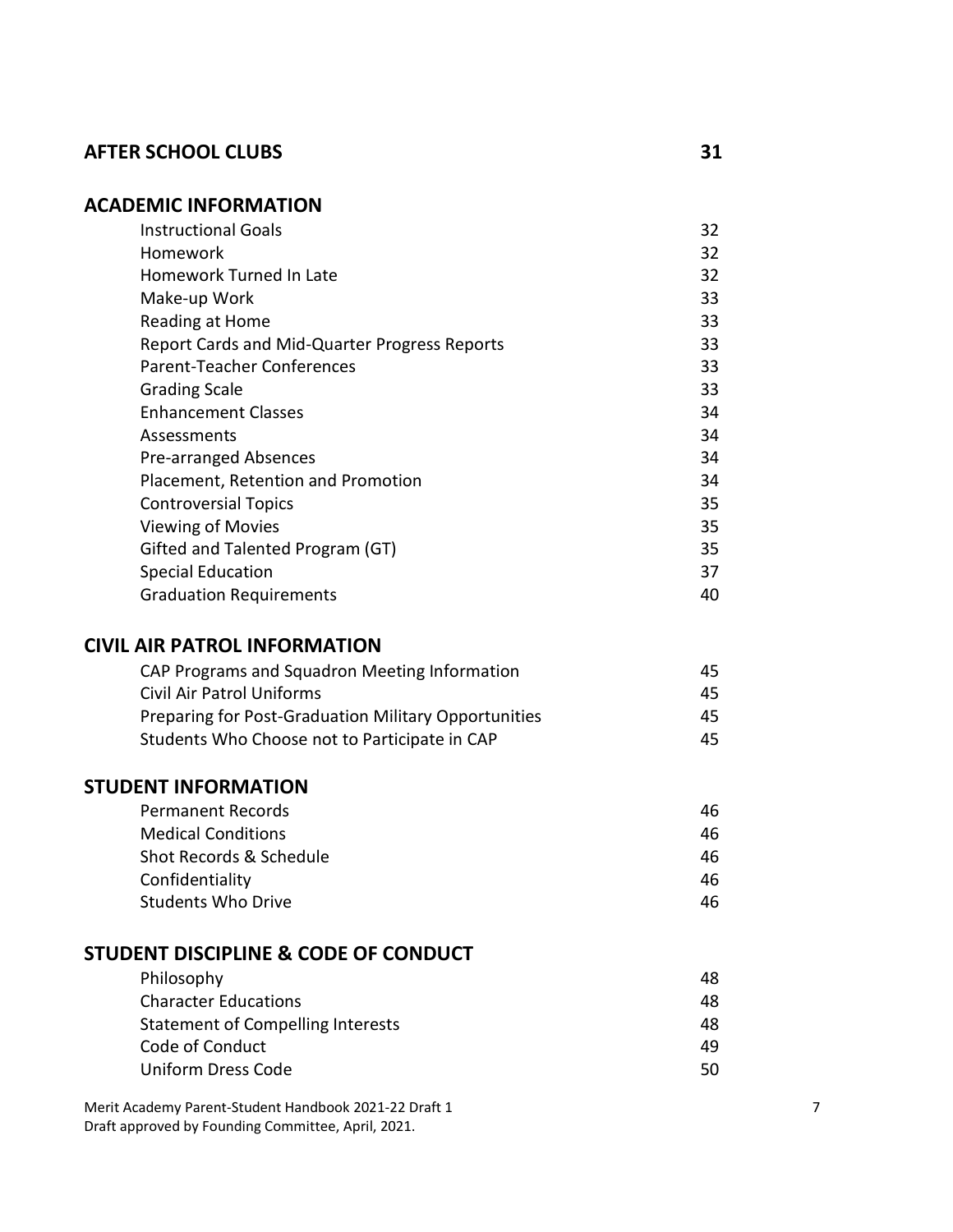| Shoes & Accessories                   | 50 |
|---------------------------------------|----|
| <b>General CAP Uniform Guidelines</b> | 51 |
|                                       |    |
| Dress Code for Special Days           | 51 |
| Appropriate Attire for Special Events | 51 |
| Rule of Thumb                         | 51 |
| Violations                            | 51 |
| <b>Closed Campus</b>                  | 52 |
| Misuse                                | 52 |
| Truancy                               | 52 |
| Detention                             | 52 |
| <b>MA Counselors</b>                  | 52 |
| Suspensions                           | 52 |
| Expulsion                             | 52 |

#### **OFFICE PROCEDURES**

| Enrollment                 | 53 |
|----------------------------|----|
| Lottery                    | 53 |
| Kindergarten Requirements  | 54 |
| <b>Waiting List</b>        | 55 |
| <b>Class Placement</b>     | 55 |
| Leaving School Early       | 55 |
| Absences                   | 55 |
| <b>Parent Volunteers</b>   | 55 |
| <b>Visitors</b>            | 55 |
| Change of Address or Phone | 55 |
| Transfer or Withdrawal     | 55 |
| <b>Permanent Records</b>   | 55 |
|                            |    |

#### **CODE OF HONOR**

Code of Honor 56

#### **FORMS**

Parent Commitment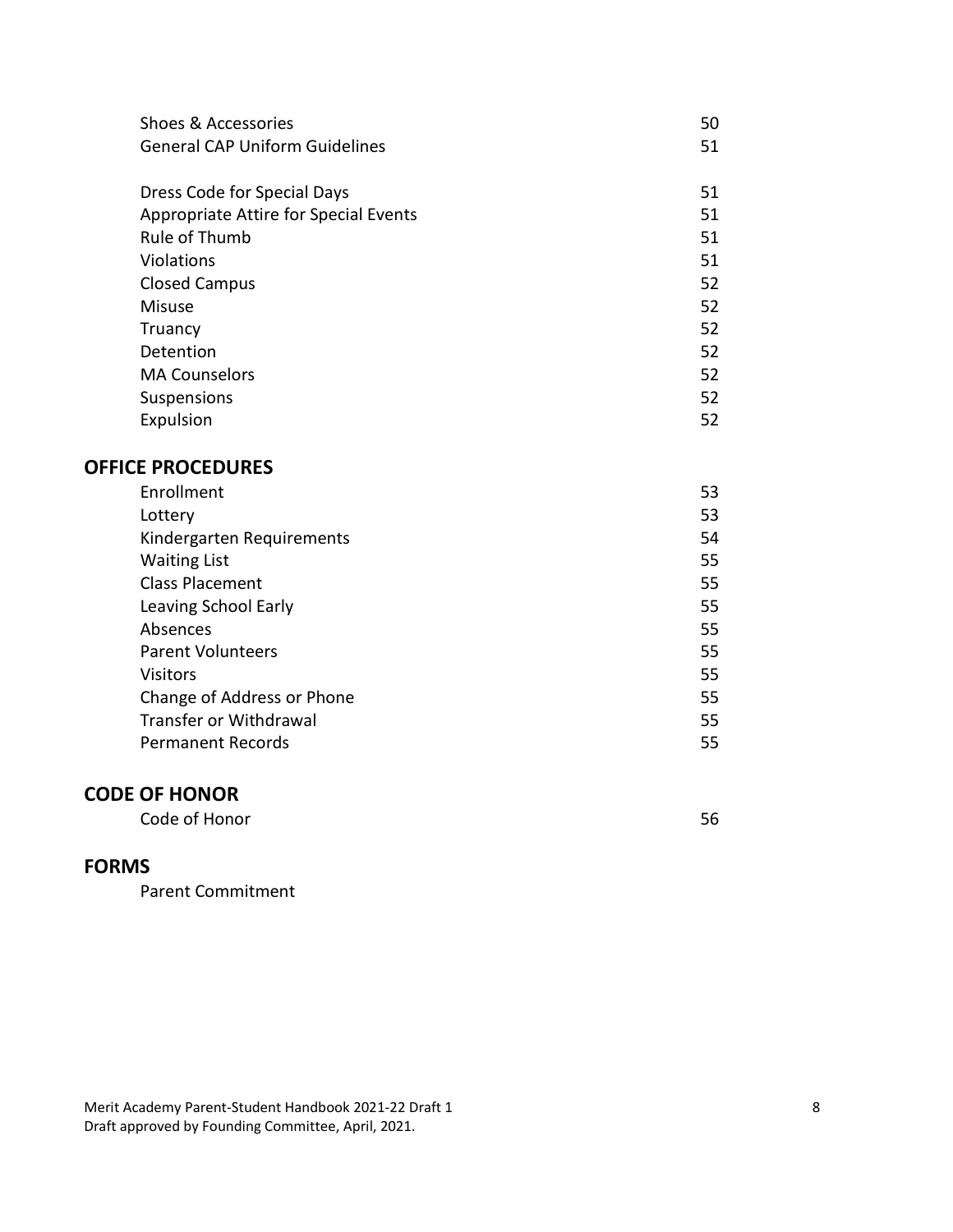# SCHOOL CONTACT INFORMATION

**Kindergarten – 8 th Grade, year one; growing through 12th grade with progression of our oldest class.** 

• **For our homeschool and high school community, we offer a learning lab with teacher supports and a homeschool enrichment program.**

#### **LOCATION**

Merit Academy Woodland Park, CO 80863

#### **PHONE**

719-687-xxxx

#### **OFFICE HOURS**

Monday – Friday: 7:30 AM – 4:00 PM

#### **SCHOOL HOURS**

Grades K-5

Monday – Friday: 7:45 AM – 3:10 PM; time may be adjusted slightly based on location and traffic consideration

Grades 6-8

Monday – Friday: 7:55 AM – 3:20 PM; time may be adjusted slightly based on location and traffic consideration

#### **LUNCH SERVICE PROVIDED BY (TBD AT THIS TIME)**

#### **WEBSITE**

[https://merit.academy](https://merit.academybears.wixsite.com/info)

#### **EMAIL**

meritacademybears@gmail.com

#### **UNIFORMS**

We require a "rocky mountain version" of typical classical school uniforms. See the Uniform page on the MA website.

#### *Please note: For safety, all parents and visitors to MA's building must enter through the front door and be processed through the security system. Please do not open side or cafeteria doors to allow non-students to enter.*

Merit Academy Parent-Student Handbook 2021-22 Draft 1 9 Draft approved by Founding Committee, April, 2021.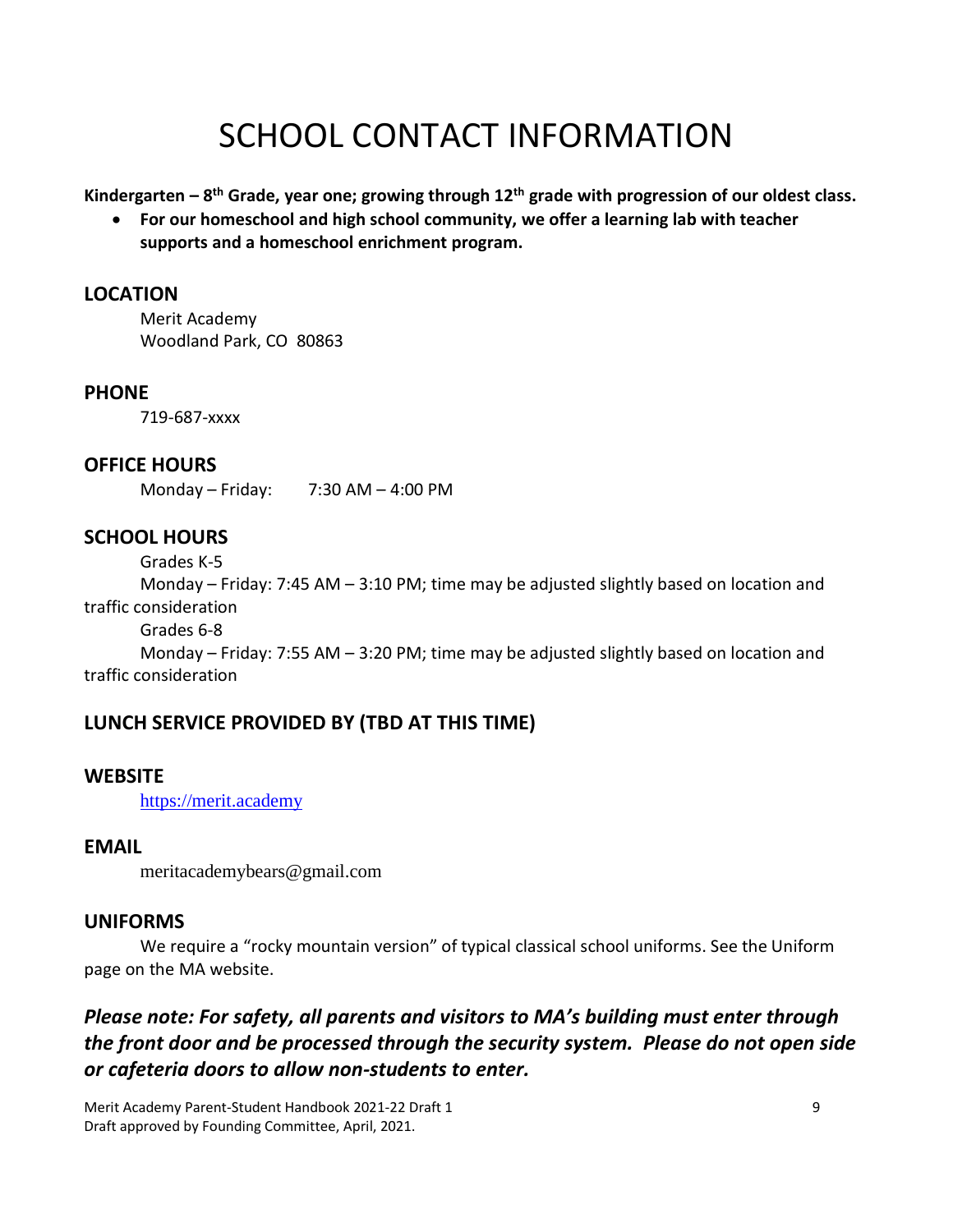# PHILOSOPHY & GENERAL INFORMATION

#### **WHAT IS A CONTRACT SCHOOL?**

Merit Academy (MA), a tuition-free public school contracted with the Education reENVISIONED Board of Cooperative Educational Services (ER BOCES). Contract schools, charter schools, and other schools of choice were created in Colorado to offer parents the chance to create innovative schools and run them. They are public schools and receive the state Per Pupil Revenues (PPR) based on number of students served. BOCES' contract schools are tuition-free public schools. By law, they may not discriminate on the basis of race, socio-economic status, gender, or ability.

The contract stipulates authority and responsibilities given to the contract school's governing board. Contract schools operate with autonomy while being held accountable for results. Students in contract schools take the same required academic tests (CMAS and others) and School Performance Framework for each school are available on the Colorado Department of Education website. Periodically, typically during a renewal period, contract schools undergo an external evaluation. Additionally, contract schools are ultimately responsible to their consumers—the parents and students who choose to attend. A contract school must earn and keep its "customers".

Public contract schools are mission-led schools with a specific emphasis. This includes the Civil Air Patrol program for  $7<sup>th</sup>$  through 11th graders, blended with Core Knowledge curriculum in grades Kindergarten through 8th Grades along with experiential, hands-on approaches to learning. Emphasis on Character Education and its integration into real life is a priority.

#### **A BIT OF HISTORY**

MA was founded by a group of parents from the Ute Pass area and several community leaders who believed passionately in children's education. They consulted with leaders from successful contract schools along the Front Range. They believed that the Ute Pass area offered a unique opportunity for education with its rich natural beauty and deep pool of people resources. With a desire to serve our rural population, they created this unique school. Core Knowledge education was a natural fit to prepare students for success along the Front Range and in the wider world.

The school received its contract from the ER BOCES and is opening in the fall of 2021.

#### **VISION**

 Vision: To graduate students prepared for success in a free society, promoting civic responsibility and contributing their talents in a flourishing republic, by pursuing beauty, truth, and good.

#### **MISSION**

Merit Academy will cultivate the minds and nurture the hearts of K-12 youth in the Ute Pass/Woodland Park region with instruction in the principles of moral character and civic virtue, employing honored foundations of classical education and Core Knowledge®.

Merit Academy Parent-Student Handbook 2021-22 Draft 1 10 Draft approved by Founding Committee, April, 2021.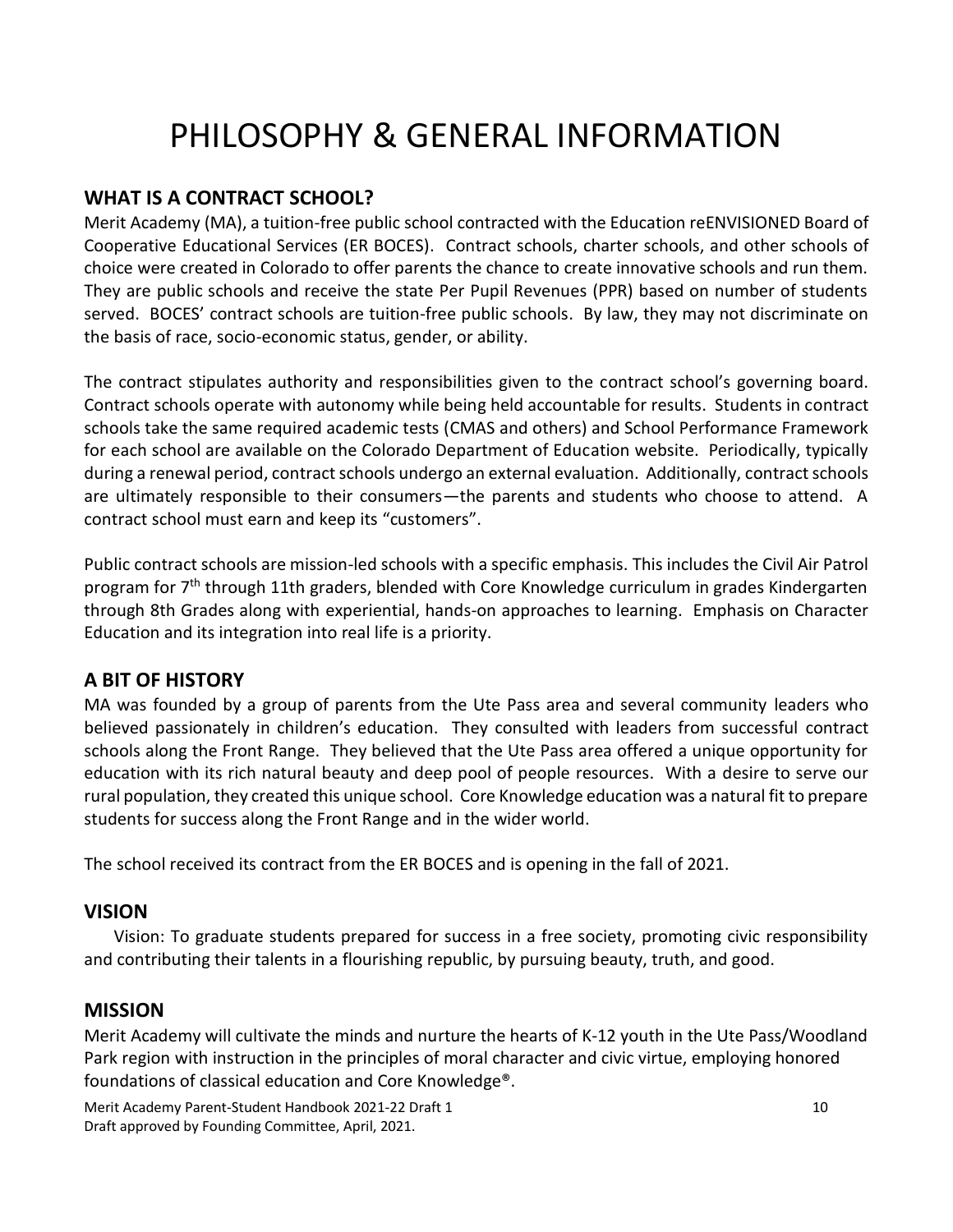#### **OUR COMMITMENT** *and* **STATEMENT OF COMPELLING INTERESTS**

Merit Academy recognizes that while there are other school models available in the Ute Pass area, we are committed to the moral character and civic virtue emphasis we have chosen. We will ensure academic excellence within our chosen framework. This model is not for everyone, but it is at the core of what we do.

The statements and purposes that follow here define the identity of Merit Academy. They inform the community of what we are about. They guide those who would enroll students in our school and those who would seek employment with us. They are central to our mission and activities. They will define and be the measures of our success.

Merit Academy has a compelling interest in maintaining the integrity of the school and its mission. This includes an insistence that persons associated with the school are committed to its educational principles and maintain lives that model strong moral character. This alignment is congruent with and complementary to the statements above that guide our work.

#### **PRINCIPLES THAT GUIDE OUR SCHOOL**

EDUCATION IS, FIRST OF ALL, A RESPONSIBILITY OF PARENTS. We recognize that parents are education consumers and must choose the product and delivery method that they determine is best for their child and family. We operate as a business that respects that duty of parents.

RIGOROUS ACADEMICS through the use of the *Core Knowledge* sequence and other curricular tools that challenge students is a priority. We will not waste our students' time with meaningless busywork or mediocre content. We will not be a warehouse. With Core Knowledge, students will connect to core subjects through activities that make learning come alive.

KNOWLEDGE-RICH PEDAGOGY, core knowledge sequence, classical liberal arts curriculum, experiential/hands-on study, and Socratic method are the means by which our mission is executed

CIVIL AIR PATROL (CAP) curriculum provides additional aerospace education and STEM projects. Students learn and abide by military customs and courtesies, obtain rank and promotion and learn to lead other students. They participate in flight opportunities and aerospace events. CAP membership is not mandatory, but CAP classes and events are restricted to CAP members only.

CHARACTER EDUCATION for the development of the whole child will include many traits or Core Virtues Our Core Virtues are Valor, Responsibility, Friendship, Goodness, and Perseverance.

Merit Academy will be divided into a house system. There will be a house representing each of Merit Academy's 5 Core Virtues, respectively: Valor, Responsibility, Friendship, Goodness, and Perseverance. Each house will include students from K-12, wherein the opportunity for unique experiences in multiage integration will be created. The house system will permeate through the entire school.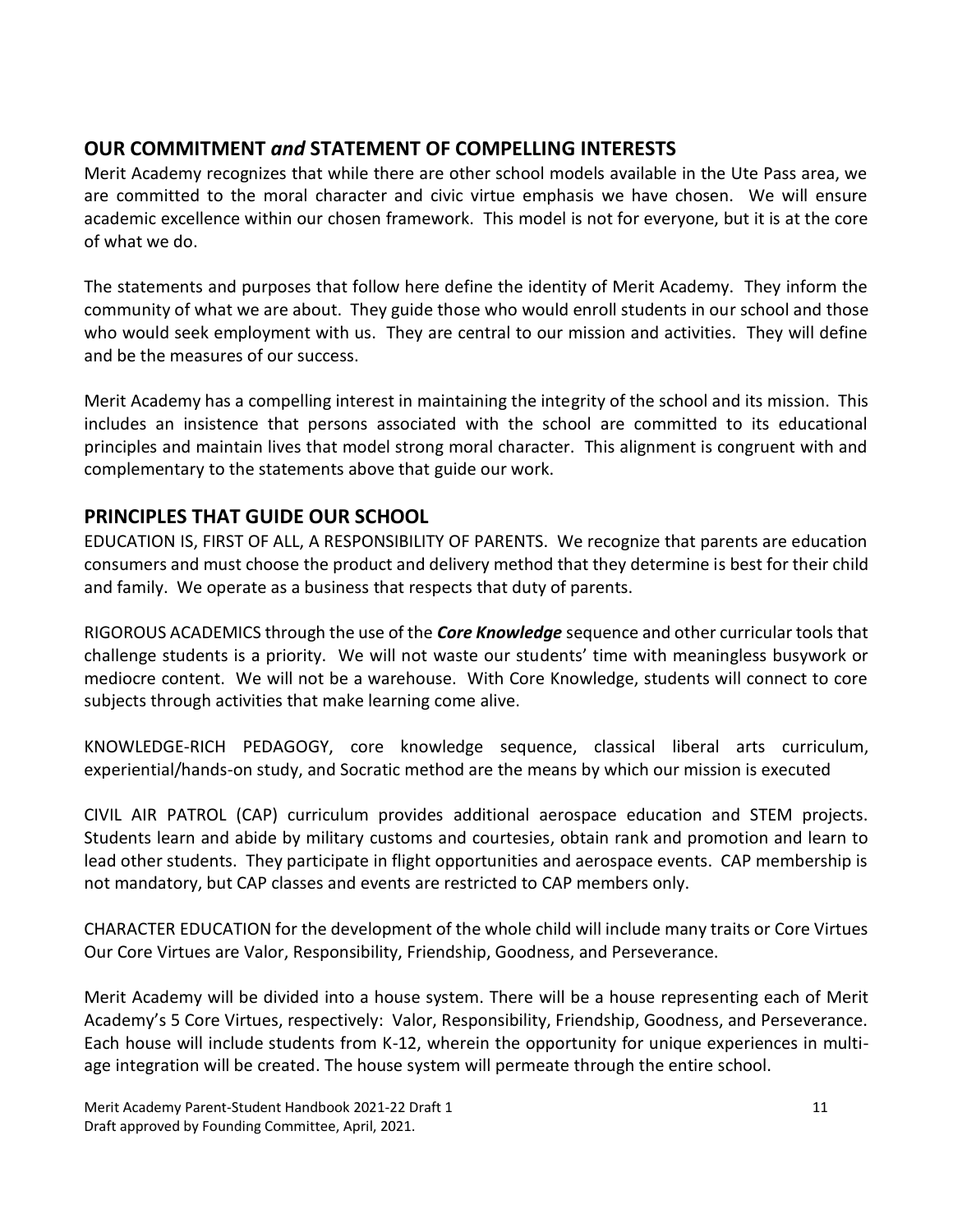The statements and purposes above define the identity of Merit Academy. They inform the community of what we are about. They guide those who would enroll students in our school and those who would seek employment with us. They are central to our mission and activities. They will define and be the measures of our success.

Merit Academy has a compelling interest in maintaining the integrity of the school and its mission. This includes an insistence that persons associated with it are committed to its educational principles and maintain lives that model strong moral character. This alignment is congruent with and complementary to the statements above that guides our work.

#### **GENERAL PHILOSOPHY**

Merit Academy is a Colorado nonprofit educational organization founded on strong principles. It is of utmost importance to the proper functioning of MA that our parents and students be committed to these principles as described above. Children believe what we do more than what we say. We encourage personal commitment to strong moral character and participation in the educational process with individual loyalty to these guiding principles.

Merit Academy views each enrolled family as a member of the MA community. Each of us, no matter what our role, must represent our school well whether at the school, at school-sponsored activities elsewhere, or in our lives outside of school hours.

#### **HOUSE SYSTEM**

Merit Academy's House System is designed to encourage peer-to-peer supports for each student through vertical groupings to achieve specific academic and student-life objectives. The system compliments the typical horizontal placements of school class, age, and grade level by creating integrated communities of students within the school. It increases opportunity for healthy student and adult relationships throughout the school and emphasizes character development and virtues. For instance, there is opportunity for older or advanced students to tutor or mentor younger students. This House System also provides a means for student governance, promoting meaningful leadership and civic experiences.

Students from K-12 will be grouped into one of five separate groups, known as Houses. In these groups, students will work together on civic and community projects, school-wide activities, house events, team building activities or outings, and inter-House competitions. Each house is named after one of our core virtues: Valor, Perseverance, Responsibility, Goodness, and Friendship.

Additionally, during Year 1, each House will develop its own traditions, customs, mascot, colors, and other historical House narratives. Each year, the House will also decide which civic projects they wish to fulfill and work together to outline the competitions (add or change) among all the Houses.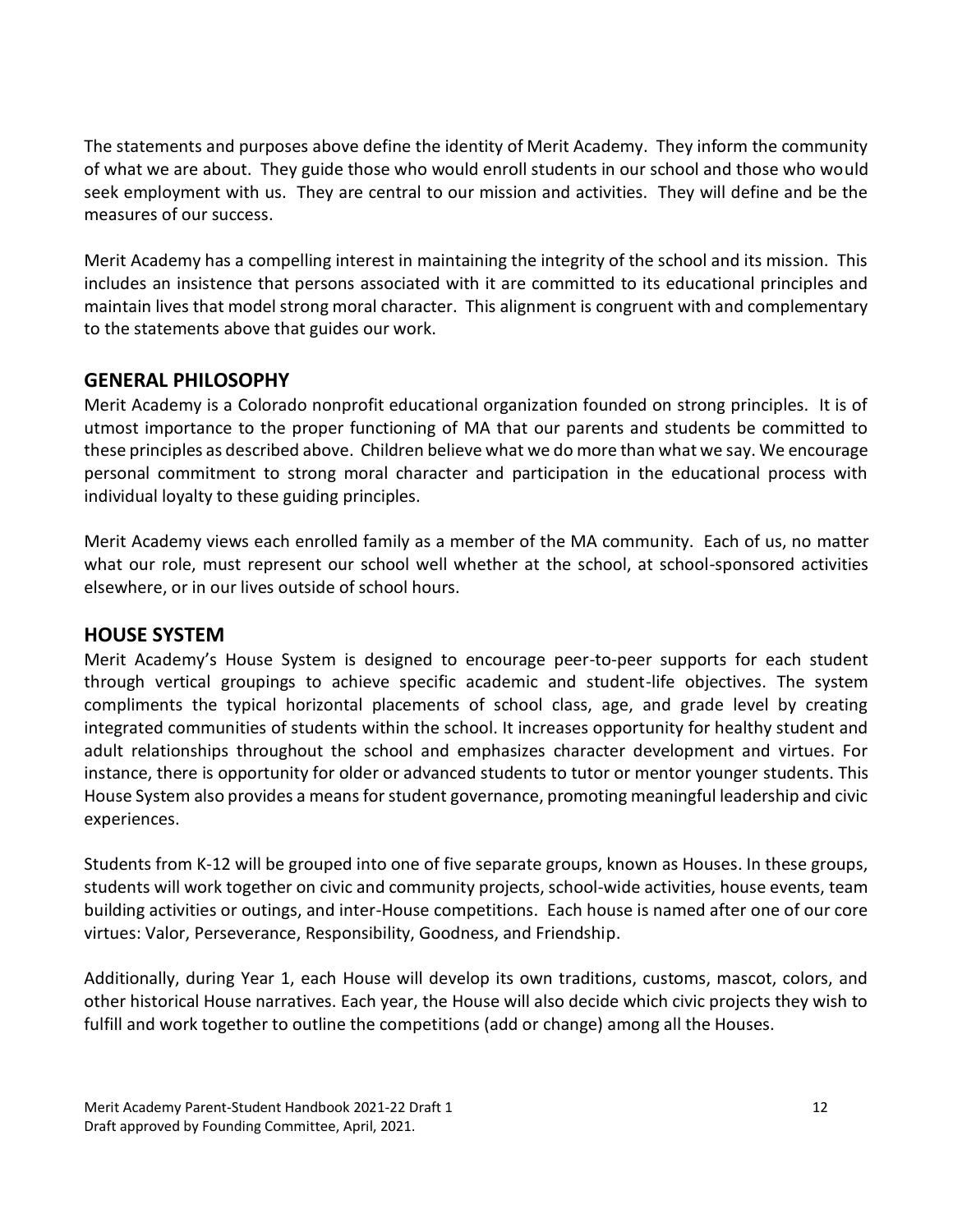There is also an annual House Cup competition. This award is given to the House that earned the most points in diverse competitions regarding academic, athletic, leadership, character, and school-spirit excellence. For instance, each quarter, Houses earn points by having the most students on the Honor Roll (3.5 GPA or higher), achieving the best cumulative attendance, having the least discipline referrals, having the best community service record, having the greatest academic growth rate, and other extraordinary achievements. There is also a House competition day, where students from different Houses will compete against each other in fun and entertaining activities. Points are also earned by student attendance at athletic events, song competitions, and other incentive opportunities brought forth by MA leadership team.

House Parents oversee each house, and these adults may be parents or staff. They guide students in their House activities and help run elections of House captains. They are a resource to students as they learn and develop their familiarity with and experience in governance and relationships through the House system.

In the spirit of our vision, mission, and philosophy, Merit Academy is also dedicated to character development embedded within our virtues and House System. The House System component of our school will practice government, collaboration, and discussion of the concepts of liberty and virtues. It is a forum for active, responsible members of our school to articulate and uphold our nation's founding principles, to support our community through volunteer efforts, and to explore together what it means to live a joyful life pursuing beauty, truth, and good. These virtues will be taught throughout the curriculum, throughout the year. For instance, during Friday's House block, adults and students will explore these virtues, what they mean, how they look, and why they are important. There will be House projects designed specifically around these virtues, and the entire school will be involved in the presentations of these works. In another example, in History or Literature classes the scenarios and decisions of main characters may be explored in terms of connection to these virtues (what decision did they make? What virtue was that connected to? How might the end have been different?)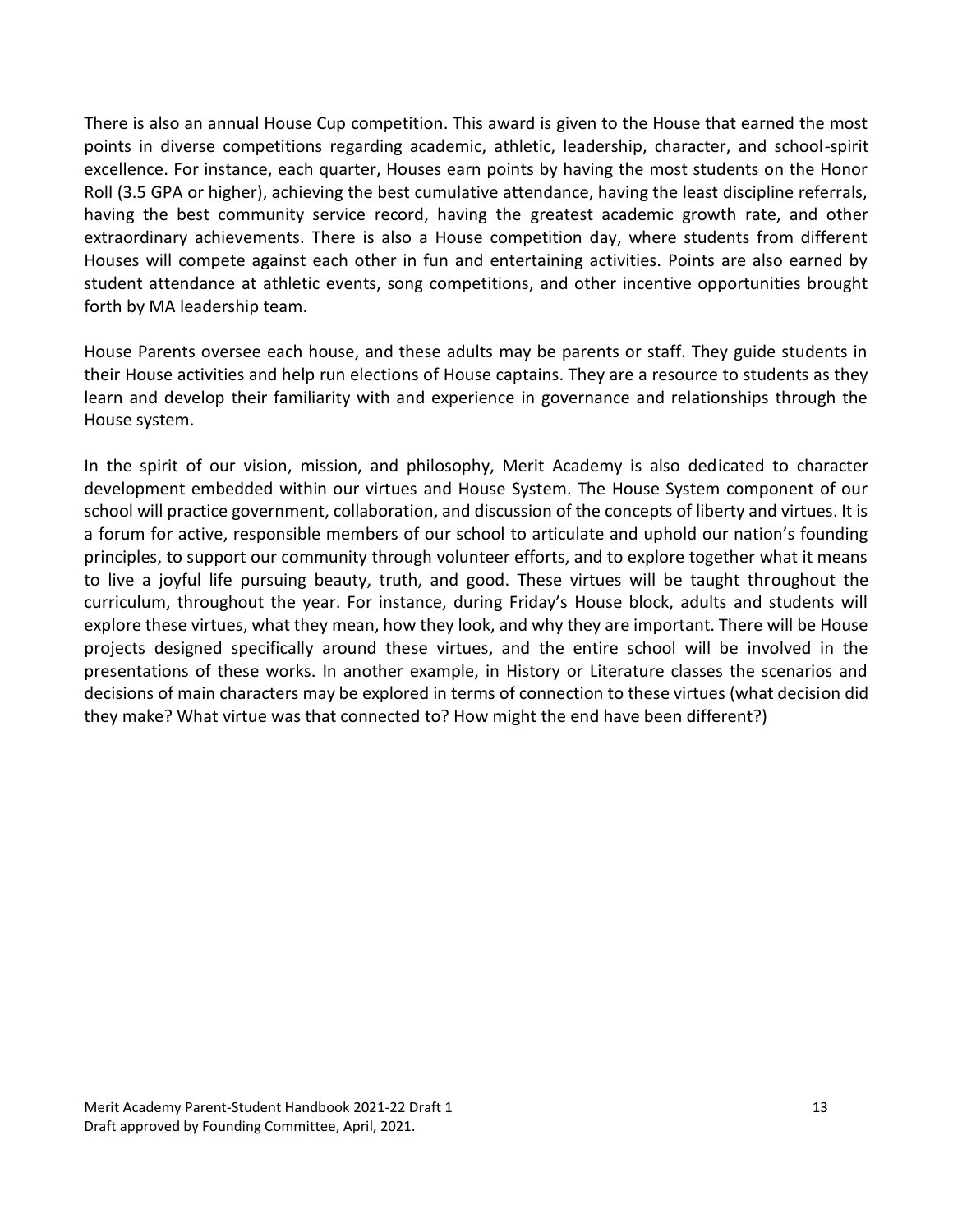### **GOVERNANCE**

#### **SCHOOL GOVERNANCE**

MA is governed by a board of parents and community leaders. The Board shall have full control and responsibility for the affairs and operation of Merit Academy and may exercise any and all corporate and school powers, subject only to the requirements of the Articles of Incorporation and the Bylaws. In general, the Board shall exercise its powers through:

- Establishing general policies for the school;

- Approving the school budget;
- Approving school curriculum
- Negotiating, reviewing and approving the contract agreement and other major contracts;

- Causing the preparation and delivery of such reports, applications for renewal or other documents as may be required to continue contract status or otherwise comply with law;

- Contracting with or retaining advisors, employees or agents;

- Hiring and overseeing Merit Academy Dean of School, Director of Finance and Director of Development;

- Overseeing and reviewing implementation of the budget, agreements and policies governing the operation of the school

- Ensuring programs, methods, instruction, models, policies, and processes are founded in and support the school's vision and mission.

The current Board of Directors will be appointed following transition from Founding Committee to a Board of Directors organized in accordance with the Bylaws. Brief Founding Committee bios are below:

- John Dill is a retired Lt. Colonel from the United States Army. He continues in leadership roles with the United States Armed Services as a civilian. He has served on local non-profit boards, responsible for budgets, policy generation, and policy implementation. He is a father of two children.
- Kimberly Porter is a software engineer and local business owner for 20 years. She is involved with Search and Rescue and has experience as a steering lead with MOPS nonprofit. She is a mother of three children.
- Nicole Waggoner is an entrepreneur and successful local business owner with flourishing companies in Florida and Colorado. She is experienced in both the marketing and financial management of business. She is a mother of three children.
- Jason Ledlie is a licensed therapist in Woodland Park, He has previously served as an elected member of the board of trustees of a Title 1 school district. He served two consecutive terms totaling 8 years. Jason is a father to five children.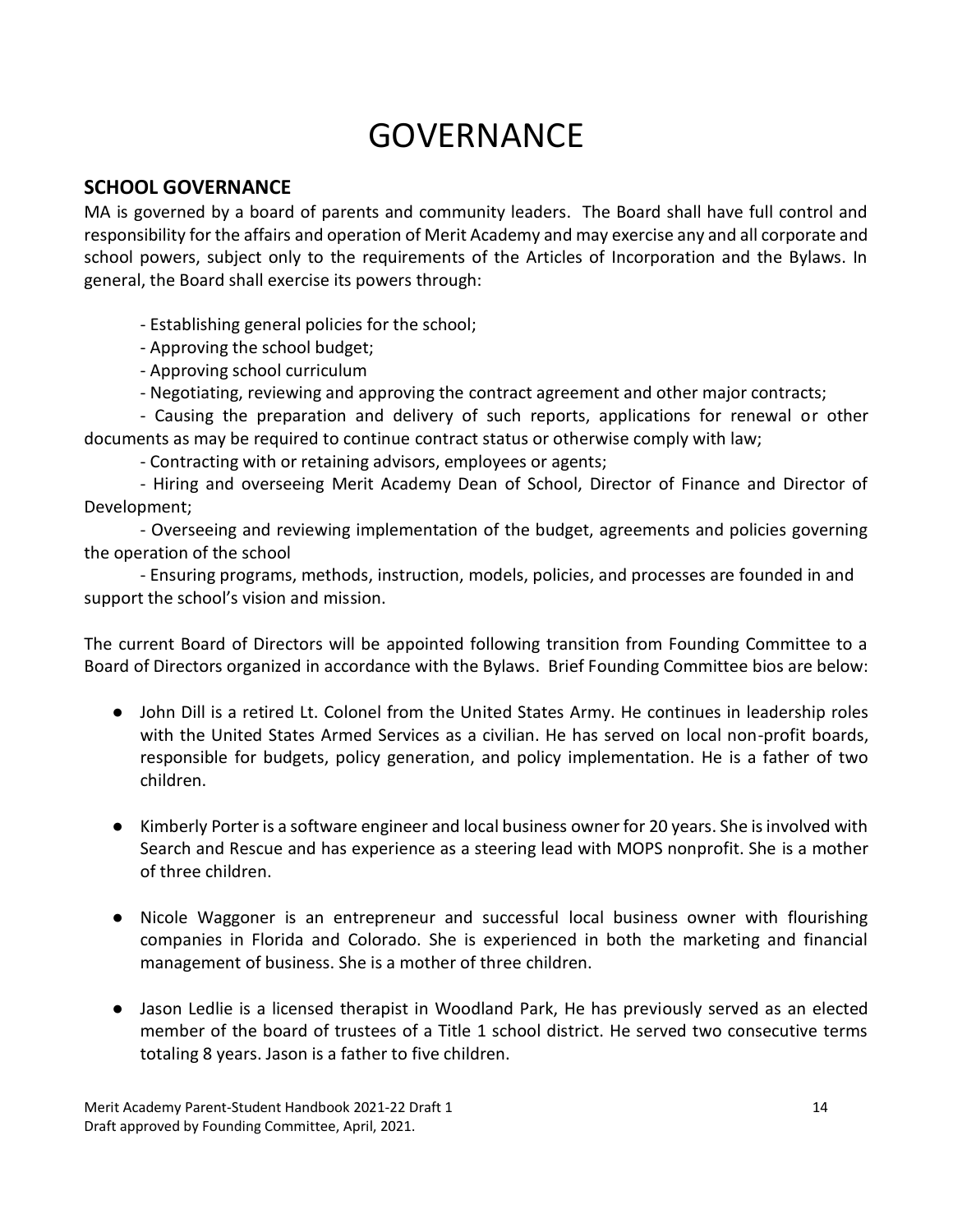• Katie Illingworth is a mother of five beautiful children. As a special needs mom to a son with autism, Katie understands the many educational challenges that special needs parents face. In her professional life, Katie is an acquisitions attorney for the U.S. Space Force. Katie is the product of a classical elementary education. She received her BA in Letters with a concentration in Classics, French, and Latin, from the University of Oklahoma. While she earned her JD in Washington DC, she met her husband, who also is an attorney.

#### **BOARD OF DIRECTORS MEETINGS**

Board meetings are held the first Tuesday beginning at 6 PM. Meetings are open to the public and posted at the school and on our website. Work session meetings will be held on the third Tuesday of the month, beginning at 6 PM. Occasional Executive Sessions to discuss personnel matters, confidential student matters, contract negotiations and the like are closed to the public.

#### **BOARD COMMITTEES**

A number of standing committees will be meet during the 2021-22 school year. Openings will be posted in the Main Office and on the website.

School Accountability Committee Fund-Raising Committee Finance Accountability Committee

#### **GOVERNING DOCUMENTS**

The Board is given direction through the vision and mission statements, through evaluation of the MA assessment trends, and through its established goals and philosophy. Additionally, the board implements the vision through establishment of policies and procedures for the administration, staff, and students.

All corporate documents (e.g. by-laws, articles of incorporation, Board policies) are in the school offices and are available for public review.

#### **SCHOOL ADMINISTRATION**

As per the organizational chart found within section H. Governance, of the Contract application, the leadership team of Merit Academy will consist of the Board of Directors, Dean of School, Dean of Academics, Director of Development, and Director of Finance.

Implementation of day-to-day administrative operations of the school and policies established by the Board shall be the responsibility of the Dean of School, Dean of Academics and other Merit Academy leadership employees, faculty, staff, committees, agents or others identified by the Board. The Board will be responsible for developing policies and performing consistent oversight of the organizational health and fidelity to mission. The Board will establish and oversee the mission, values, goals, and fiscal well-being of MA. The MA Dean of School, Director of Finance, and Director of Development, with the advice and consent of the Board, will be responsible for staffing, programing management, and decisions related to internal systems, so long as the affairs of the School are exercised under the Board's ultimate jurisdiction.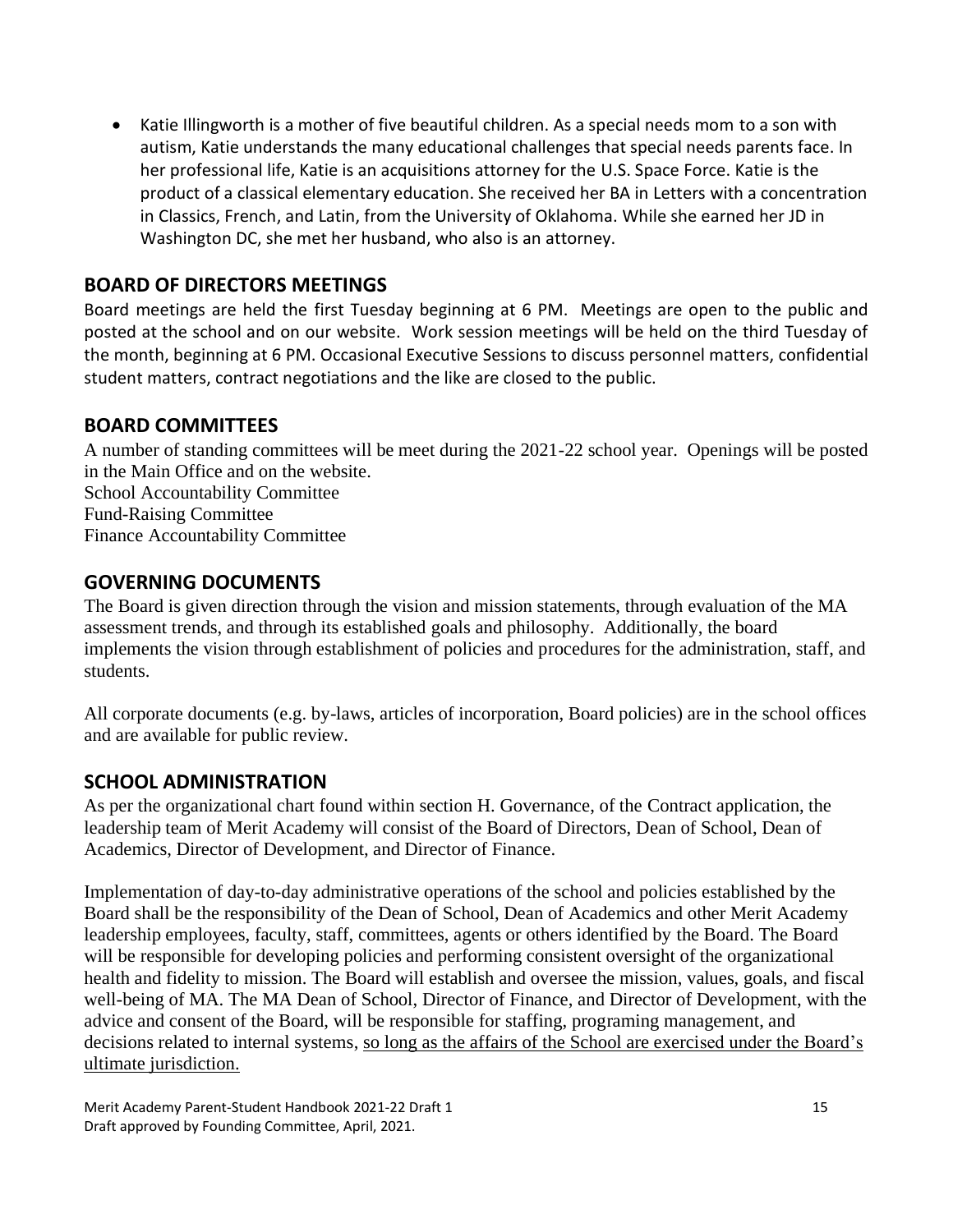Upon approval of contract application, the steering committee will transition to Board of Directors and vote on officers, discuss recruitment of additional members, and hiring of school leadership positions. After approval, members will begin the search for Dean of School, Director of Development, and the Director of Finance/Business.

### PARENT INFORMATION

#### **PARENT COMMITMENT FORM**

Merit Academy is a choice-in school, with parents choosing the whole of the educational experience for their child. Parents are asked to agree to and sign the MA Parent Commitment form (sample at back of handbook) when enrolling their student. This identifies parents' support of and cooperation with all MA policies and guidelines, especially in the areas of dress, discipline and academics. Parents should encourage students in all their academic endeavors and should give assistance when deemed necessary without doing the work for the child. Special attention should be given with support activities such as oral reading at home and math facts practice.

The responsibility for good behavior rests on the individual student and his/her parents. It is critical that parents assist the school in promoting, developing and maintaining good behavior from each child.

While the Parent Commitment form is not a legal requirement for enrollment at MA, we believe it identifies a moral commitment to MA's principles and direction and to its community.

#### **PARENT CONTACT INFO**

Please make sure your address, phone and email information are current so that the school can easily keep you informed and contact you in case of an emergency. If you need to inform us of changes, please contact the main office.

#### **PARENT / TEACHER COMMUNICATION**

Teachers will communicate with parents on a regular basis through classroom newsletters, PowerSchool, and through individual emails. Look for classroom news in your child's folder or backpack every Thursday. Information will also be posted on our website.

In addition, parents are encouraged to communicate with teachers frequently, through notes, emails, and personal visits. You may call our main number (719-687-xxx) and leave a message for any teacher. The standard email address format is [lastname.firstinitial@T](about:blank)BD

Your communication is welcomed as we assist your student in the learning process. Your participation is vital to your child's success.

#### **CONFLICT RESOLUTION PROCESS**

MA asks that the following protocol for student concerns be followed:

Merit Academy Parent-Student Handbook 2021-22 Draft 1 16 16 16 17 18 16 16 17 18 16 16 17 18 16 16 17 18 16 17 Draft approved by Founding Committee, April, 2021.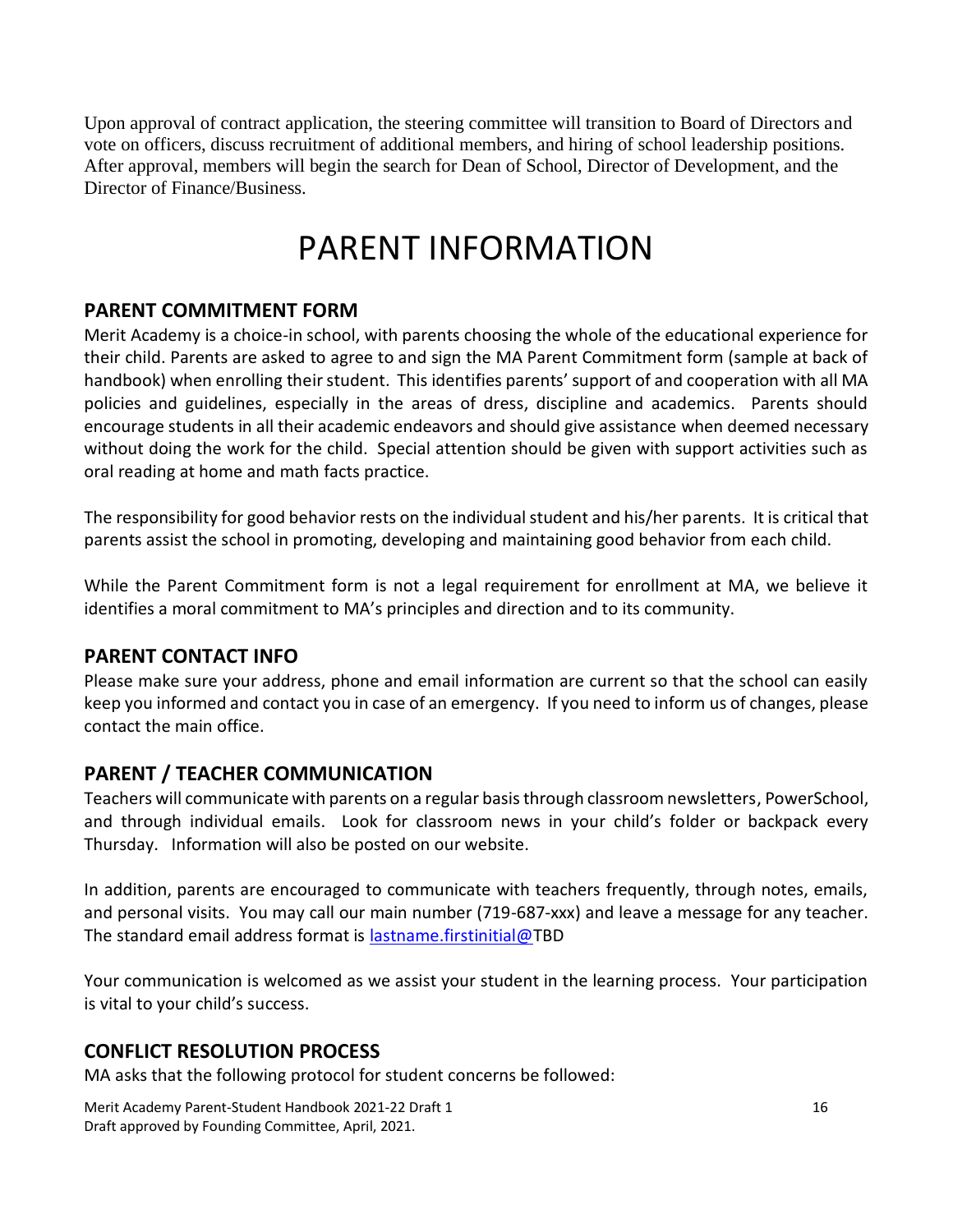Take the concerns to the supervising teacher first. Note: a parent may NOT approach another parent's student to address an issue. The teacher must be involved.

- If assistance is further needed, a parent/guardian may take the concerns to the Dean of School.
- A joint meeting may be scheduled.
- If resolution is not reached, parent may take the problem to the MA Board of Directors.
- Issues that are not resolved may be taken to MA's authorizer.

The staff and Board of Merit Academy are committed to this process and will remind parents or other individuals who try to circumvent the steps listed above.

#### **CPATS – PARENTS AND TEACHER ORGANIZATION**

The purpose of MA's PTO is to:

- Expand the community feeling among the parents and faculty
- To promote working together and volunteerism for the education and general welfare of the students
- To give financial support to school projects chosen by the membership, in cooperation with the officers, teachers, and committees
- To be an advocate for the school's mission, vision, and goals

Examples include raising funds for playground equipment, hosting a teacher appreciation potluck, assisting with Field Day festivities.

#### **PARENT VOLUNTEERS**

Parent volunteers are appreciated at MA. While volunteer hours are not a requirement for your child's enrollment, assistance in the classroom and in the office can help the school stretch its finances just a bit farther. Speak to your child's classroom teacher, to the office manager, or to the Dean of Development about volunteer opportunities.

#### **CONFIDENTIAL PARENT SURVEY**

As a part of MA's commitment to quality education, a confidential survey is distributed to parents each spring. Information gathered will assist the Board and administration in evaluating and improving school operations and productivity. Your participation is appreciated.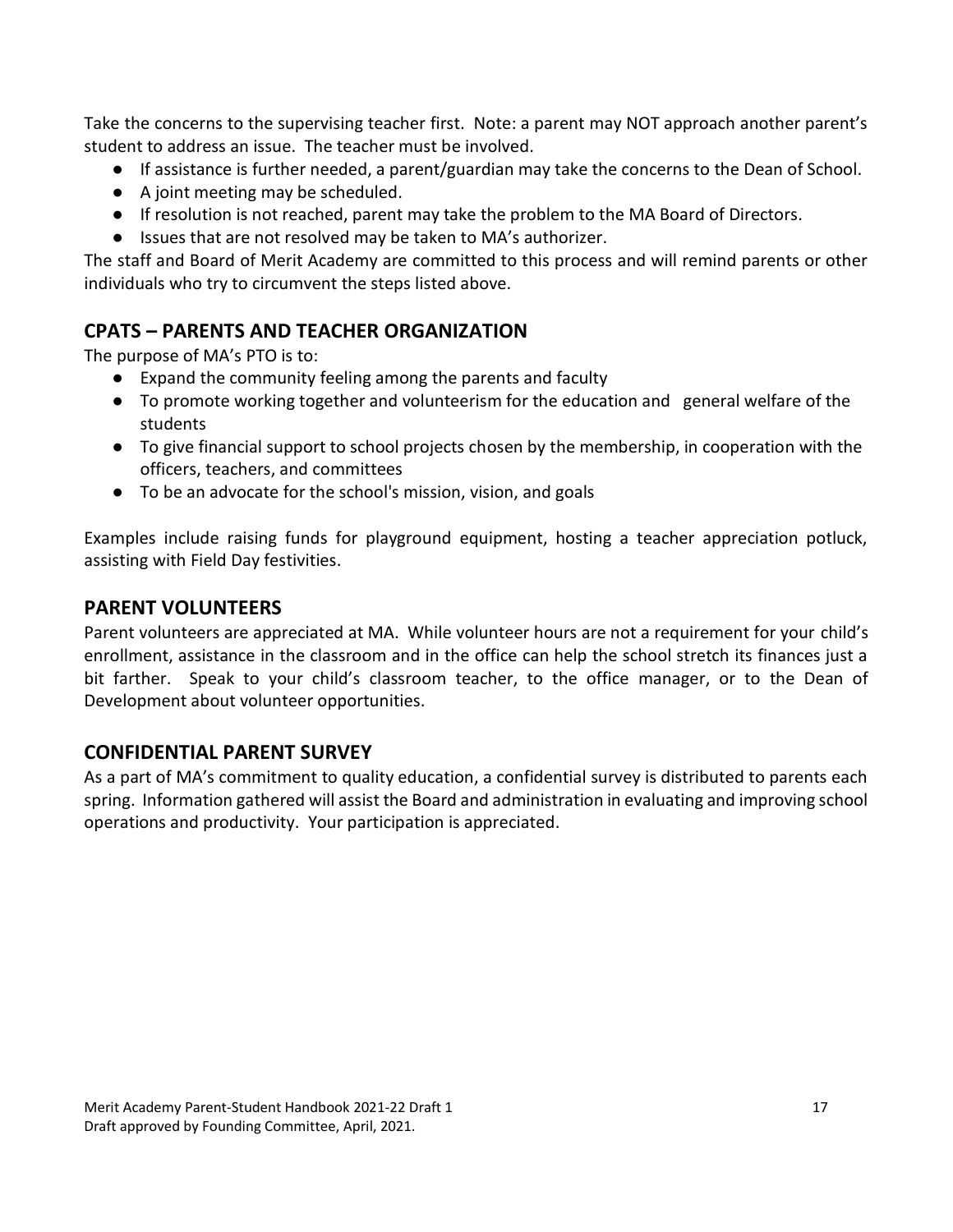### GENERAL INFORMATION

#### *For the most up-to-date information, see the Merit Academy website at*  [https://merit.academy](https://merit.academy/)

#### **SCHOOL HOURS**

Grades K-5 Monday – Friday: 7:45 AM – 3:10 PM Grades 6-8 Monday – Friday: 7:55 AM – 3:20 PM

• Times may be adjusted slightly, depending upon facility and traffic study.

Classrooms are open 10-15 minutes before and after school. If your student needs extra help, please contact and schedule it with the appropriate teacher at least 24 hours in advance when possible.

#### **ATTENDANCE PROCEDURES**

If your student will be, absent from school, please call the office and leave a message for the attendance clerk. Alternatively, you can email us at [attendance@TBD.org](mailto:attendance@TBD.org) If you do not inform us of an excused absence, we will mark your student "unexcused." This in turn means that schoolwork cannot be made up for credit. (Further information in the Academic Section on make-up work.) You can check on your student's attendance information through the Power School portal.

#### **HEARING AND VISION SCREENING**

MA will conduct hearing and vision screen each year in the fall. If abnormalities are noticed, the school nurse will conduct a second screening and parents/guardians will be notified.

#### **ILLNESS AT SCHOOL**

MA employs a part-time School Nurse and a full-time Health Aide, whom the nurse supervises. Basic first aid is available if needed. All medications must be left with the Health Aide or front office's trained workers by a responsible parent or guardian. The school will administer medications that need to be taken during school hours. Children may not carry medication to or from school.

If a child becomes ill at school, a parent will be called to come and pick the student up. If a parent cannot be reached, the school may call 911 for transportation to the nearest medical facility. If the illness is mild, the child may rest in the health room and be returned to class later.

Please do not send your student to school if any of the following is present:

- A temperature of over 100.4 degrees F or higher, with no other symptoms present, prior to feverreducing medications being taken. The student's temperature must be normal for 24 hours without the aid of fever-reducing medications (such as Tylenol) before returning to school.
- Abnormal color or abnormal consistency of nasal or eye discharge.
- Persistent, uncontrolled cough or unusual cough.

Merit Academy Parent-Student Handbook 2021-22 Draft 1 1888 1898 1899 18 Draft approved by Founding Committee, April, 2021.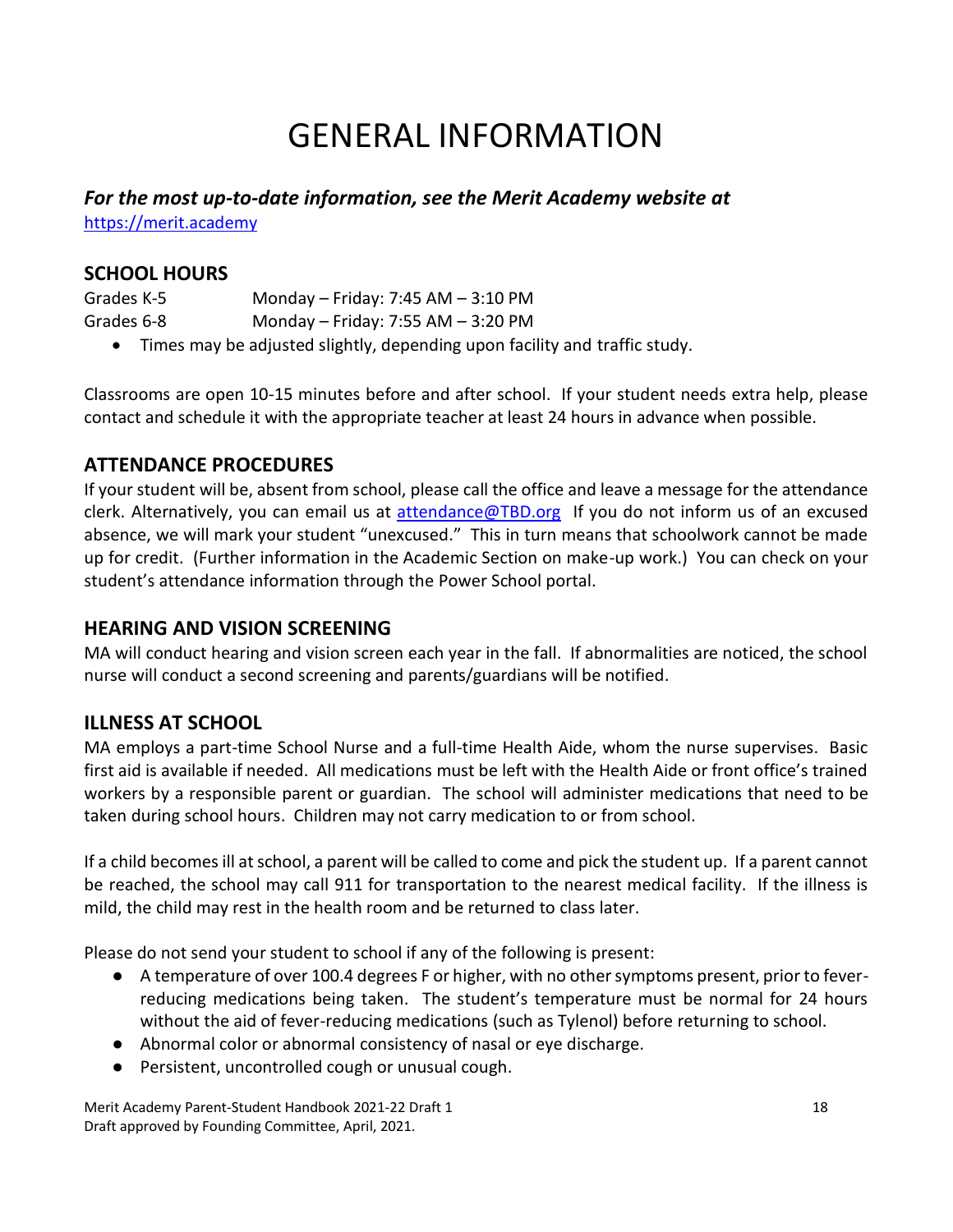- Vomiting or diarrhea in the last 48 hours with other symptoms. Symptoms must be resolved for 48 hours before a student may return to school.
- If antibiotics are prescribed for an illness, the student must have been taking them for 24 hours before the student may return to school.
- Undiagnosed skin rashes and/or open lesions

#### **TARDIES**

Students are to be in line to meet their teachers at the above start times, ready to begin "Bellwork". A student who is 5 minutes late each day loses over 15 hours of instructional time each year. Teachers will not allow the student to make up the "Bellwork" at another time.

Additionally, if your student is late you will be required to sign your student in at the front desk before they may go to class. Parents of habitually tardy students will receive a call from the Dean of School to resolve this situation.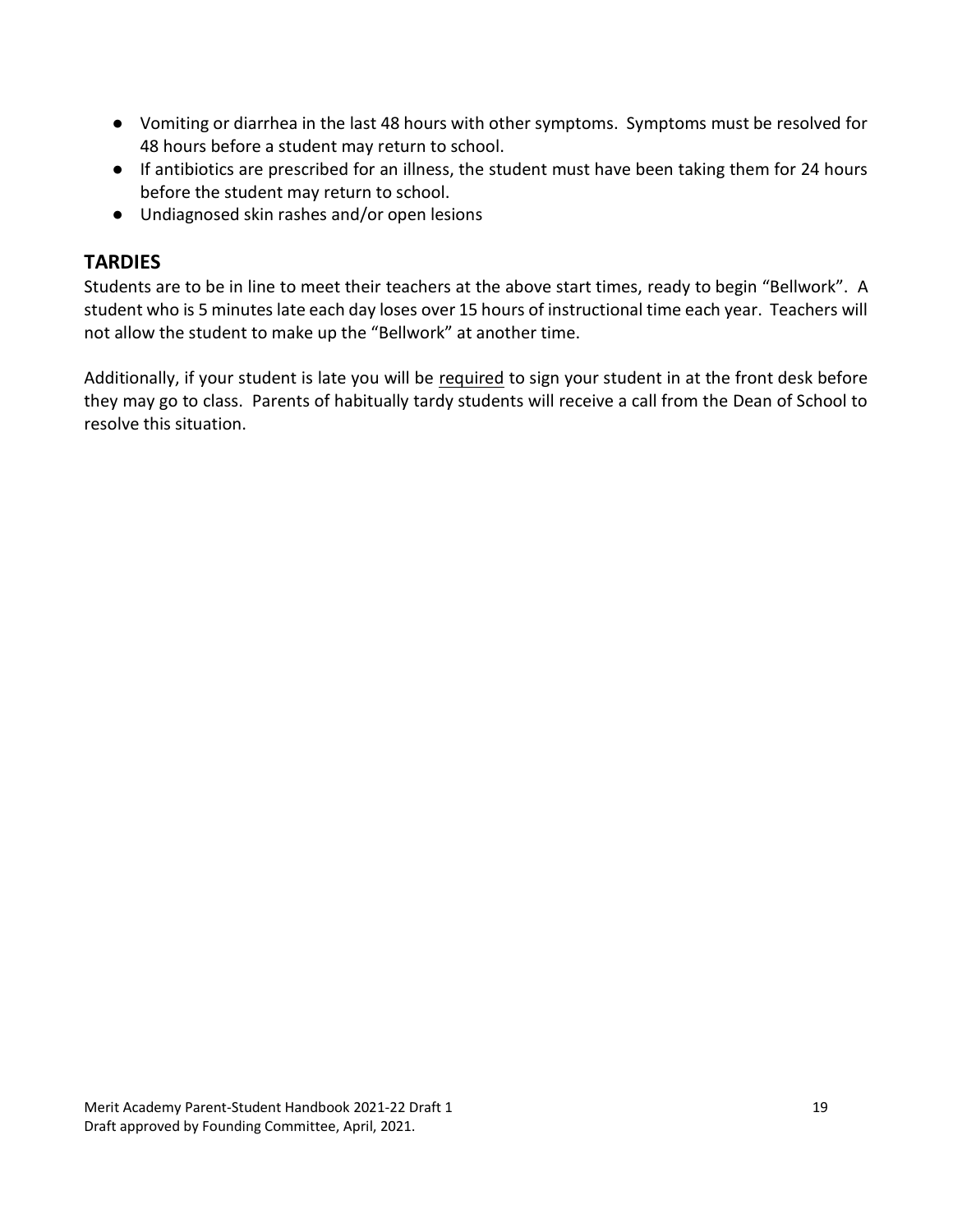#### **Merit Academy 2021-2022 School Calendar**

| <b>August 2021</b> |              |           |    |    |    |    |
|--------------------|--------------|-----------|----|----|----|----|
| Su                 | м            | Τu        | w  | Th | F  | Sa |
| 1                  | $\mathbf{2}$ | 3         | 4  | 5  | 6  | 7  |
| 8                  | 9            | 10        | 11 | 12 | 13 | 14 |
| 15                 |              | $16$ $17$ | 18 | 19 | 20 | 21 |
| 22                 | $\boxed{23}$ | 24 (      | 25 | 26 | 27 | 28 |
| 29                 | 30           | 31        |    |    |    |    |
|                    |              |           |    |    |    |    |

|    |    |              |    | November 2021 |    |    |
|----|----|--------------|----|---------------|----|----|
| Su | м  | Τu           | w  | Тh            | F  | Sa |
|    | 1  | $\mathbf{2}$ | 3  | 4             | 5  | 6  |
| 7  | 8  | 9            | 10 | 11            | 12 | 13 |
| 14 | 15 | 16           | 17 | 18            | 19 | 20 |
| 21 | 22 | 23           | 24 | 25            | 26 | 27 |
| 28 | 29 | 30           |    |               |    |    |
|    |    |              |    |               |    |    |

|    |    | <b>February 2022</b> |                |    |      |    |
|----|----|----------------------|----------------|----|------|----|
| Su | м  | Tu                   | w              | Тh | F    | Sa |
|    |    | 1                    | $\overline{2}$ | -3 | 4    | 5  |
| 6  | 7  | 8                    | 9              | 10 | 11   | 12 |
| 13 | 14 | 15                   | 16             | 17 | 19   | 19 |
| 20 | 21 | 22                   | 23             | 24 | - 25 | 26 |
| 27 | 28 |                      |                |    |      |    |
|    |    |                      |                |    |      |    |

|    |    |    | <b>May 2022</b> |    |    |    |    |    |    | <b>June 2022</b> |    |    |    |    |    |    | <b>July 2022</b> |    |    |               |
|----|----|----|-----------------|----|----|----|----|----|----|------------------|----|----|----|----|----|----|------------------|----|----|---------------|
| Su | м  | Τu | w               | Тh | F  | Sa | Su | м  | Τu | w                | Τh | Е  | Sa | Su | м  | Tu | w                | Τh | F  | .Sa           |
|    | 2  | з  | 4               | 5  | 6  | 7  |    |    |    |                  | 2  | З  | 4  |    |    |    |                  |    |    | $\mathcal{P}$ |
| 8  | 9  | 10 | 11              | 12 | 13 | 14 | 5  | 6  |    | 8                | 9  | 10 | 11 | 3  | 4  | 5  | 6                |    | 8  | -9            |
| 15 | 16 | 17 | 18              | 19 | 20 | 21 | 12 | 13 | 14 | 15               | 16 | 17 | 18 | 10 |    | 12 | 13               | 14 | 15 | 16            |
| 22 | 23 | 24 | 25              | 26 |    | 28 | 19 | 20 | 21 | 22               | 23 | 24 | 25 | 17 | 18 | 19 | 20               | 21 | 22 | 23            |
| 29 | 30 | 31 |                 |    |    |    | 26 | 27 | 28 | 29               | 30 |    |    | 24 | 25 | 26 | 27               | 28 | 29 | 30            |
|    |    |    |                 |    |    |    |    |    |    |                  |    |    |    | 31 |    |    |                  |    |    |               |

|                |              | 1.9999               |    |    |    |    |    |    |    |    |               |    |    |                 |    | ---------- |    |                     |    |                |
|----------------|--------------|----------------------|----|----|----|----|----|----|----|----|---------------|----|----|-----------------|----|------------|----|---------------------|----|----------------|
| Su             | м            | Τu                   | w  | Τh | F  | Sa | Su | м  | Tu | w  | Τh            | F  | Sa | Su              | М  | Tu         | w  | Τh                  | F  | Sa             |
| 1              | $\mathbf{2}$ | з                    |    | 5  | 6  |    |    |    |    |    | 2             | 3  | 4  |                 |    |            |    |                     |    | $\overline{2}$ |
| 8              | 9            | 10                   |    | 12 | 13 | 14 | 5  | 6  |    | 8  | 9             | 10 | 11 | 3               | 4  | 5          | 6  |                     | 8  | 9              |
| 15             | 16           | 17                   | 18 | 19 | 20 | 21 | 12 | 13 | 14 | 15 | 16            | 17 | 18 | 10 <sup>°</sup> | 11 | 12         |    | 4                   | 15 | 16             |
| 22             | 23           | 24                   | 25 | 26 | 27 | 28 | 19 | 20 | 21 | 22 | 23            | 24 | 25 | 17              | 18 | 19         | 20 | 21                  | 22 | 23             |
| 29             | 30           | 31                   |    |    |    |    | 26 | 27 | 28 | 29 | 30            |    |    | 24              | 25 | 26         | 27 | 28                  | 29 | 30             |
|                |              |                      |    |    |    |    |    |    |    |    |               |    |    | 31              |    |            |    |                     |    |                |
|                |              |                      |    |    |    |    |    |    |    |    |               |    |    |                 |    |            |    |                     |    |                |
|                |              | <b>November 2021</b> |    |    |    |    |    |    |    |    | December 2021 |    |    |                 |    |            |    | <b>January 2022</b> |    |                |
| Su             | м            | Tu                   | w  | Th | F  | Sa | Su | м  | Tu | w  | Тh            | F  | Sa | Su              | м  | Τu         | w  | Th                  | F  | Sa             |
|                |              | 2                    | з  | 4  | 5  | 6  |    |    |    |    | 2             | З  | 4  |                 |    |            |    |                     |    |                |
| $\overline{7}$ | 8            | 9                    | 10 | 11 | 12 | 13 | 5  | 6  |    | 8  | 9             | 10 | 11 | っ               | 3  | 4          | 5  | 6                   |    | 8              |

| <b>November 2021</b> |    |    |    |    |    |    | December 2021 |    |    |    |    |    |    |    | <b>January 2022</b> |    |  |
|----------------------|----|----|----|----|----|----|---------------|----|----|----|----|----|----|----|---------------------|----|--|
| Τu                   | w  | Тh | F  | Sa | Su | м  | Τu            | w  | Τh | F  | Sa | Su | М  | Τu | w                   | Τh |  |
| 2                    | 3  |    | 5  | 6  |    |    |               |    | 2  | З  | 4  |    |    |    |                     |    |  |
| 9                    | 10 | 11 | 12 | 13 | 5  | 6  |               | 8  | 9  | 10 | 11 | 2  | 3  | 4  | 6                   | 6  |  |
| 16                   |    | 18 | 19 | 20 | 12 | 13 | 14            | 15 | 16 | 17 | 18 | 9  | 10 | 11 | 12                  | 13 |  |
| 23                   | 24 | 25 | 26 | 27 | 19 | 20 | 21            | 22 | 23 | 24 | 25 | 16 | 17 | 18 | 19                  | 20 |  |
| 30                   |    |    |    |    | 26 |    | 28            | 29 | 30 | 31 |    | 23 | 24 | 25 | 26                  | 27 |  |
|                      |    |    |    |    |    |    |               |    |    |    |    | 20 | 24 |    |                     |    |  |

|    |    |    | <b>March 2022</b> |    |    |    |
|----|----|----|-------------------|----|----|----|
| Su | м  | Tu | w                 | Тh | F  | Sa |
|    |    | 1  | 2                 | 3  | 4  | 5  |
| 6  | 7  | 8  | 9                 | 10 | 11 | 12 |
| 13 | 14 | 15 | 16                | 17 | 18 | 19 |
| 20 | 21 | 22 | 23                | 24 | 25 | 26 |
| 27 | 28 | 29 | 30                | 31 |    |    |
|    |    |    |                   |    |    |    |

|      | <b>May 2022</b> |                  |    |    |                 |                 |                 | <b>June 2022</b> |                 |    |                |
|------|-----------------|------------------|----|----|-----------------|-----------------|-----------------|------------------|-----------------|----|----------------|
| Гu   | W               | <b>Th</b>        | -F | Sa | Su              | м               | Tu              | W                | Th              | -F | Sa             |
| 3    | 4               | 5                | 6  |    |                 |                 |                 |                  | $\mathbf{2}$    | 3  | $\overline{A}$ |
| ا 0ا | 11 <sup>1</sup> | 12 <sup>12</sup> | 13 | 14 | 5               | 6               | $\overline{7}$  | 8                | 9               | 10 | 11             |
| 17   | 18              | 19               | 20 | 21 | 12 <sup>1</sup> | 13 <sup>°</sup> | 14              | 15 <sup>1</sup>  | 16 <sup>1</sup> | 17 | 18             |
|      |                 | 24 25 26 27 28   |    |    | 19              | 20              | 21 <sup>1</sup> | $22 \mid 23$     |                 | 24 | 25             |
| 31   |                 |                  |    |    | 26              | 27 <sup>1</sup> | 28              | 29               | 30              |    |                |
|      |                 |                  |    |    |                 |                 |                 |                  |                 |    |                |

|    |              |      |                    |         |    |    |                 |    | <b>Merit Academy</b>  |    |    |    |                           |    |    |    |    |              |             |    |
|----|--------------|------|--------------------|---------|----|----|-----------------|----|-----------------------|----|----|----|---------------------------|----|----|----|----|--------------|-------------|----|
|    |              |      |                    |         |    |    |                 |    |                       |    |    |    |                           |    |    |    |    |              |             |    |
|    |              |      |                    |         |    |    |                 |    |                       |    |    |    | 2021-2022 School Calendar |    |    |    |    |              |             |    |
|    |              |      | <b>August 2021</b> |         |    |    |                 |    | <b>September 2021</b> |    |    |    |                           |    |    |    |    | October 2021 |             |    |
|    |              |      |                    |         |    |    |                 |    |                       |    |    |    |                           |    |    |    |    |              |             |    |
| Su | м            | Τu   | W                  | Th      | F  | Sa | Su              | м  | Tu                    | w  | Th | F  | Sa                        | Su | м  | Tu | w  | Τh           | F           | Sa |
| 1  | $\mathbf{2}$ | 3    | 4                  | 5       | 6  | 7  |                 |    |                       | 1  | 2  | 3  | 4                         |    |    |    |    |              | ٠           | 2  |
| 8  | 9            | 10   | 11                 | $12 \,$ | 13 | 14 | 5               | 6  | 7                     | 8  | 9  | 10 | 11                        | 3  | 4  | 5  | 6  | 7            | 8           | 9  |
| 15 | 16           | ™l7⊳ | 18                 | 19      | 20 | 21 | 12 <sup>2</sup> | 13 | 14                    | 15 | 16 | 17 | 18                        | 10 | 11 | 12 | 13 | 14           | $\sqrt{15}$ | 16 |
| 22 | 23           | 24   | 25                 | 26      | 27 | 28 | 19              | 20 | 21                    | 22 | 23 | 24 | 25                        | 17 | 18 | 19 | 20 | 21           | 22          | 23 |
| 29 | 30           | 31   |                    |         |    |    | 26              | 27 | 28                    | 29 | 30 |    |                           | 24 | 25 | 26 | 27 | 28           | 29          | 30 |
|    |              |      |                    |         |    |    |                 |    |                       |    |    |    |                           | 31 |    |    |    |              |             |    |

|                |    | <b>November 2021</b> |              |    |    |    |    |    |    |    | December 2021     |    |    |    |    |          |                   | January 2022 |    |               |
|----------------|----|----------------------|--------------|----|----|----|----|----|----|----|-------------------|----|----|----|----|----------|-------------------|--------------|----|---------------|
| Su             | м  | Τu                   | w            | Тh | F  | Sa | Su | м  | Tu | w  | Тh                | F  | Sa | Su | м  | Тu       | w                 | Th           | F  | Sa            |
|                | ٠  | 2                    | 3            | 4  | 5  | 6  |    |    |    |    | $\mathbf{2}$      | З  | 4  |    |    |          |                   |              |    |               |
| $\overline{7}$ | 8  | 9                    | 10           | 11 | 12 | 13 | 5  | 6  |    | 8  | 9                 | 10 | 11 | 2  | 3  | $\Delta$ | 5                 | 6            | 7  | 8             |
| 14             | 15 | 16                   | 17           | 18 | 19 | 20 | 12 | 13 | 14 | 15 | 16                | 17 | 18 | 9  | 10 | 11       | 12                | 13           | 14 | 15            |
| 21             | 22 | 23                   | 24           | 25 | 26 | 27 | 19 | 20 | 21 | 22 | 23                | 24 | 25 | 16 | 17 | 18       | 19                | 20           | 21 | 22            |
| 28             | 29 | 30                   |              |    |    |    | 26 | 27 | 28 | 29 | 30                | 31 |    | 23 | 24 | 25       | 26                | 27           | 28 | 29            |
|                |    |                      |              |    |    |    |    |    |    |    |                   |    |    | 30 | 31 |          |                   |              |    |               |
|                |    |                      |              |    |    |    |    |    |    |    |                   |    |    |    |    |          |                   |              |    |               |
|                |    | <b>February 2022</b> |              |    |    |    |    |    |    |    | <b>March 2022</b> |    |    |    |    |          | <b>April 2022</b> |              |    |               |
| Su             | м  | Τu                   | w            | Th | F  | Sa | Su | м  | Tu | w  | Th                | F  | Sa | Su | M  | Tu       | W                 | Th           | F  | Sa            |
|                |    | 1                    | $\mathbf{2}$ | 3  | 4  | 5  |    |    |    | 2  | 3                 | 4  | 5  |    |    |          |                   |              | ٠  | $\mathcal{P}$ |
| 6              |    | 8                    | 9            | 10 | 11 | 12 | 6  |    | 8  | 9  | 10                | 11 | 12 | 3  | 4  |          | 6                 | 7            | 8  | 9             |

|    |    | <b>February 2022</b> |                 |         |    |    |    |    |    |                  | <b>March 2022</b> |    |    |    |    |         | <b>April 2022</b> |    |    |                |
|----|----|----------------------|-----------------|---------|----|----|----|----|----|------------------|-------------------|----|----|----|----|---------|-------------------|----|----|----------------|
| Su | м  | Τu                   | w               | Τh      | F  | Sa | Su | м  | Τu | w                | Τh                | F  | Sa | Su | м  | Τu      | w                 | Τh | F  | Sa             |
|    |    | 1                    | $\mathbf{2}$    | 3       | 4  | 5  |    |    | 1  | 2                | з                 | 4  | 5  |    |    |         |                   |    | 1  | $\overline{2}$ |
| 6  | 7  | 8                    | 9               | 10      | 11 | 12 | 6  | 7  | 8  | 9                | 10                | 11 | 12 | 3  | 4  | 5       | 6                 | 7  | 8  | 9              |
| 13 | 14 | 15                   | 16              | 17      | 18 | 19 | 13 | 14 | 15 | 16               | 17                | 18 | 19 | 10 | 11 | $12 \,$ | 13                | 14 | 15 | 16             |
| 20 | 21 | 22                   | 23              | 24      | 25 | 26 | 20 | 21 | 22 | 23               | 24                | 25 | 26 | 17 | 18 | 19      | 20                | 21 | 22 | 23             |
| 27 | 28 |                      |                 |         |    |    | 27 | 28 | 29 | 30               | 31                |    |    | 24 | 25 | 26      | 27                | 28 | 29 | 30             |
|    |    |                      |                 |         |    |    |    |    |    |                  |                   |    |    |    |    |         |                   |    |    |                |
|    |    |                      |                 |         |    |    |    |    |    |                  |                   |    |    |    |    |         |                   |    |    |                |
|    |    |                      | <b>May 2022</b> |         |    |    |    |    |    | <b>June 2022</b> |                   |    |    |    |    |         | July 2022         |    |    |                |
| Su | м  | Tu                   | w               | Th      | F  | Sa | Su | м  | Tu | w                | Τh                | F  | Sa | Su | M  | Tu      | w                 | Τh | F  | Sa             |
| 1  | 2  | 3                    |                 | 5       | 6  | 7  |    |    |    | ٠                | $\mathbf{2}$      | 3  | 4  |    |    |         |                   |    | 1  | $\overline{2}$ |
| 8  | 9  | 10                   | 1               | $12 \,$ | 13 | 14 | 5  | 6  |    | 8                | 9                 | 10 | 11 | 3  | 4  | 5       | 6                 | 7  | 8  | 9              |

|    |    |                 | <b>July 2022</b>     |                |    |    |
|----|----|-----------------|----------------------|----------------|----|----|
| Su | м  | Tu              | w                    | <b>Th</b>      | F  | Sa |
|    |    |                 |                      |                | 1  | 2  |
| 3  | 4  | $5\phantom{.0}$ | 6                    | $\overline{7}$ | 8  | 9  |
| 10 | 11 |                 | $12 \mid 13$         | 14             | 15 | 16 |
| 17 | 18 | 19              | 20                   | 21             | 22 | 23 |
| 24 | 25 |                 | $26 \mid 27 \mid 28$ |                | 29 | 30 |
| 31 |    |                 |                      |                |    |    |

Parent Teacher Conferences - No School for Students Staff Development - No School For Students New Teachers Report: Aug 16 & 17<br>First and Last Day of School District Closed - No School for Students

|         |         |                |                 |                                                                                                                                |          |                |         |         |         |                        | <b>Merit Academy</b> |          |                                                                        |                     |         |
|---------|---------|----------------|-----------------|--------------------------------------------------------------------------------------------------------------------------------|----------|----------------|---------|---------|---------|------------------------|----------------------|----------|------------------------------------------------------------------------|---------------------|---------|
|         |         |                |                 |                                                                                                                                |          |                |         |         |         |                        |                      |          | 2021-2022 School Calendar                                              |                     |         |
|         |         |                |                 | <b>August 2021</b>                                                                                                             |          |                |         |         |         |                        | September 2021       |          |                                                                        |                     |         |
| Su      | м       | Tu             | W               | Th                                                                                                                             | F        | Sa             | Su      | м       | Tu      | W                      | Th                   | F        | Sa                                                                     | Su                  | м       |
| 1       | 2       | 3              | 4               | 5                                                                                                                              | 6        | $\overline{7}$ |         |         |         | 1                      | $\mathbf{2}$         | 3        | 4                                                                      |                     |         |
| 8       | 9       | 10             | 11              | 12                                                                                                                             | 13       | 14             | 5       | 6       | 7       | 8                      | 9                    | 10       | 11                                                                     | 3                   | 4       |
| 15      | 16      | IZ             | 18              | 19                                                                                                                             | 20       | 21             | 12      | 13      | 14      | 15                     | 16                   | 17       | 18                                                                     | 10                  | 11      |
| 22      | 23      | 24             | 25              | 26                                                                                                                             | 27       | 28             | 19      | 20      | 21      | 22                     | 23                   | 24       | 25                                                                     | 17                  | 18      |
| 29      | 30      | 31             |                 |                                                                                                                                |          |                | 26      | 27      | 28      | 29                     | 30                   |          |                                                                        | 24                  | 25      |
|         |         |                |                 |                                                                                                                                |          |                |         |         |         |                        |                      |          |                                                                        | 31                  |         |
|         |         |                |                 | <b>November 2021</b>                                                                                                           |          |                |         |         |         |                        | December 2021        |          |                                                                        |                     |         |
| Su      | M       | Tu             | W               | Th                                                                                                                             | F        | Sa             | Su      | М       | Tu      | W                      | Th                   | F        | Sa                                                                     | Su                  | M       |
|         | 1       | $\overline{2}$ | 3               | 4                                                                                                                              | 5        | 6              |         |         |         | 1                      | 2                    | 3        | 4                                                                      |                     |         |
| 7<br>14 | 8<br>15 | 9<br>16        | 10<br>17        | 11<br>18                                                                                                                       | 12<br>19 | 13<br>20       | 5<br>12 | 6<br>13 | 7<br>14 | 8<br>15                | 9<br>16              | 10<br>17 | 11<br>18                                                               | $\overline{2}$<br>9 | 3<br>10 |
| 21      | 22      | 23             | 24              | 25                                                                                                                             | 26       | 27             | 19      | 20      | 21      | 22                     | 23                   | 24       | 25                                                                     | 16                  | 17      |
| 28      | 29      | 30             |                 |                                                                                                                                |          |                | 26      | 27      | 28      | 29                     | 30                   | 31       |                                                                        | 23                  | 24      |
|         |         |                |                 |                                                                                                                                |          |                |         |         |         |                        |                      |          |                                                                        | 30                  | 31      |
|         |         |                |                 |                                                                                                                                |          |                |         |         |         |                        |                      |          |                                                                        |                     |         |
|         |         |                |                 | February 2022                                                                                                                  |          |                |         |         |         | <b>March 2022</b><br>W |                      |          |                                                                        |                     |         |
| Su      | М       | Tu<br>1        | W<br>2          | Th<br>3                                                                                                                        | F<br>4   | Sa<br>5        | Su      | М       | Tu<br>1 | 2                      | Τh<br>3              | F<br>4   | Sa<br>5                                                                | Su                  | M       |
| 6       | 7       | 8              | 9               | 10                                                                                                                             | 11       | 12             | 6       | 7       | 8       | 9                      | 10                   | 11       | 12                                                                     | 3                   | 4       |
| 13      | 14      | 15             | 16              | 17                                                                                                                             | 1े8े     | 19             | 13      | 14      | 15      | 16                     | 17                   | 18       | 19                                                                     | 10                  | 11      |
| 20      | 21      | 22             | 23              | 24                                                                                                                             | 25       | 26             | 20      | 21      | 22      | 23                     | 24                   | 25       | 26                                                                     | 17                  | 18      |
| 27      | 28      |                |                 |                                                                                                                                |          |                | 27      | 28      | 29      | 30                     | 31                   |          |                                                                        | 24                  | 25      |
|         |         |                |                 |                                                                                                                                |          |                |         |         |         |                        |                      |          |                                                                        |                     |         |
|         |         |                | <b>May 2022</b> |                                                                                                                                |          |                |         |         |         | <b>June 2022</b>       |                      |          |                                                                        |                     |         |
| Su      | М       | Tu             | W               | Th                                                                                                                             | F        | Sa             | Su      | м       | Tu      | W                      | Th                   | F        | Sa                                                                     | Su                  | M       |
| 1       | 2       | 3              | 4               | 5                                                                                                                              | 6        | $\overline{7}$ |         |         |         | 1                      | $\mathbf{2}$         | 3        | 4                                                                      |                     |         |
| 8       | 9       | 10             | 11              | 12                                                                                                                             | 13       | 14             | 5       | 6       | 7       | 8                      | 9                    | 10       | 11                                                                     | 3                   | 4       |
| 15      | 16      | 17             | 18              | 19                                                                                                                             | 20       | 21             | 12      | 13      | 14      | 15                     | 16                   | 17       | 18                                                                     | 10                  | 11      |
| 22      | 23      | 24             |                 | 25 26 27                                                                                                                       |          | 28             | 19      | 20      | 21      | 22                     | 23                   | 24       | 25                                                                     | 17                  | 18      |
| 29      | 30      | 31             |                 |                                                                                                                                |          |                | 26      | 27      | 28      | 29                     | 30                   |          |                                                                        | 24<br>31            | 25      |
|         |         |                |                 | Parent Teacher Conferences - No School for Students Staff Development - No School For Students<br>First and Last Day of School |          |                |         |         |         |                        |                      |          | District Closed - No School for Students<br>Elementary Hours: 1,057.66 |                     |         |

Merit Academy Parent -Student Handbook 2021 -22 Draft 1 20

| Elementary Hours: 1,057.66           |
|--------------------------------------|
| Upper School (MS/HS) Hours: 1,141.16 |
| First Semester: 79                   |
| Second Semester: 89                  |
|                                      |
|                                      |
|                                      |
|                                      |
|                                      |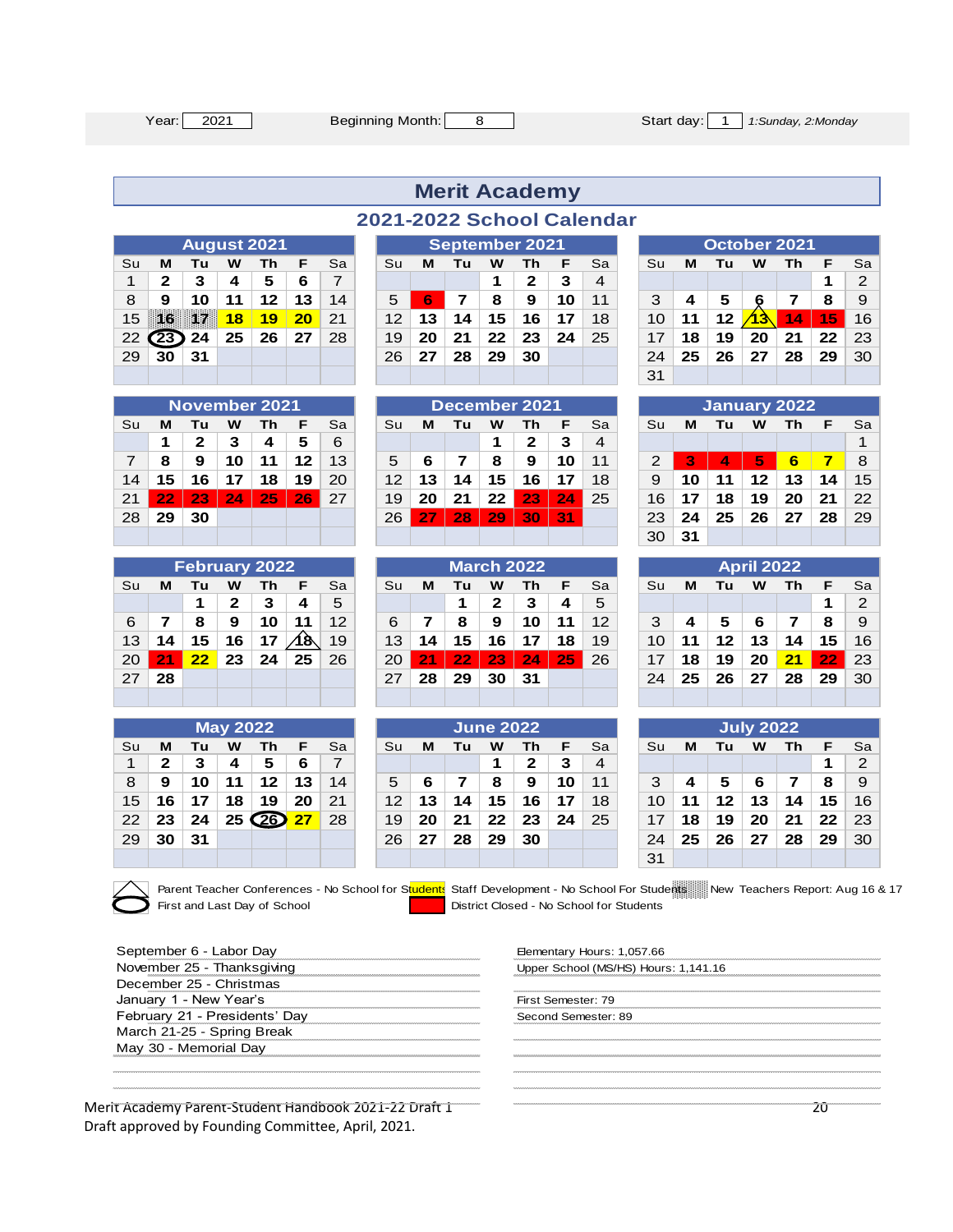#### **SNOW DAYS**

MA observes the same snow days as WPSD. Please check local news sources and the MA website early in the morning.

#### **EMERGENCY SCHOOL CLOSURE**

In case of loss of utilities or other safety emergency, parents will be called to pick up students. Please be sure to keep your emergency contact information current with our Main Office.

#### **DRESS CODE / UNIFORMS**

See the Uniform page on our website and the "Student Discipline and Code of Conduct" section in this handbook. Basic uniform code: Polos, oxfords, or Merit hoodie shirts with khaki, slacks, longer shorts, skirts, or dark, uniform jeans.

#### **BUS / TRANSPORTATION**

MA does not offer bus service. Occasionally, bus service may be contracted for a field trip. Costs will be divided among students attending as part of the field trip fee.

#### **CARPOOL / TRAFFIC SAFETY**

The building is open for drop-off at 20 minutes prior to school start. Pick-up must be completed within 15 minutes of the end of school activities.

Please note the low speed-limit and traffic directions during carpool drop-off and pick-up. Directions on specifics of drop-off and pick-up will be provided to parents over the summer. Staff will be present to assist students as needed.

#### **PARKING**

Unless otherwise marked, all parking spaces are available on a first-come, first-served basis. Park your vehicle at your own risk. MA will not be responsible for theft or damage to any vehicle parked on or near MA property. MA will not be responsible for personal property left in vehicles that is lost, damaged, stolen, or destroyed.

#### **TRAFFIC RULES**

Observe all posted traffic signs in the neighborhood in which MA is located. Be familiar with and observe requested traffic patterns during carpool times. Extra caution is needed for small students and their quick movements.

MA is not responsible for loss or damage to vehicles or for personal injuries occurring on the premises resulting from negligence or noncompliance with posted requirements.

#### **PARKING LOT MAP – Coming soon**

Merit Academy Parent-Student Handbook 2021-22 Draft 1 21 22 2012 2014 12: 21 22 2014 2014 2014 2015 2016 2017 Draft approved by Founding Committee, April, 2021.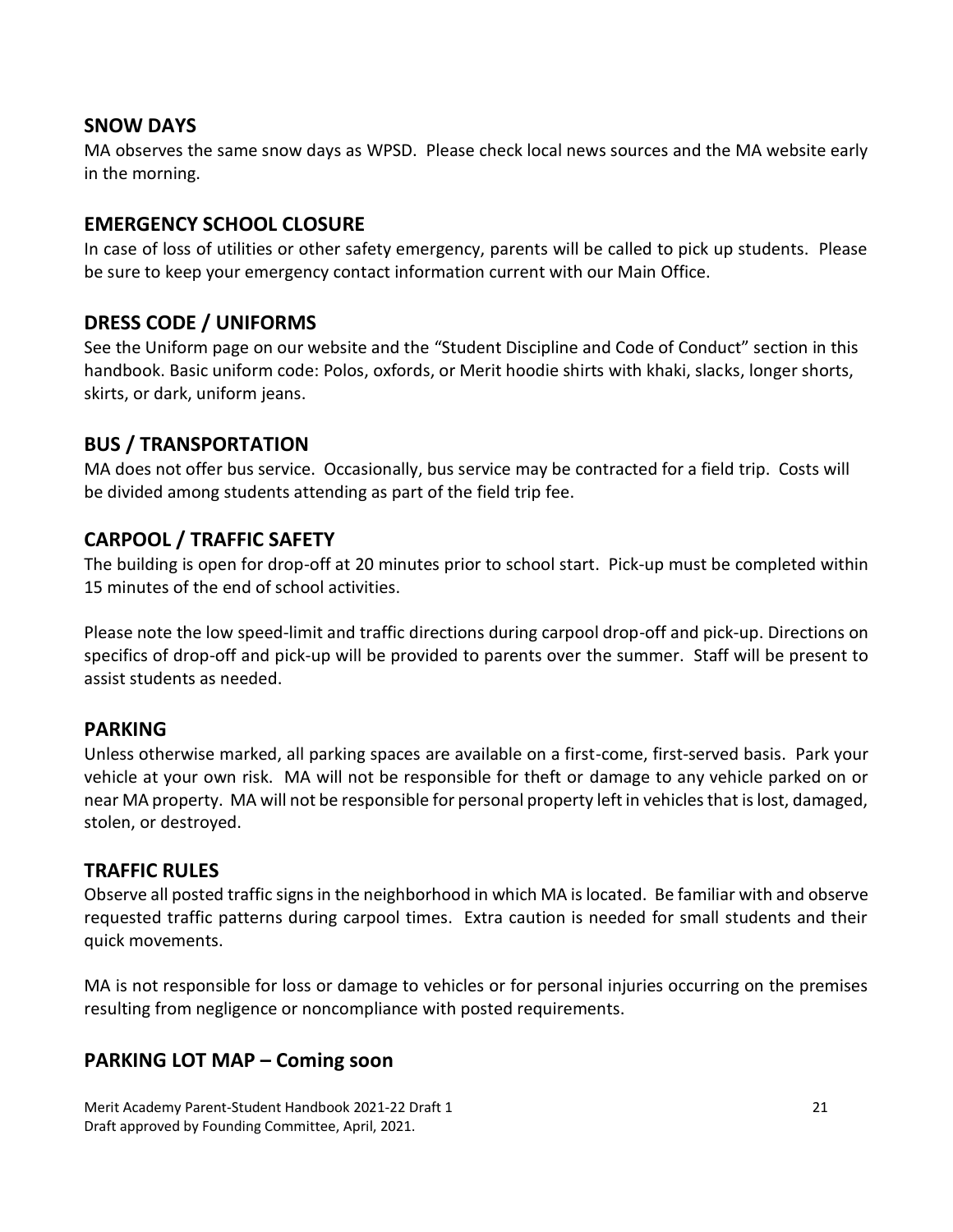#### **EARLY RELEASE**

Please do not come to the office seeking to pick your child up just prior to carpool. This is a busy time for the office staff, and they will decline to go retrieve students during the hour prior to student release unless you have proof of a planned medical or similar appointment .

#### **INCLEMENT WEATHER RELEASE**

- If weather is 20 degrees or less (with chill factor), students will be released from indoors.
- Form carpool line as with normal pick up. Please allow extra time (15-20 minutes) compared to our normal carpool procedures.
- We will provide parents with weather release pick-up guidelines.
- Please do not come to the office asking staff to get your children from their classes.

#### **STUDENTS WHO WISH TO WALK HOME**

Due to safety concerns, please do not instruct your student to walk home without notifying the school in writing. We are responsible for turning them back over to you and will not allow them to walk away from the premises without your prior consent or our notification of the authorities. Please fill out and return the permission slip available from the office.

#### **HAVING SOMEONE ELSE PICK UP YOUR STUDENT**

Due to safety concerns, only approved persons may pick up students. If you wish to have a friend, relative, or other MA parent pick up your child, arrangements must be made in advance with our office.

#### **LUNCHES**

MA plans to provide lunches. As we solidify the contract with our external service vendor, we will have a link for parents to sign up. Several microwave ovens are available to students.

#### **RECESSES**

Kindergarten through Fourth Grade students will be given a morning and an afternoon recess by their teachers. These are not scheduled exactly, but may be determined by the teacher and what activities are being accomplished.

Fifth Grade students should have one recess during the day. These may be offset—one in the morning and one in the afternoon.

Please be sure your student wears a warm coat on cold days – recess and outdoor carpool happen as long as the temperature and wind chill factor are 20 degrees or above.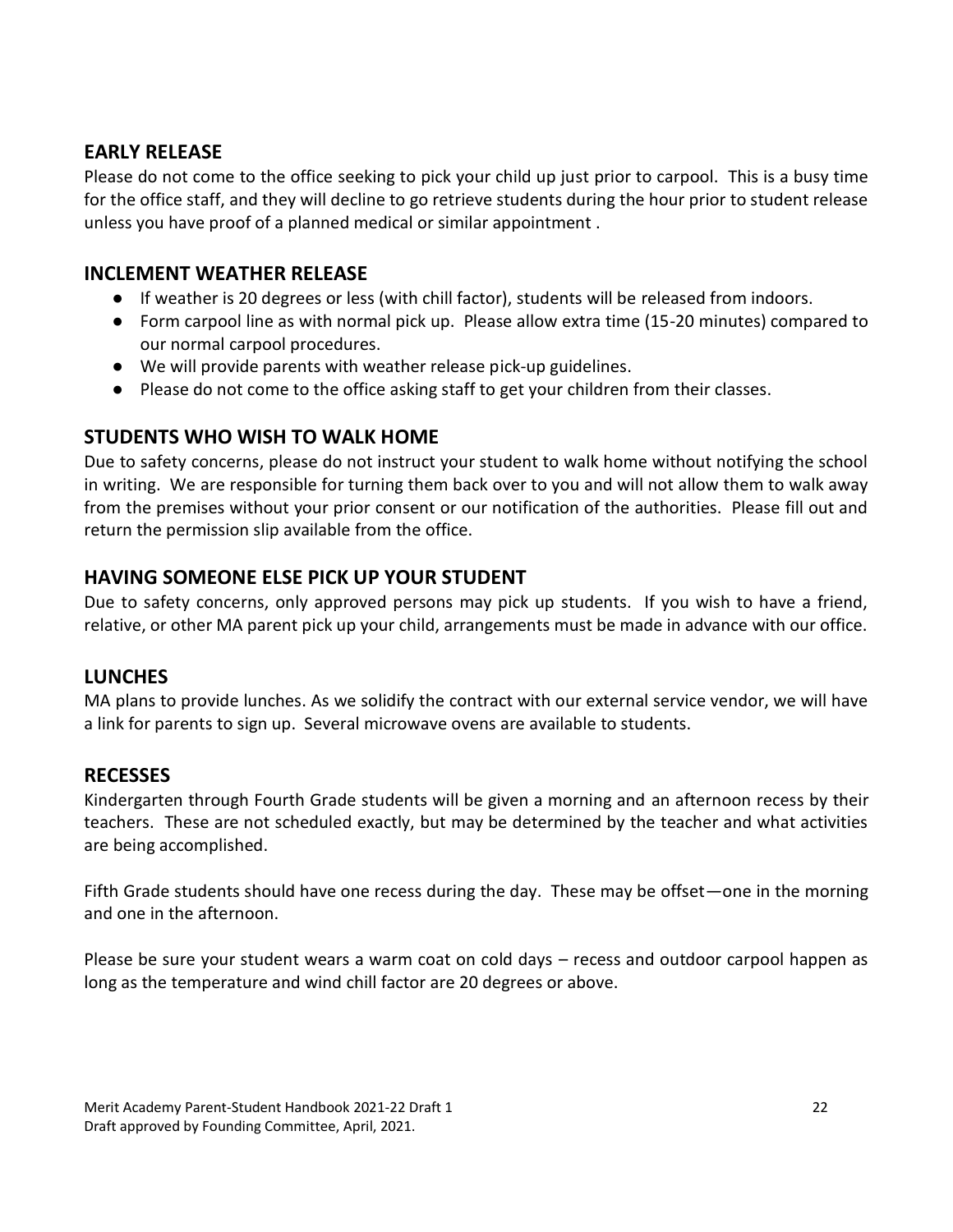#### **Grammar Daily Schedule**

### Example School of Grammar Schedules (MR Schedule)

| <b>Grades K-1</b>                                              | Grades 2-3                                            | Grades 4-5                                            |
|----------------------------------------------------------------|-------------------------------------------------------|-------------------------------------------------------|
| Pledge, Calendar,<br>Penmanship 7:40-8:00                      | Pledge, Morning Business<br>Penmanship 7:40-8:00      | Pledge, Morning Business<br>Penmanship 7:40-8:00      |
| <b>Spelling/Latin Root</b><br>$8:00 - 8:25$                    | <b>Spelling/Latin</b><br>8:00-8:35                    | Latin/Spelling<br>8:00-8:35                           |
| Math 8:25-9:15                                                 | Math 8:35-9:25                                        | Math 8:35-9:25                                        |
| Recess 9:15-9:35<br>& Snacks                                   | Reading/Literature<br>(9:25-30=break) 9:30-10:05      | Reading/Literature<br>(9:25-30=break) 9:30-10:05      |
| Reading/Phonics 9:35-<br>$10 - 20$                             | Recess 10:05-10:20                                    | Recess 10:05-10:20                                    |
| Writing/Grammar<br>$10:20 - \overline{1}0:55$ (w/ 5 min Break) | History-10:20-11:00<br>(includes reading)             | History 10:20-11:00<br>(includes reading)             |
| Art 10:55-11:50/Literature                                     | Lunch & Recess                                        | PE/Music 11:00-11:45                                  |
| Alternate                                                      | 11:00-11:40                                           | <b>Alternate</b>                                      |
| PE/Music 11:50-12:35                                           | Art /Language 11:40-12:25<br><b>Alternate</b>         | Recess & Lunch<br>11:45-12:25                         |
| Lunch & Recess<br>12:35-1:20                                   | PE/Music 12:25-1:10<br>Alternate                      | Art /Language 12:25-1:10<br><b>Alternate</b>          |
| History (includes<br>reading/writing) 1:20-1:55                | Writing/Grammar<br>$1:10-1:40$                        | Science 1:10-1:55                                     |
| Science 1:55-2:40                                              | Science (5 min break 1:40-<br>1:45\1:45-2:30          | Writing/Grammar 1:55-2:30                             |
| Reading 2:40-3:00                                              | <b>High Dosage Tutoring</b><br>2:30-3:05 Reading/Math | <b>High Dosage Tutoring</b><br>2:30-3:05 Reading/Math |
| Pack up/Pick up 3:00-3:05                                      | Pack up/Pick up 3:05-3:10                             | Pack un/pick up 3:05-3:10                             |

On Fridays, our primary students will also follow the Upper School schedule (below). From 7:45-10:40 a.m., students will cover the morning routine, Latin/spelling, reading/literature, writing/grammar, and math. From there, students will meet the Upper School students in their respective Houses for activity, followed by afternoon electives designed for proper age groups. For the elementary students, this could include equine resiliency training, swimming, archaeology or paleontology, mountain sciences, or additional hands-on educational experiences in our area. During the House times and the afternoon electives (10:45-3:10), full time teachers across all grades will meet to discuss alignment to the domains, student performance, best practices, etc. It is a time for planning and collaboration.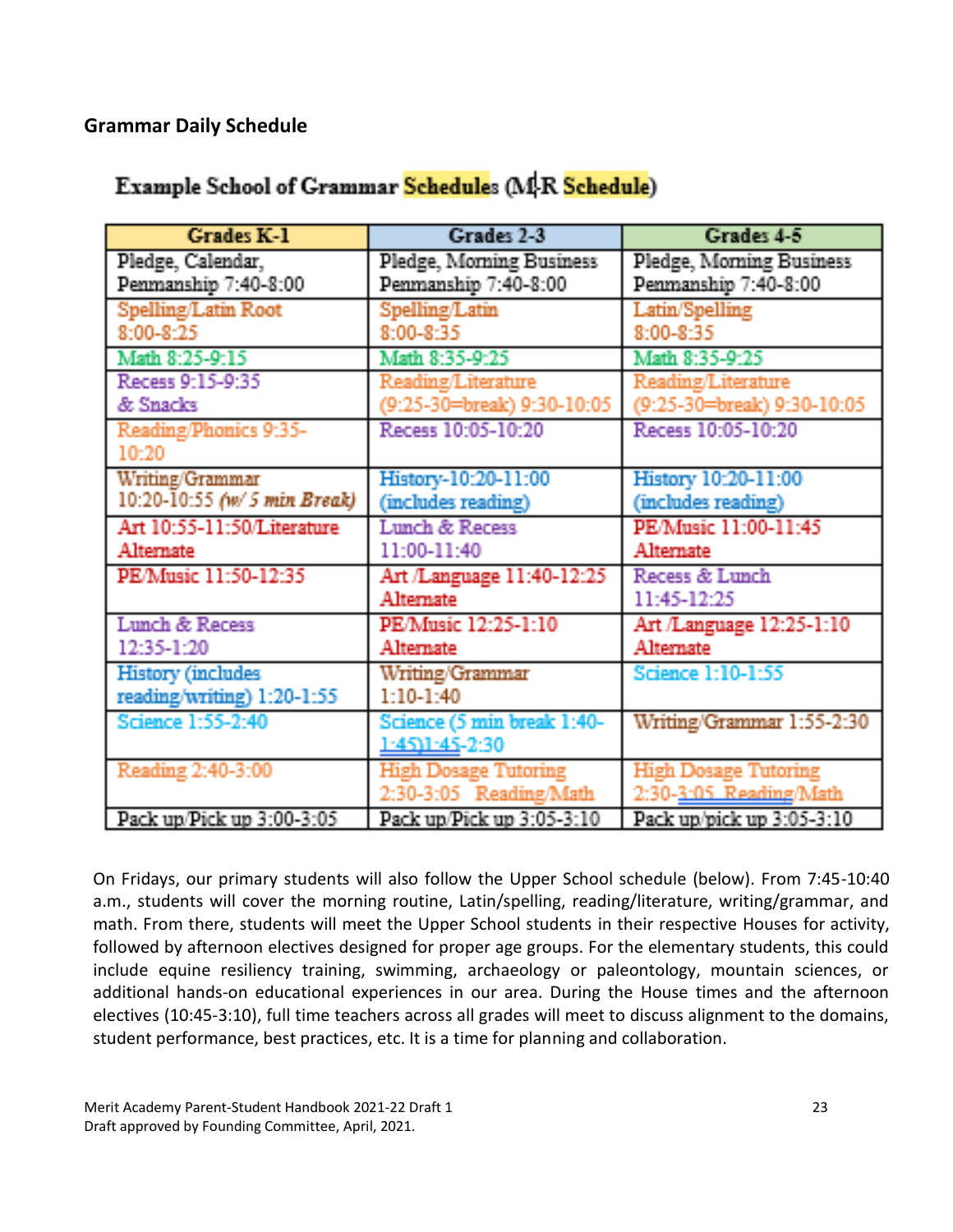In the current schedule provided, elementary homeroom educators will have a planning and lunch block during Enhancements & class lunch times from 11:00-1:20, allowing for teachers across all grades to collaborate when/as needed, recommended at least 1x/2 weeks, and providing ample plan time for individual planning, as well as an honored personal lunch time.

High Dosage Tutoring and reading times allow the pull in/push-out possibility of one-on-one tutoring, guidance, or small group work. Reading/Literature and Math times across all grades are scheduled at the same time for at least one period to allow ability grouping across grades. This schedule emphasizes the importance of science, history, math, Latin, and the arts of language. This knowledge-rich content that will transcend across all subjects throughout any given week. As noted earlier, subjects like history and science do not take the place of reading practice, but are a means for focused practice and literacy training with purposeful topics within science and history.

|                    | <b>MONDAY</b>       | TUESDAY             | <b>WEDNESDAY</b>    | THURSDAY        | <b>FRIDAY</b>       |
|--------------------|---------------------|---------------------|---------------------|-----------------|---------------------|
| $7:45 - 8:55$      | Period 1            | Period 5            | Period 1            | Period 5        | $7:45-8:25(A)$      |
| $(70 \text{ min})$ |                     |                     |                     |                 | 8:30-9:10 PD (B)    |
| $9:00-10:10$       | Period <sub>2</sub> | Period 6            | Period <sub>2</sub> | Period 6        | 9:15-9:55 PD (C)    |
| $(70 \text{ min})$ |                     |                     |                     |                 | 10:00-10:40 PD (D)  |
| 10:15-11:25        | Period 3            | Period 7            | Period 3            | Period 7        |                     |
| $(70 \text{ min})$ |                     |                     |                     |                 | $10:45 - 12:45 =$   |
| 11:30-12:00        |                     |                     |                     |                 |                     |
| LUNCH              |                     |                     |                     |                 | Lunch (30 min)      |
| 12:05-1:10         | Period 4            | Period <sub>8</sub> | Period 4            | Period 8        | HOUSE (90 Min)      |
| $(65 \text{ min})$ |                     |                     |                     |                 |                     |
| $1:15-2:25$        | Enhancements        | Enhancements        | Enhancements        | Enhancements    | $12:50-1:55$        |
| $(70 \text{ min})$ |                     |                     |                     |                 | Enhancements        |
| $2:30-3:10$        | Tutor/Small         | Tutor/Small         | Tutor/Small         | Tutor/Small     | $2:00 - 3:05$       |
| $(40 \text{ min})$ | Group Math/Engl     | Group Math/Engl     | Group Math/Engl     | Group Math/Engl | <b>ENHANCEMENTS</b> |

#### **Upper School Daily Schedule**

Beginning in 6th grade, the students will follow the above schedule. One of the benefits of a small school is the ability for more creative scheduling to benefit both students and teachers. In the above scheduling case, students will have alternating block schedule. Math, English, Science, and History/Humanities fall occur in the periods prior to lunch. These classes are also the courses that will be given on Friday's A, B, C, D periods. This gives all four core subjects on Friday, as well. The other two courses in the morning schedule will be a mix of Latin, Art, and Music, with high school freshmen taking full-year courses these subjects to fulfill their graduation requirements.

Merit Academy Parent-Student Handbook 2021-22 Draft 1 24 Draft approved by Founding Committee, April, 2021. Block period electives 4 and 8 are meant to allow more creative lab enhancements. For instance, during these periods, we will schedule the Civil Air Patrol courses (aero-sciences, color guard, more), specialty sciences like archaeology, mountain sciences, computer sciences, or geology, and physical education courses with specialty like horseback riding, swimming, mountain biking & repair, and more. They also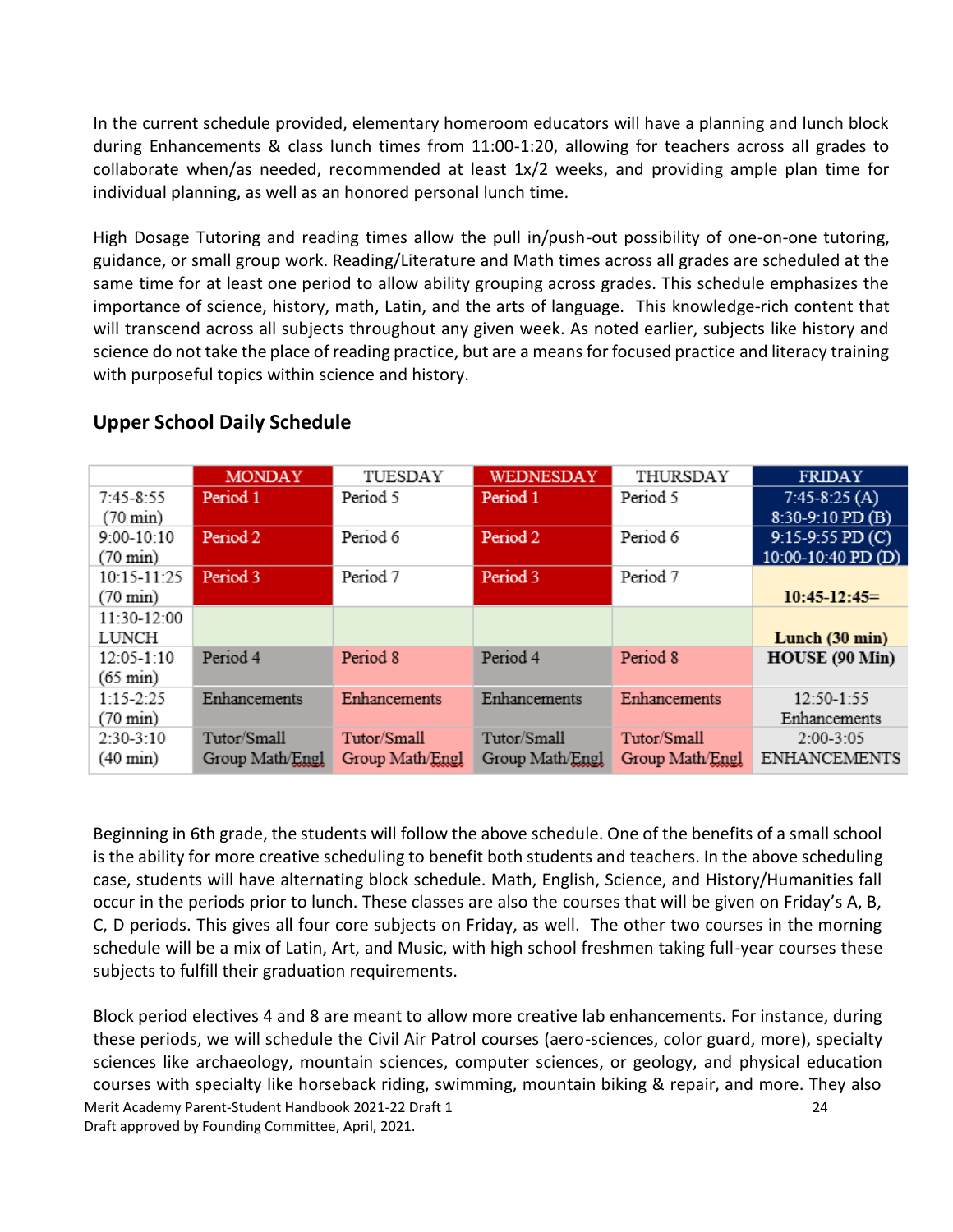offer opportunity for specialty courses like competitive choir, advanced instrumentals, or robotics/droning. These courses will align with Colorado's Academic Standards and may shift quarterly or by semester, depending on interest, weather, and specialty educator schedule. The larger blocks allow opportunities for high school seniors to also work on internships, senior thesis, elective requirements, and more. These options will grow as the high school enrollment grows.

The tutoring/small group block allows for pull-outs/push-ins. The purpose of this block is for ALL students to receive guidance and tutoring in the course that is most challenging at that time, even if they have a solid grade. It also allows for older students who may be excelling in all levels to complete service in their tutoring of younger students who may be struggling. Additionally, this is a perfect time to complete postsecondary preparedness work (ICAP, college applications, job applications, financial aid forms, mock interviews, etc), all under the guidance and direction of a teacher, counselor, or volunteer.

Friday's House schedule provides opportunity for thorough workshops and exploration of the core virtues, civics and government as citizens and a student body, time management, responsibility, and a fun means to engage in positive community projects. The time block following the House program may be designed additional courses connected to clubs. These could include strategic gaming, destination imagination, STEM focus, tech certification programs, and more. Again, options of these courses will depend on student interest. Fridays will also provide a time when students may engage in field trips without greater disruption from core academic courses.

This schedule allows secondary teachers to meet across grades and within subject on Fridays during the House and elective meetings. At this time, student progress, best practices, and other items will be discussed to improve the educational experience of our students, staff, and families.

Besides Friday's professional development and collaboration time, teachers also have planning built into their daily schedule, most likely to be during periods 4 and 8, but this depends on the schedule and number of sections required (number of students/ability needs) enrolled.

This extra planning and deeper level of collaboration is purposeful. One of the greatest complaints of educators across the nation is the increased amount of responsibility and the decrease amount of time to carry out those responsibilities, much less plan and prepare for the best education for their students. It also provides rich collaboration time on Friday to find creative solutions to potential issues, to work together to create a fully aligned program, and to support students regarding their unique needs and abilities.

There are 5-minute passing periods between classes within the Upper School.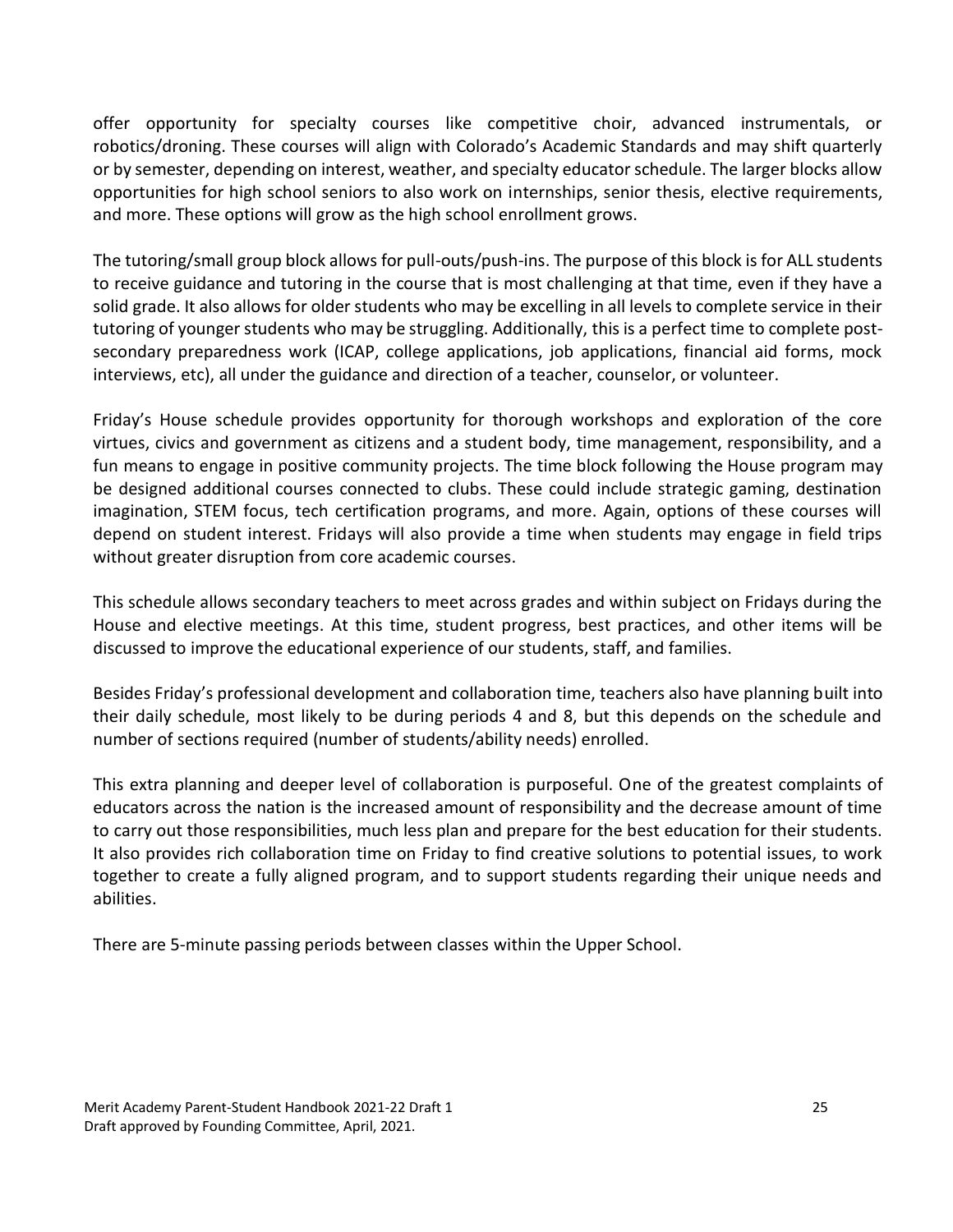|                    | <b>MONDAY</b>    | TUESDAY                 | <b>WEDNESDAY</b> | THURSDAY                | <b>FRIDAY</b>       |
|--------------------|------------------|-------------------------|------------------|-------------------------|---------------------|
| 7:45-8:55          | Singapore Math 7 | English                 | Singapore Math 7 | English                 | 7:45-8:25 Math      |
| $(70 \text{ min})$ |                  |                         |                  |                         | 8:30-9:10 Science   |
| $9:00-10:10$       | <b>Science</b>   | History                 | Science          | History                 | 9:15-9:55 English   |
| $(70 \text{ min})$ |                  |                         |                  |                         | 10:00-10:40 History |
| 10:15-11:25        | Art              | Latin                   | <b>Music</b>     | Latin                   |                     |
| $(70 \text{ min})$ |                  |                         |                  |                         | $10:45-12:45=$      |
| 11:30-12:00        |                  |                         |                  |                         |                     |
| LUNCH              |                  |                         |                  |                         | Lunch (30 min)      |
| 12:05-12:45        | Tutoo/Small      | Tutor/Small             | Tutor/Small      | Tutor/Small             |                     |
| $(40 \text{ min})$ | Group Math/Engl. | Group Math/Engl         | Group Math/Engl  | Group Math/Engl.        | House (90 min)      |
| 12:50-1:55         | Droning & Flight | <b>Experiential PE:</b> | Droning & Flight | <b>Experiential PE:</b> | Advanced Orchestra  |
| $(65 \text{ min})$ | <b>Science</b>   | Mountain Biking         | <b>Science</b>   | <b>Mountain Biking</b>  |                     |
| $2:00-3:10$        | Droning & Flight | & Repair                | Droning & Flight | & Repair                | Advanced Orchestra  |
| $(70 \text{ min})$ | <b>Science</b>   |                         | Science          |                         |                     |

#### Example 7th Grade Schedule

#### **CELL PHONE USE**

The Board of Directors of MA acknowledges that parents may wish to be able to get in touch with their child at pick up time or in case of an emergency. Students may carry cell phones or other types of electronic communication devices for emergency or after school purposes. They may not be used in the classroom without the permission of the teacher. Staff may confiscate items used inappropriately to be picked up by parents at a later time. Students may not text message, chat, or communicate via electronic means during school or take photos of other students.

#### **SCHOOL-TO-HOME COMMUNICATION**

MA's teachers post assignments and announcements in the PowerSchool information system. Please check for this info each week.

A newsletter is published weekly via email. If you do not have access to email, contact the front office to receive regular print versions of the newsletter. It contains information and news about events and policies. If you do not receive it, contact our office to place your email on the LISTSERVE.

#### **WEB-BASED GRADE INFORMATION**

*Power School,* our web-based grade book program is accessible for parents & guardians with a password obtained through the front office. Students may access their own information as well.

Teachers post attendance (current as soon as attendance is taken in the classroom), assignments, homework information, and grades for assignments completed. MA asks teachers to post this information within 3-7 days of the assignment, with extra time allowed for grading major projects or large writing assignments.

Merit Academy Parent-Student Handbook 2021-22 Draft 1 26 Draft approved by Founding Committee, April, 2021.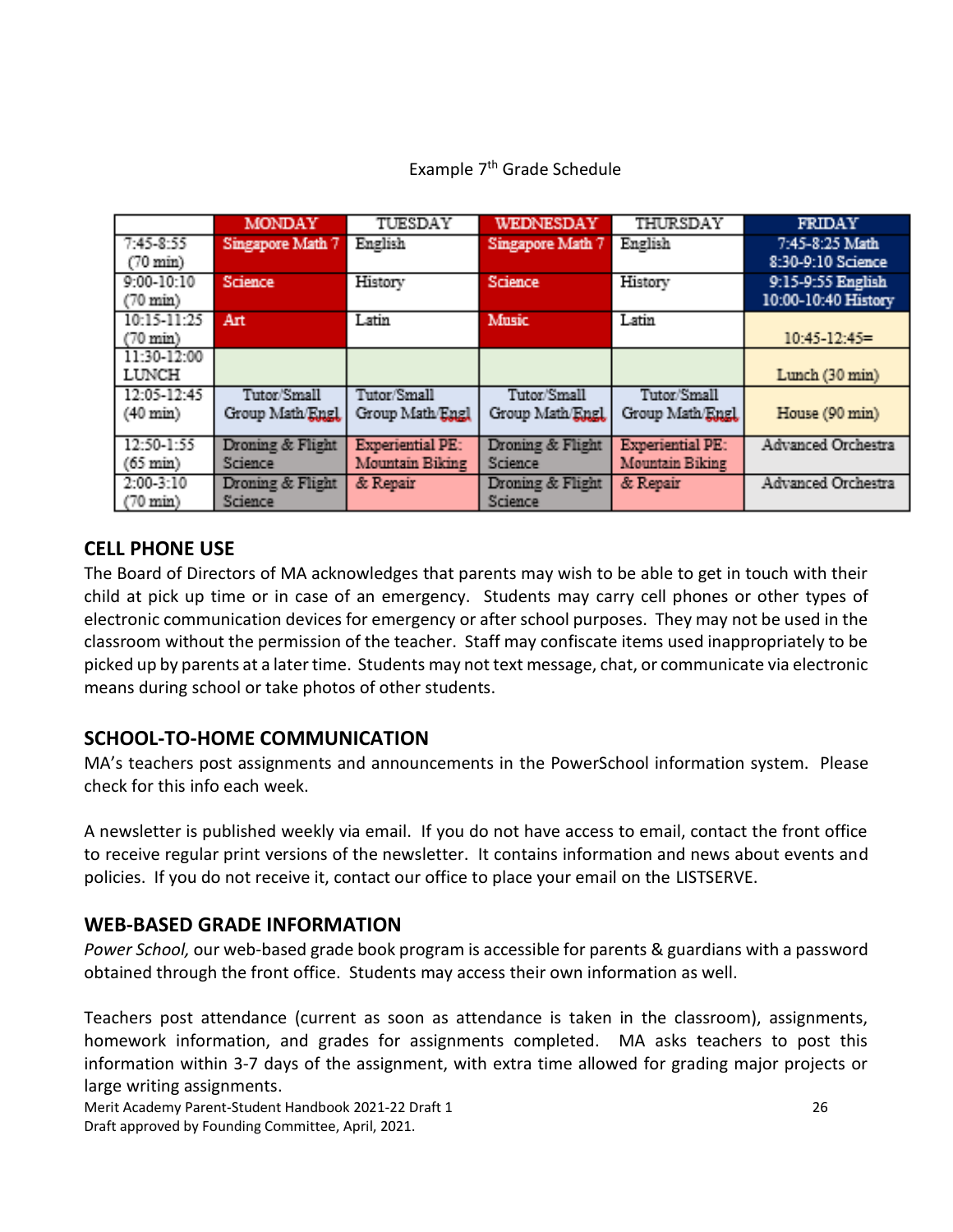Please contact our Power School administrator to receive a login for the program at [registrar@merit.academy](about:blank) . There is also a phone app version.

#### **PARENTS' RIGHT TO KNOW**

As a parent of a student at Merit Academy, you have the right to know the professional qualifications of the classroom teacher who instructs your child. This is a requirement for all districts that receive Title I funds. Federal law allows you to request certain information about your student's classroom teacher. The law also requires the school to give you this information in a timely manner upon request. Listed below is the information about which you have the right to ask for regarding each of your student's classroom teachers.

- Whether the Colorado Department of Education (CDE) has licensed or endorsed your student's teacher for the grades and subjects taught.
- Whether CDE has decided that your student's teacher can teach in a classroom without being licensed or qualified under state regulations because of special circumstances.
- The teacher's college major; whether the teacher has any advanced degrees, and, if so, the subject of the degrees.
- Whether any teachers' aides or similar para-educators provide services to your child and, if they do, their qualifications.

Please contact the office if you wish to receive such notification.

#### **PARENT VISITS AND CLASSROOM OBSERVATIONS**

We know that sometimes parents would like to visit or observe their student's classroom. Please arrange that with the front office and with the classroom teacher at least 24 hours in advance. The Dean of Academics must approve all visits.

For security, all visitors must wear a badge. We reserve the right to delay your visit if the teacher has plans that are not conducive to visitors (such as testing) or if other parents are slated for that day / time.

#### **COUNSELING SERVICES**

Merit Academy employs a Counselor/Social Worker who is available to students on an as-needed basis. Students may request to speak with the Counselor and an appointment will be scheduled. By law, these services are confidential.

#### **FIELD TRIPS**

Field trips occur several times throughout the year. There may be some cost involved, to be shared by students. Parents will receive at least 2 weeks' notice of activities. A signed permission slip will be required. Students on Free and Reduced Lunch status will attend without charge based on that status.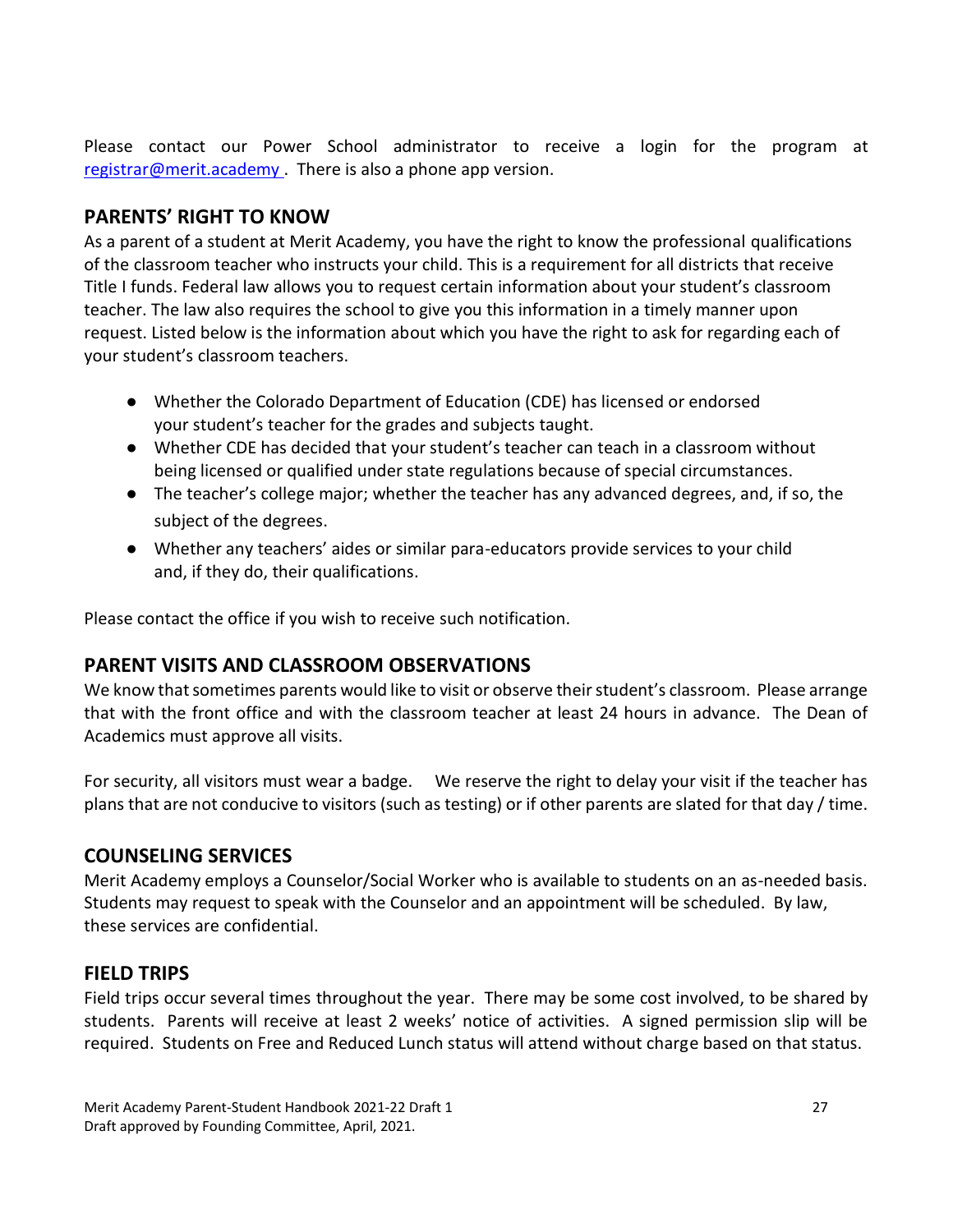#### **SPORTS AND EXTRA CURRICULAR ACTIVITIES**

Fees are charged for participation in sports teams, and may be charged for extra-curricular activities. This varies by sport, and information will be available at the beginning of each season. Students who qualify for free or reduced lunch will have these fees waived.

#### **BAD CHECK FEES**

Parents whose checks returned by our bank, as "not sufficient funds" will be charged a \$35.00 NSF fee. No further checks may be written to the school until the matter is cleared up.

A second bad check will require that all financial matters are handled in cash for the rest of the school year. This includes field trip fees and activities.

#### **REPLACING LOST TEXTBOOKS OR MATERIALS**

Textbooks are signed out to each student by name and book number. Your student is responsible to keep a book cover on the book at all times and to return it in good condition. Teachers will explain to students how to cover books using paper bags or other sturdy paper. Covers need not be purchased. Replacement costs for books can be obtained through the purchasing office.

For information on replacement costs of computers, see below.

#### **FUND-RAISING**

MA does a few fund-raising school-wide projects per year, less than one per quarter. We encourage your support in these efforts and do our best to choose projects that pay high levels of profitability to the school.

While there are many worthwhile causes, fund-raising for outside events is not permitted at school.

**Thank you for your support!**

#### **MIDDLE SCHOOL & HIGH SCHOOL LOCKERS AND BACKPACKS**

Lockers with locks are available for secondary students (grades 7-11). Lockers must be kept clean. Pictures may be posted, but lockers must be in good condition for the next user at the end of the year. Stickers or hard-to-clean off tapes/glues are not allowed. Fines may be charged to repair damages.

School staff will have master keys to all locks, and contents will be monitored through random searches. Occasional random checks may also be made of student's backpacks to ensure safety of entire school population. Contraband will be seized and not returned.

#### **PETS AT SCHOOL**

For the safety of students and staff, no personal pets (dogs, cats, birds, reptiles, rodents, etc.). are allowed inside the building or on school grounds. If you use a service animal, please check in at the front office.

Merit Academy Parent-Student Handbook 2021-22 Draft 1 28 28 28 Draft approved by Founding Committee, April, 2021.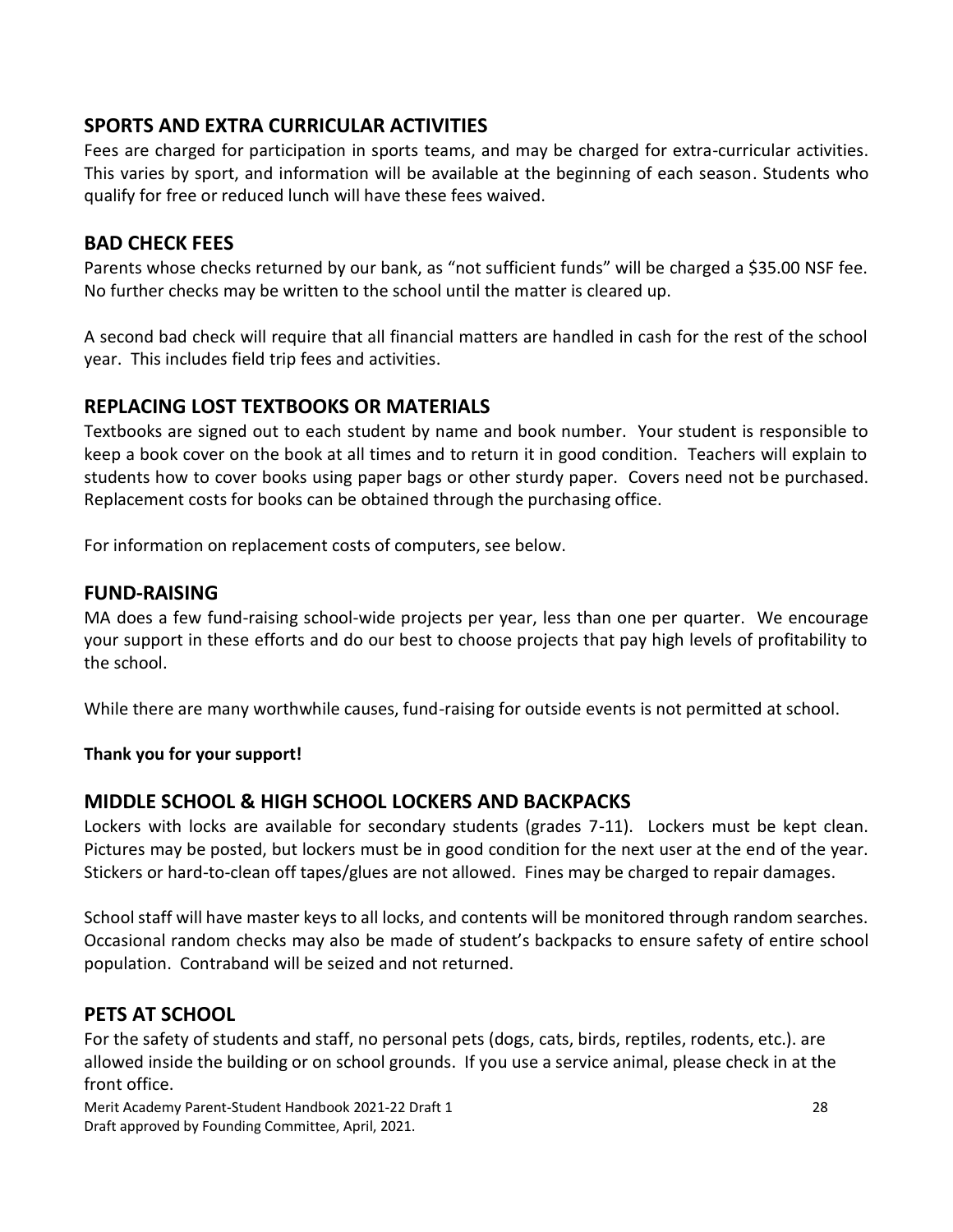#### **LOST AND FOUND**

Lost and found is kept near the front office. Please check periodically for any items you might be missing. Items left more than one month will be donated to a local charity or to our Sharing closet. (We recommend you label your student's sweaters, jackets, and other items.)

#### **PROHIBITED ITEMS**

While we are teaching our students high levels of honesty and integrity, it is unwise to put temptation in the path of someone. Do not bring MP3 players, I Pods, or other valuable items to school unless they are part of an academic project. Large sums of money should be left at home as well. MA will not be held responsible for loss, damage, or theft. Prohibited items may be seized and not returned.

State law prohibits the use of any tobacco products (cigars, cigarettes, e-cigarettes, vaping, chew, etc.) on school property. Students who bring such things to school will be subject to discipline, up to and including suspension.

Possession or use of drugs, whether over-the-counter, prescription, or illegal is prohibited. Medication is to be kept and administered by the main office.

Possession or use of alcohol is prohibited.

Weapons or any item that might be construed as a weapon is prohibited.

#### **COMPUTER/INTERNET USE POLICY**

The smooth operation of computers, networks and the internet depends on users agreeing to and adhering to standards of proper conduct. These guidelines are necessary for the efficient, ethical, and legal utilization of all computer resources. If a MA user violates any guidelines, he/she will be held responsible for the violation and could face disciplinary action and/or lose access to computer, network and internet resources. The use of computer, network, and internet resources is a privilege not a right.

Students and parents will be required to sign a "User Agreement" when enrolled in programs that require computer access. Be advised that internet safety firewalls are in place at the school.

#### **LIBRARY**

Student ID cards also serve as a library card for use in checking out books. Books may be checked out for two weeks. If returned late, cost is \$.10 per day. Fines and replacement costs will be charged if books are unreturned, or damaged. No additional books may be checked out until fines are paid.

#### **CHILD ABUSE AND MOLESTATION POLICY**

MA staff, volunteer and contract workers are placed in a position of trust, therefore, must act with the highest standards of moral conduct. MA is committed to the safety of children under its care.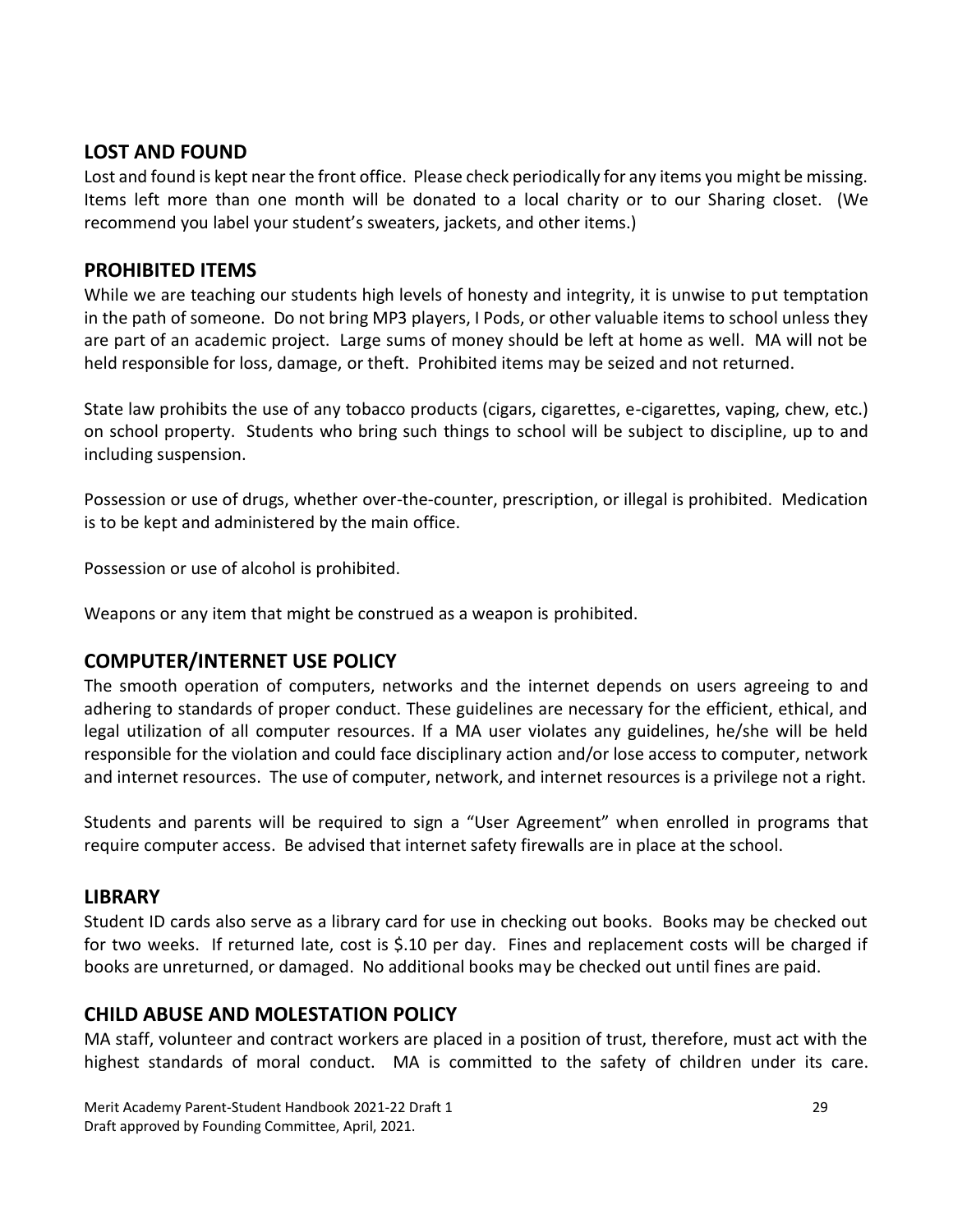Fingerprinting and background checks on MA and contract staff are conducted through the Colorado Bureau of Investigation.

Law prohibits inappropriate interaction with students. MA requires that its staff, volunteers, and contract workers follow the following guidelines as well:

- Staff may not transport students other than their own, or those with whom they have carpool agreements.
- Windows in classroom doors are not to be blocked out, except in the case of lockdown drills or similar emergencies.
- Staff and volunteers are encouraged not to meet privately with students unless another adult is nearby or present.
- All field trips will be conducted with multiple adult chaperones present at all times.
- Staff should use good judgment to avoid situations that might be questionable or leave room for accusations of misconduct.

Complaints or concerns are to be reported immediately to the Dean of Academics or Dean of Students who will investigate and document the allegations. Under state law, this is a mandatory reporting situation. Law enforcement will be called. The Dean of Schools will maintain records of all complaints.

Annual training for prevention of child molestation will be conducted during the review of the Staff Handbook at the beginning of the year. Signed acknowledgement of staff handbook page constitutes knowledge of this policy.

If complaints of child abuse arise, staff will contact the school counselor and Dean of Students who will report it to the county Department of Human Services or law enforcement. All our staff are mandatory reporters.

#### **ATHLETIC PROGRAMS**

MA CHSAA athletics programs will likely begin with a men's and women's swim team, track team, and cross-country team. These programs will begin and grow as the school also grows.

Athletic clubs will dependent on student interest, sponsorship, and availability include but are not limited to:

Archery Rugby Marksmanship Ski club Mountain biking club

Contact the Athletic Director to get dates and to sign up.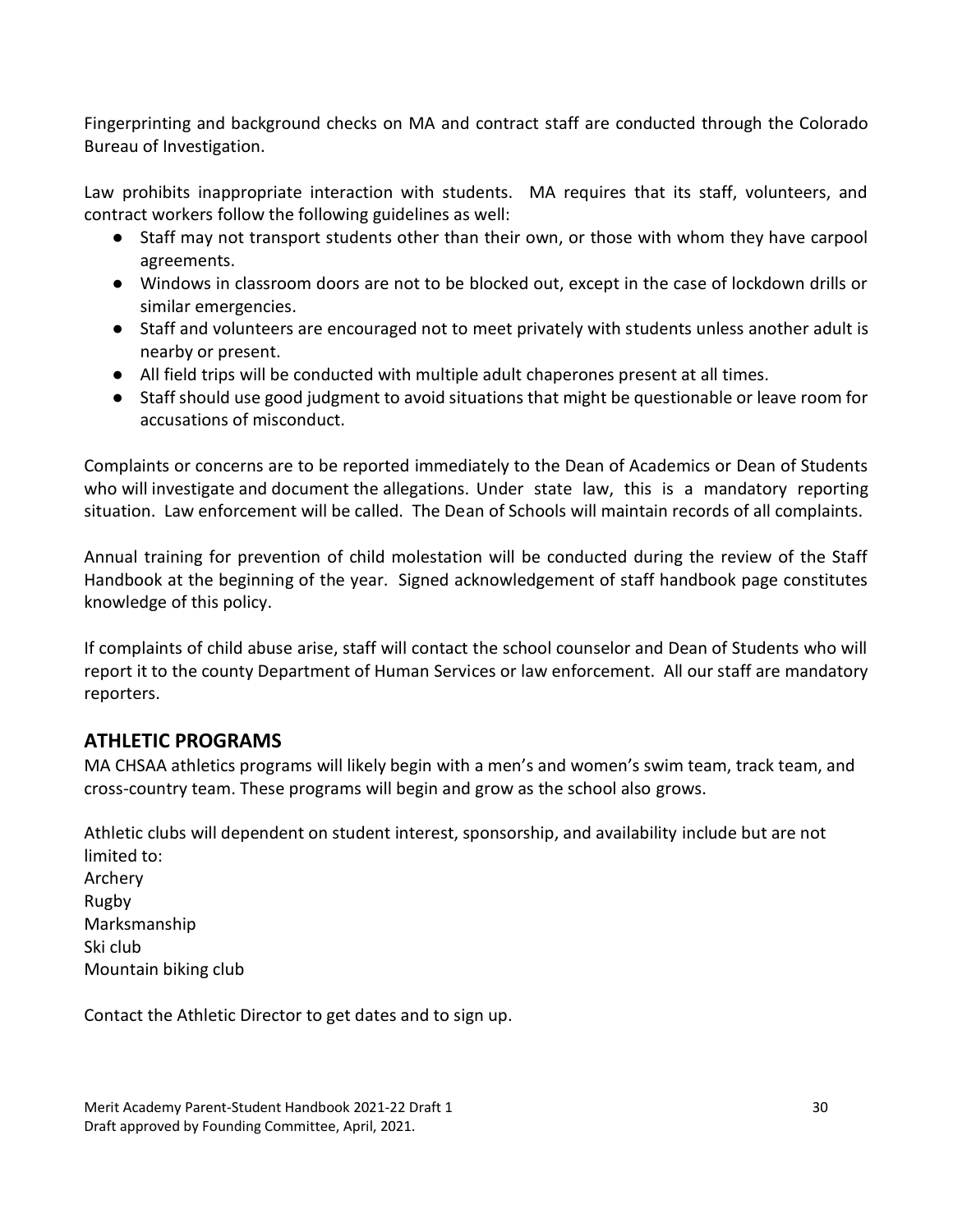Participation in athletics will require maintaining at least a C average in all academic classes and have no behavior referrals. Students will be required to obtain a weekly sign-off from all their teachers.

Beginning of the year information meetings, tournaments, and fundraisers are being scheduled. Check the MA website for news after August 1. Be watching for announcements about VIP guest speakers.

#### **AFTER SCHOOL CLUBS**

MA offers a number of after school enhancements such as Civil Air Patrol, Ham radio, Search and Rescue, Equine Resiliency and more. These will not all be ready on opening day, but as the school develops and as we continue to train sponsors/coaches, these programs will continue to grow in offerings. Check the bulletin for more information.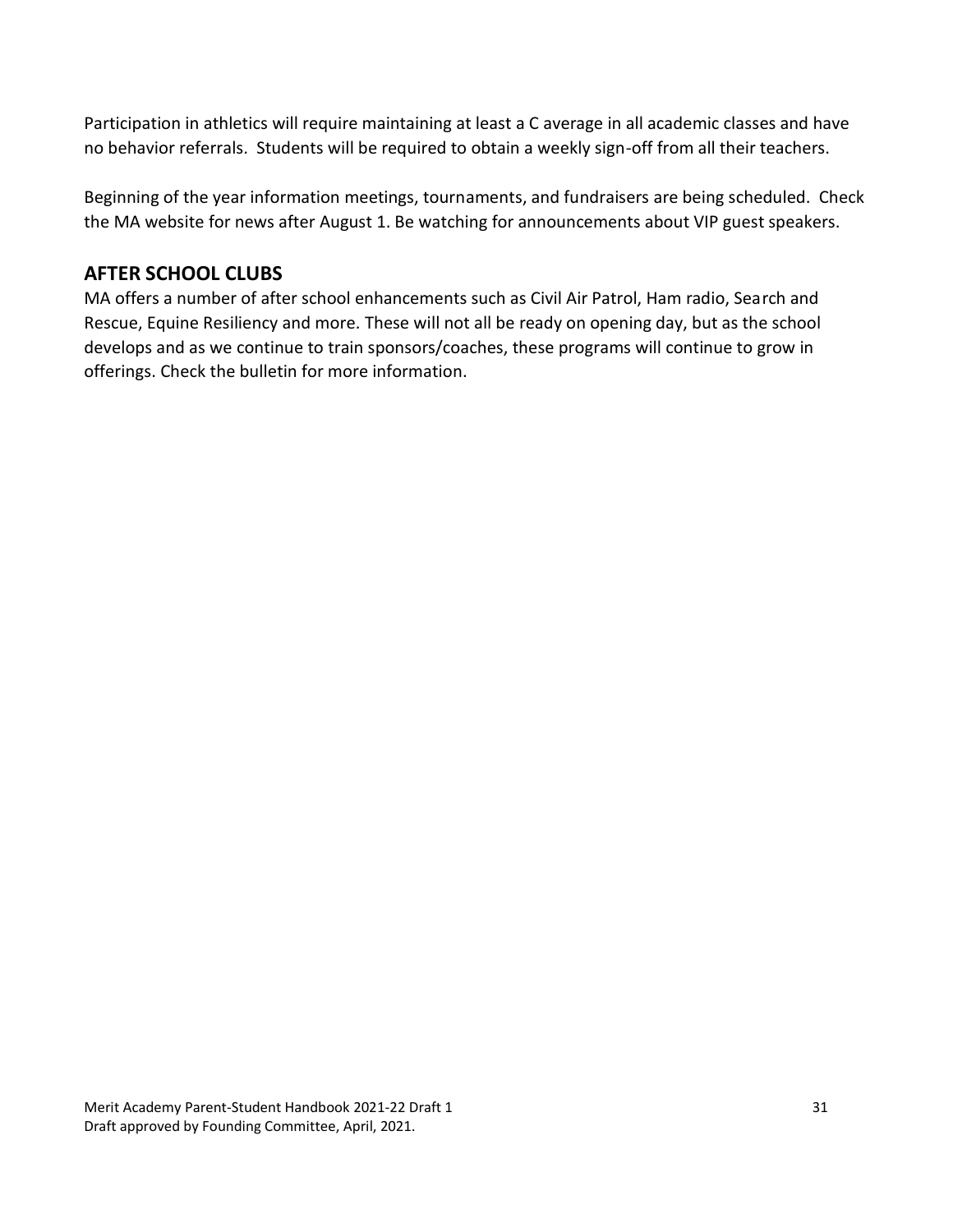# ACADEMIC INFORMATION

#### **INSTRUCTIONAL GOALS**

Core Knowledge is the foundation of our academic program. It is a content-rich body of knowledge. We use "real books," project-based learning, and group activities to carry out that learning.

In Reading and in Math, homogeneous groupings of students will be utilized. Students will learn, beginning at their ability level, in groups across grade levels. Periodic assessment will allow students to move to higher or lower groups as needed.

MA's staff is trained in differentiating instruction. Assignments to enrich the gifted and talented student or to strengthen the weaker student are a part of the classroom experience. Our NWEA Measure of Academic Progress is an electronic testing system that aids us in determining students' needs and projected growth.

#### **HOMEWORK**

Merit Academy believes that parents are the most important instructors in a child's development. While homework is an important element of learning, excessive amounts are inefficient and, most importantly, detract from the time a parent has for teaching their child. When there are multiple teachers for a student, teachers communicate with one another in order to share the available homework times. Often assignments are given at the beginning of the week and not due until the end of the week. Parents are encouraged to assist students in learning good time management skills in these instances.

**Homework is the responsibility of the student.** It is not the parent's job to remind the student to do the homework. Young students may need help at first but encourage students to take initiative in doing homework shortly after school or after dinner. Homework slips and notes home for parent signatures are students' responsibility. Students should ask parents to sign paperwork, rather than parents carrying the responsibility to remember. A good prompt for an inexperienced student would be, "Do you have anything for me?" rather than the parent rummaging through the backpack or folder to find the item and then sign it. This will assist in promoting responsibility and capability.

Students who have learning "gaps" or need help in areas in which they struggle may have alternative work to help them catch up. Parents are encouraged to communicate with and coordinate efforts with the classroom teacher.

#### **HOMEWORK TURNED IN LATE**

Teachers explain to students at the beginning of the year what their policy is on homework turned in late (other than for excused illness). Consequences may include grade reduction, or loss of credit for the assignment. Repeat offenses may result in Detention. (See page 49 for more on Detention).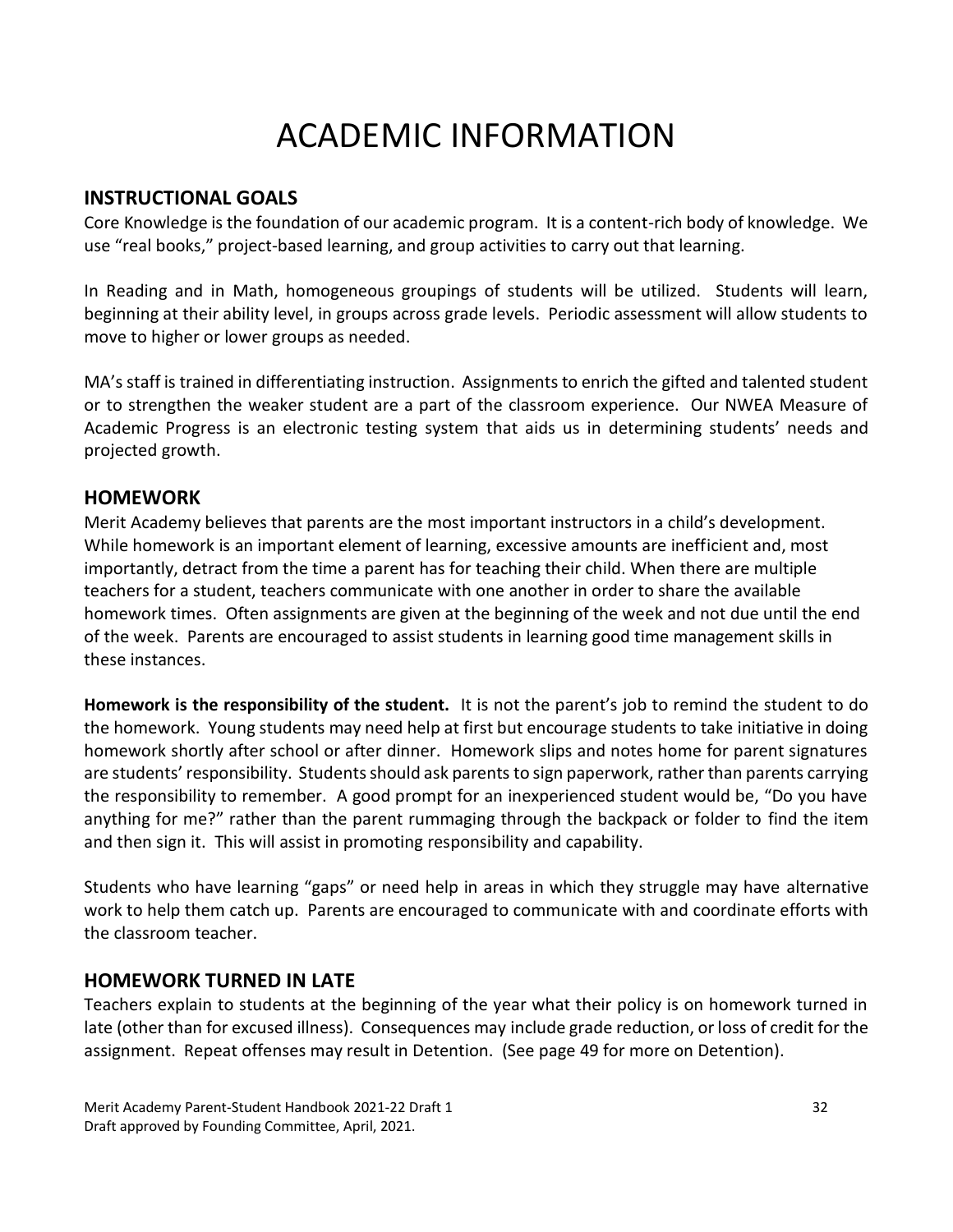#### **MAKE-UP WORK**

If a child is absent from school, it is the family's responsibility to contact the school office to request make-up work for the day(s) missed. Please call no later than 9:00 a.m. to request make-up work on the day of absence. You may pick up the make-up homework at the school office at the end of the school day or we can send it home with a sibling or carpool student. Assignments may also be posted on the PowerSchool portal.

#### **READING AT HOME**

Students who are learning to read need time to re-read the stories and selections they have read at school during the day. This improves fluency and comprehension. All student should have 15-20 minutes reading time in the evening after school. Family reading time is a joy! Try a continued story or a cliffhanger to get your child hooked on reading. Read aloud while traveling or use audio books to help engage imagination and creativity.

#### **REPORT CARDS AND MID-QUARTER PROGRESS REPORTS**

MA is on a semester calendar, with mid-quarter reports. Report cards will go home or be picked up at Parent-Teacher conferences as scheduled on MA's yearlong calendar. Mid-quarter progress reports are also sent to keep parents well informed about students' progress and give opportunity for improvement well before report card time arrives. Grades can be checked in PowerSchool at any time. Please let us know if you need assistance with being connected to Power School or the phone app.

#### **PARENT-TEACHER CONFERENCES**

Parent-teacher conferences are held each quarter by scheduling an appointment with the teacher. **At least one parent from each family is highly encouraged to attend.** Both are welcome. Please bring your student to participate in the discussion. If you cannot be there during the requested time frame, another time may be scheduled within a day or two. If no time is, arranged teachers will come to visit you at your home.

**MA welcomes the attendance of students at Parent-Teacher conferences as well.** This is an opportunity to complete the loop of conversation and ensure that all parties are hearing the same reports, affirmations, and concerns. Students' participation is encouraged.

#### **GRADING SCALE**

MA uses the following grading scale.

A 94-100; A- 90-93; B+ 87-89; B 84-86; B- 80-83; C+ 77-79; C 74-76; C- 70-73; D+ 67-69; D 64-66; D- 60-63; F 59 below no grade given until work is completed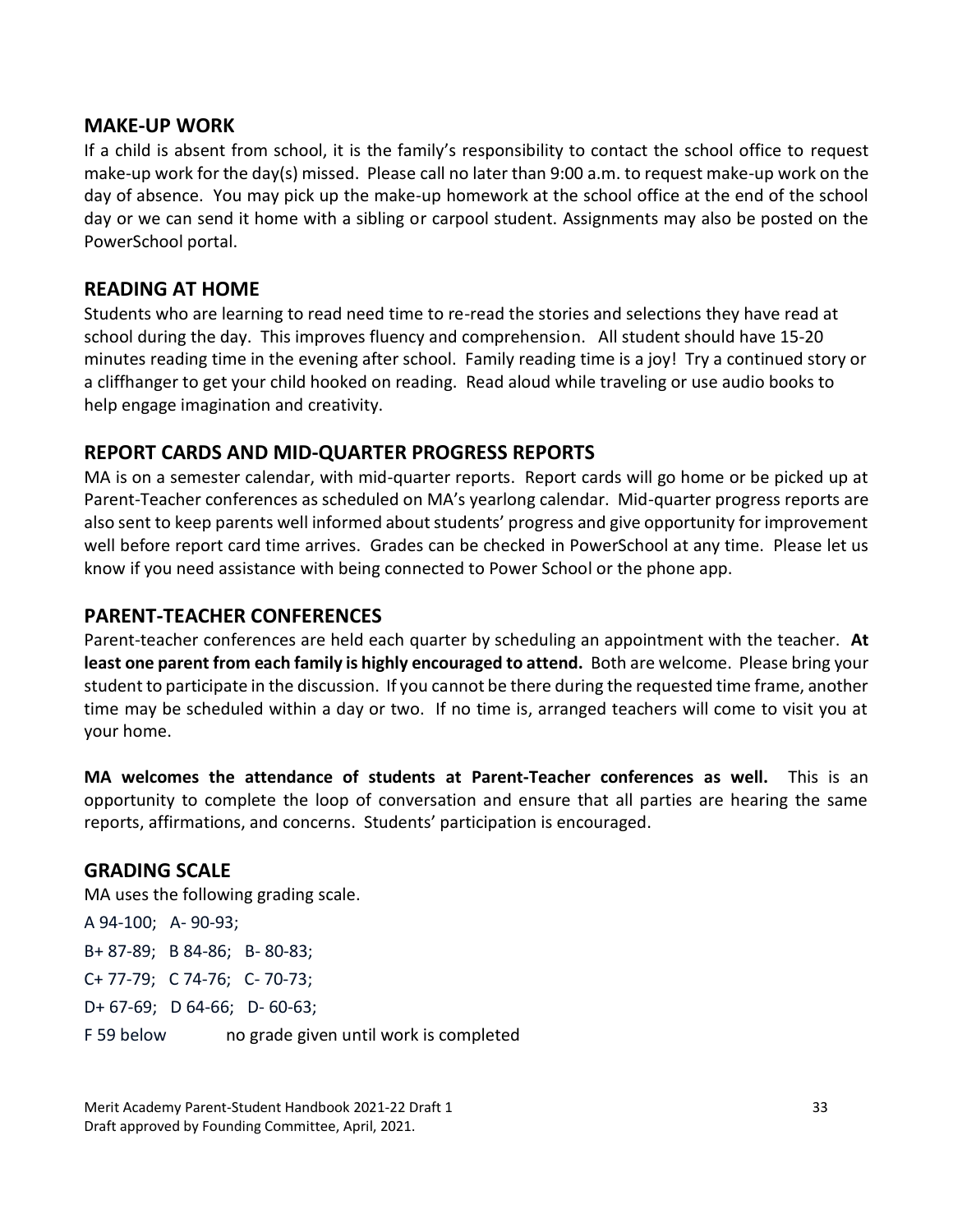Although a 70% might appear to be passing, test scores under 70% will require additional work to be determined by the teacher. Projects might include correcting missed work, covering a weak area over again, or similar activities designed to ensure students do not continue in subject matter and create "gaps" in their learning.

#### **ENHANCEMENT CLASSES**

MA offers "Enhancements" classes such as Art, PE, Music, Latin, Modern Language, and more for grades K-6. Middle school and high school electives include modern language (Spanish, Latin, Mandarin, Russian, German, etc), Art, PE, Music, Computer Technology.

#### **ASSESSMENTS**

Merit Academy administers several tests, which currently includes the CMAS (Colorado Measure of Academic Success), the PSAT, and the SAT tests. MA will also provide the NWEA MAP (North West Evaluation Association Measure of Academic Progress), a nationally normed instrument that helps us track how our students are doing.

We encourage families to participate and assist the school in managing academic growth. We understand that a test is a snapshot in time, and just like a photo, sometimes we have a bad one. Yet taken together over several tests and years, we can tell how students (and our staff) are doing.

MA does not "teach to the test," but seeks a clear understanding of growth. Students may do some practice activities in advance to prevent test-taking fear or misfires with our computers.

#### **PRE-ARRANGED ABSENCES**

Occasionally family events or medical procedures necessitate a pre-arranged absence. Parents are encouraged to plan such times for regularly scheduled school vacation days when possible. A form must be filled out at the office, and parents may request homework three or more days in advance. Teachers may provide it if it is available. If it is not available in advance, work will be given upon return to school, with one school day allowed for each school day missed before work is due back to the teacher. Absences or work spanning the end of a quarter may not be counted after that quarter is closed out and report cards issued.

Students with more than 10 absences annually, excused or unexcused, may be considered for retention (not passed on to the next grade.) Students with more than four unexcused absences per month or 10 days per school year will be termed "habitually truant" under Colorado law.

Absences during CMAS Testing will not be excused except for illness. A doctor's note may be required. Testing dates will be announced in the parent newsletter.

#### **PLACEMENT, RETENTION AND PROMOTION**

Incoming students may be tested for placement. High school students will take the Accuplacer test.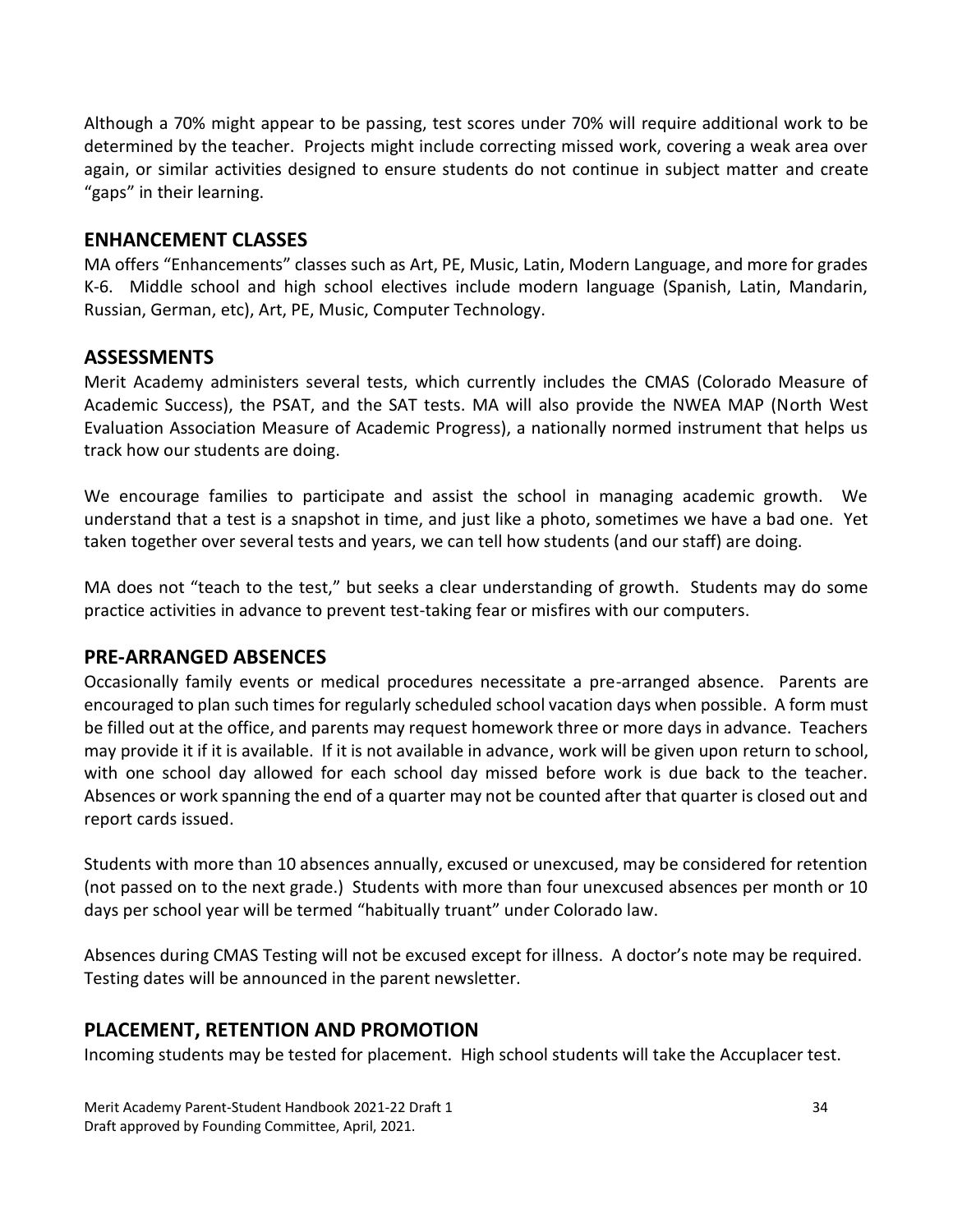MA Administration and staff will decide on placement in math and reading groups, and on promotion and retention of students through the use of various assessment tools, some nationally standardized and some teacher-created.

Promotion to a higher-grade level is viewed and determined on two areas: academic performance and emotional and social readiness. Students who show decided and documented deficiencies in both areas will be considered for retention. Retention decisions will be based upon:

- Teacher documentation and anecdotal information
- Parent anecdotal information
- Developmental and achievement test scores.

Retention concerns will be discussed beginning no later than third quarter by staff and with parents. MA reserves the right to determine final placement of any student. "Social promotion" of students who have not completed academic work is not allowed. We recognize the social and emotional pressures created by retention, but affirm the priority of academic success for each students' future well-being.

#### **CONTROVERSIAL TOPICS**

From time to time, topics may arise in class or coursework that need to be approved or reviewed by parents ahead of time. Teachers will make every effort to inform parents so that they may discuss the material with the student. If a parent / guardian wishes to have a student opt out of that content, MA asks that he/she make the request in writing. An alternative assignment may be suggested by the parent that would satisfy state standards for that lesson. Please know that we believe the family is the primary educator of family values, religion, sexual topics, and political beliefs, among other controversial subjects. We will not incorporate content to take the place of these family lessons.

#### **VIEWING OF MOVIES**

MA has approved no movies for viewing with stronger than a PG rating. Parents will be notified 24 hours in advance of scheduled viewing. Content must be pertinent to academic subjects and objectives and align with school standards in all other areas.

#### **GIFTED AND TALENTED PROGRAM**

MA will serve the needs of gifted and talented ("GT") students who possess or demonstrate outstanding ability in or more of the following: 1. General or Specific Intellectual Ability; 2. Specific Academic Aptitude; 3. Creative or Productive Thinking; 4. Leadership Abilities; 5. Visual Arts, Performing Arts, Musical or Psychomotor Abilities. Merit Academy will identify the needs of gifted and talented students through its GT team (special education teacher, student's teacher, District special education provider, if needed, and Dean of Academics) if the team concludes that the pupil has general intellectual ability or academic aptitude in a specific area that is demonstrated by a score at or above the 95th percentile in any subject, as demonstrated: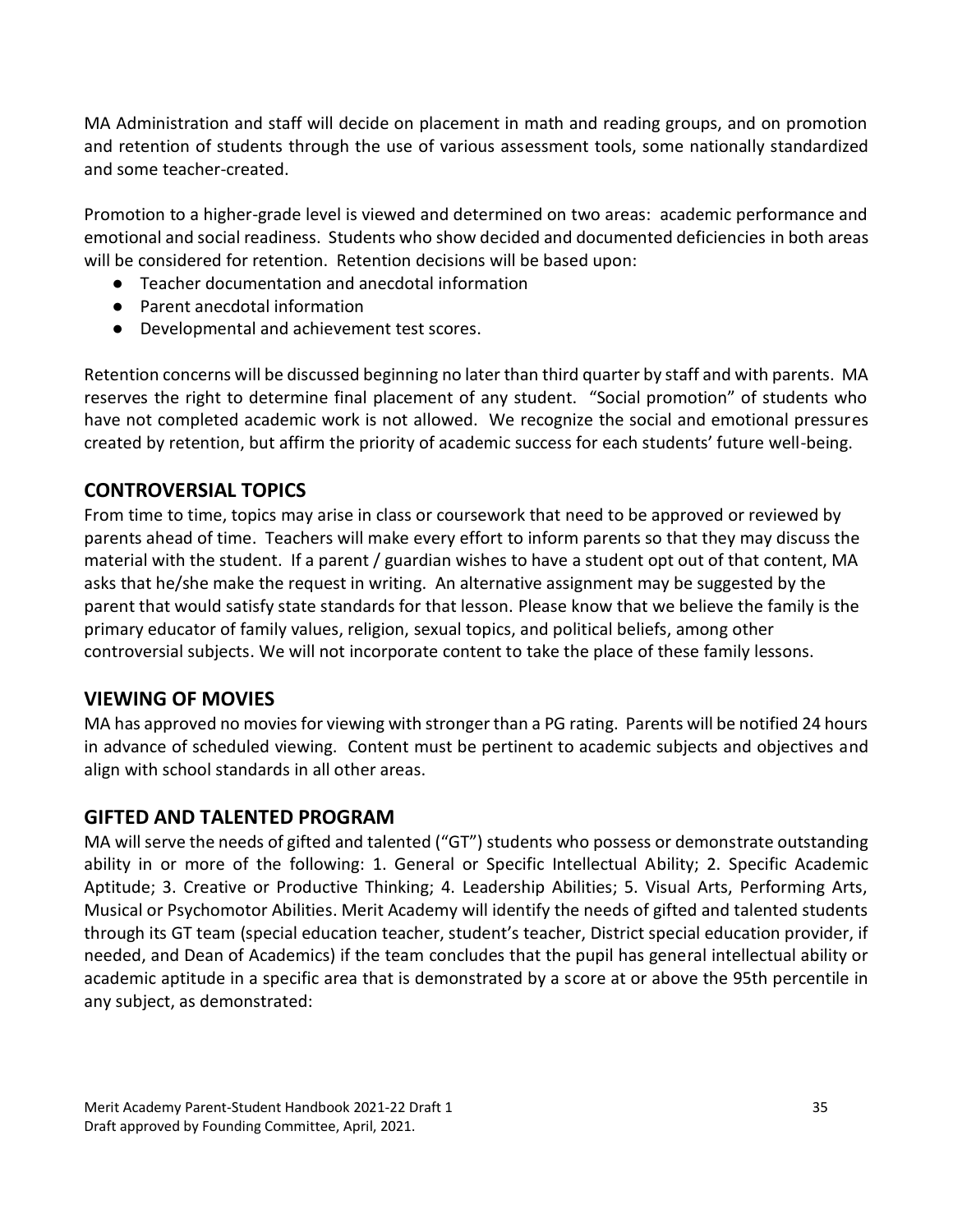On a standardized test of cognitive ability that is individually administered;

- In a major content area on a nationally standardized achievement test that is individually administered;
- On a standardized tests of creative/critical skills or creativity/critical thinking;
- On a standardized test of leadership;
- For visual arts, performing arts, musical or psychomotor abilities are demonstrated by advanced level on performance talent-assessments or 95th percentile on standardized talent-test;
- An alternative assessment procedures for a pupil from another culture, a pupil who is environmentally or economically deprived or a pupil who has a disability.

A range of service delivery options will be available to meet each gifted and talented student's special needs based on the student's Advanced Learning Plan (ALP) and will be provided with administrative support to assure adequate funds for materials and professional development. Parents will be considered partners with the schools in developing, reviewing, and revising the ALP for their child.

The ALP will include:

- A statement of the student's present levels of performance which may include, but is not limited to, the student's strengths and interests, the student's needs beyond the general curriculum, results of the student's performance on state and district assessments, and evaluation results;
- A statement of goals, including benchmarks or short-term objectives;
- A statement of the specially designed instruction to be provided to the student;
- A statement of how the student's progress toward the goals will be measured and reported to parents; and
- The projected date for the beginning of services, and the anticipated frequency, location, and duration of those services.

The ALP will be implemented immediately following the meeting and will be made provided to each of the student's teachers who are responsible for the implementation. Differentiated services may include acceleration, enrichment, academic competitions, mentoring, career exploration, curriculum extensions, course content modifications, assignment modifications, experiences outside the classroom and ability grouping.

The ALP team will consider the strengths demonstrated by the student and the results of recent assessments, evaluations, schoolwork, and other available pieces of evidence. In the case of a student with limited English proficiency, the language needs of the student as they relate to the ALP will be considered when reviewing and revising the plan. If you have questions, please contact Dean of Academics.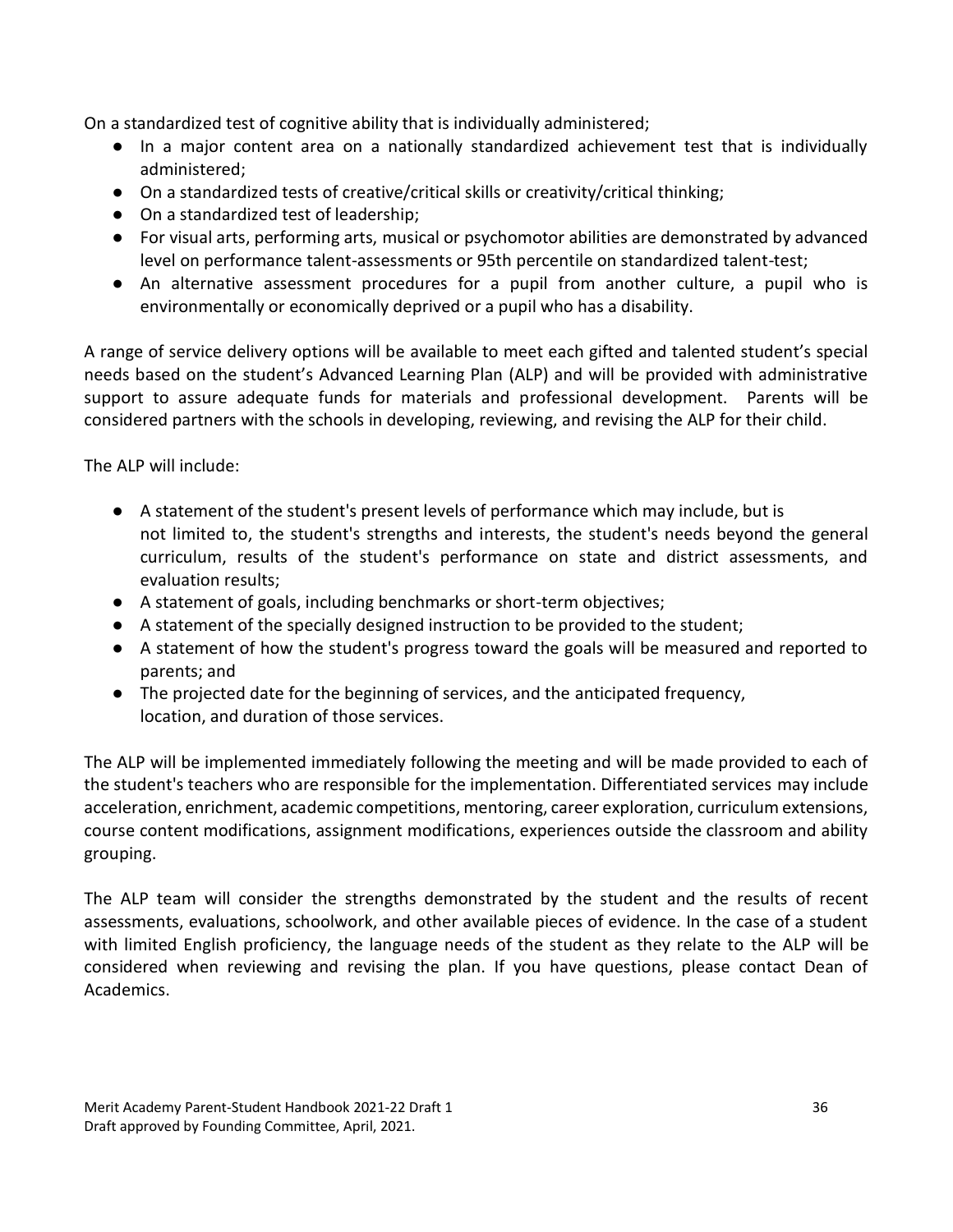#### **SPECIAL EDUCATION**

Merit Academy has an in-house Special Education program that can provide many services. If your student already has, an IEP please let us know as soon as possible. Our staff includes resource teachers, an occupational therapist, a speech therapist, and a psychologist.

#### **IEP**

MA will fully comply with the IDEA, ESSA and any other applicable laws throughout the process of developing the IEP. Once an IEP is created, it will be provided to the student's teachers. All students with an IEP will have an annual IEP meeting with the IEP team. The student's goals and progress toward achieving those goals, effectiveness of interventions and modifications, and other concerns will be addressed at this meeting. Intervention strategies may be revisited and changed based on the student's progress. Any time a change is made to the IEP, the IEP team must call a formal meeting that involves the student's parents/guardians. An IEP meeting will also be called at the request of the student's parent or guardian.

When developing the IEP, the team will consider all relevant factors impacting the student's learning, as well as any concerns of the parents/guardians for the student's education; results of the evaluation; and the academic, developmental, and functional needs of the child.

MA will develop special education forms in the format required by IDEA and Colorado Department of Education. MA will contact WPSD or Ute Pass BOCES to provide examples of their special education forms so that MA can develop forms that are similar in nature. An electronic IEP program like Alpine Achievement will be utilized and information will be consistently entered by special education staff with accurate IEP data into the designated data system in accordance with IDEA and Colorado state laws. The IEP will include:

- The student's current level of academic attainment in the areas in question and an explanation as to how the student's disability impacts his or her ability to learn in a standard classroom environment;
- Goals for the student, properly developed by the staff and parents, focused on what the student will be expected to reasonably accomplish in the course of a year;
- A description of special education and related services the student will be provided by Merit Academy or WPSD contracted services, including any devices or other supplementary aids and any interventions from personnel or changes to the educational program that are designed to enhance the educational benefit to the student;
- A plan for how the service and modifications will be delivered in the least restrictive manner;
- Any modifications to and if the student will participate in standardized assessments;
- A description of the extent of nonparticipation, including the amount of time during the school day that the clude, at a minimum, the following elements:
- student will not be in mainstream classrooms or in co-curricular activities like athletics or clubs;
- Timelines and details, such as when services and modifications will begin, how often

Merit Academy Parent-Student Handbook 2021-22 Draft 1 37 37 Draft approved by Founding Committee, April, 2021.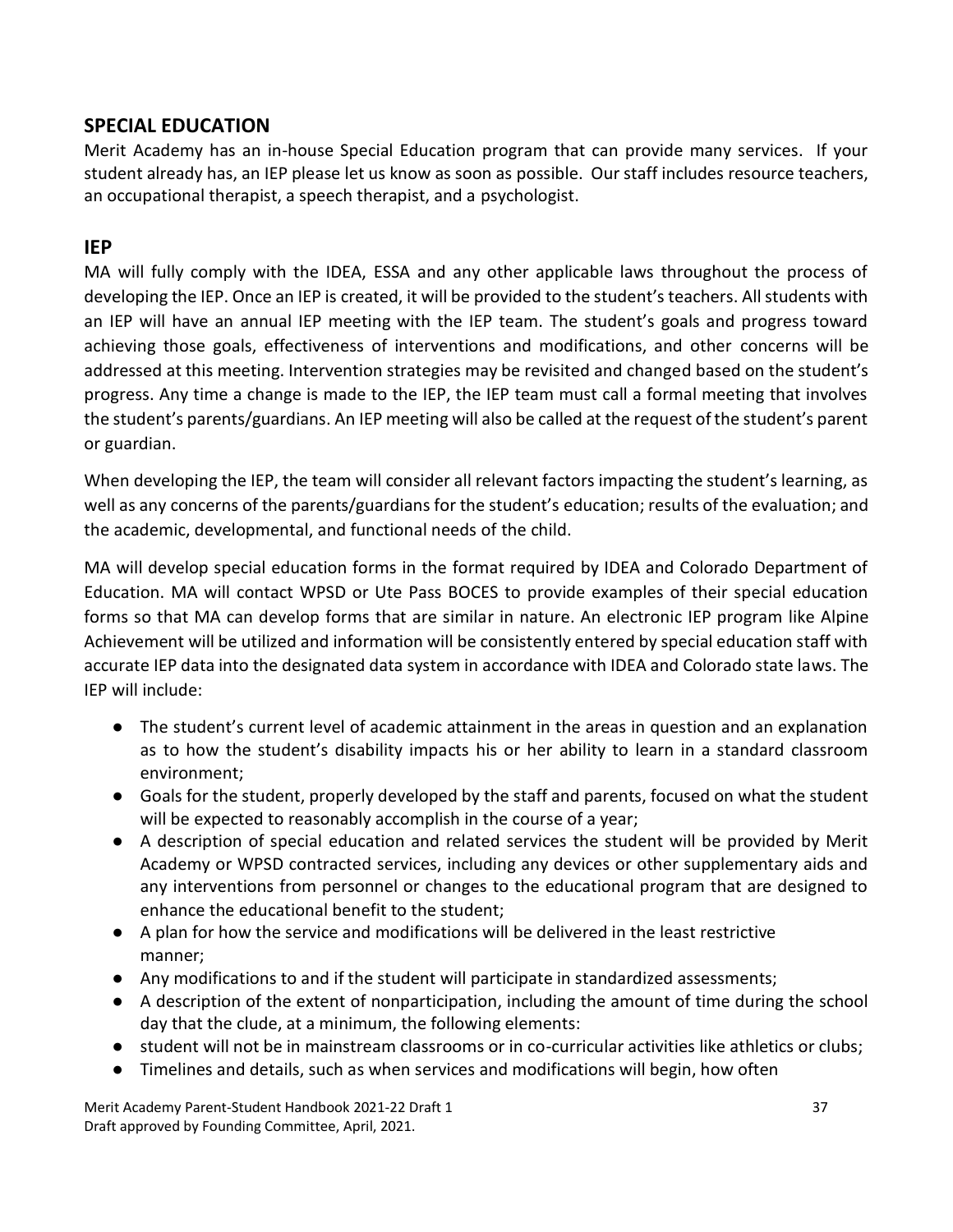they will be provided, where they will be provided, and how long they will be provided;

● How progress toward the annual goals will be measured.

Special education teachers will work with general education teachers to ensure that the appropriate services and modifications are in place to maximize the student's ability to learn so they know how to provide effective accommodations and modifications for students. This may include support, coteaching, time given to complete an assignment, method of assessment, small group or individual pullout instruction, or any other needed support. Therapy (speech, occupational, physical, etc.) may be provided to the student as well through contracted District services.

MA will use a program like Alpine Achievement (online assessment and data management tool) as the tracking software for IEPs and progress made towards goals and the effectiveness of various interventions and modifications. Alpine is particularly useful because it aligns to the MTSS process.

#### **504 Accommodations**

MA will comply with applicable requirements of federal law, commonly referred to as Section 504, the Americans with Disabilities Act, and any other federal requirements. Any child that has a "mental or physical impairment that substantially limits one or more of the person's major life activities," has a record of that impairment, and/or is regarded as having that impairment, may qualify for a 504 plan. A 504 plan will provide accommodations to provide access to the general education learning environment.

Merit Academy will have an assigned teacher or professional who will review records of all enrolled students to determine current 504 plans. This teacher will also study all needed modifications and accommodations to determine how best to meet student needs through our program. A 504 meeting begins with a written notice to the parent, explanation of procedural safeguards, and review of medical records or parental concerns for the need of a 504.

The 504 Plan is written by the 504 team which includes the parent, general education teacher, and special education teacher. The 504 plan will be reviewed and updated at least annually. Special education staff will provide copies of all 504 plans to general education teachers to implement accommodations specified in the plan. MA will also work with students and parents to ensure that students with disabilities or perceived disabilities who are not eligible for special education qualify for accommodations under Section 504. The special education teacher and, if necessary, contracted district special ed staff will oversee the 504 team's writing, revising, and reviewing of 504 plans annually.

#### **GRADUATION REQUIREMENTS**

Our first year's 8<sup>th</sup> graders will be graduating in 2026. The following chart shows comparisons of what Colorado universities currently require. If you go to college without the proper requirements already met, you will be required to take remedial courses, for which you will pay.

To receive a high school diploma from MA, student must:

Merit Academy Parent-Student Handbook 2021-22 Draft 1 38 38 Draft approved by Founding Committee, April, 2021.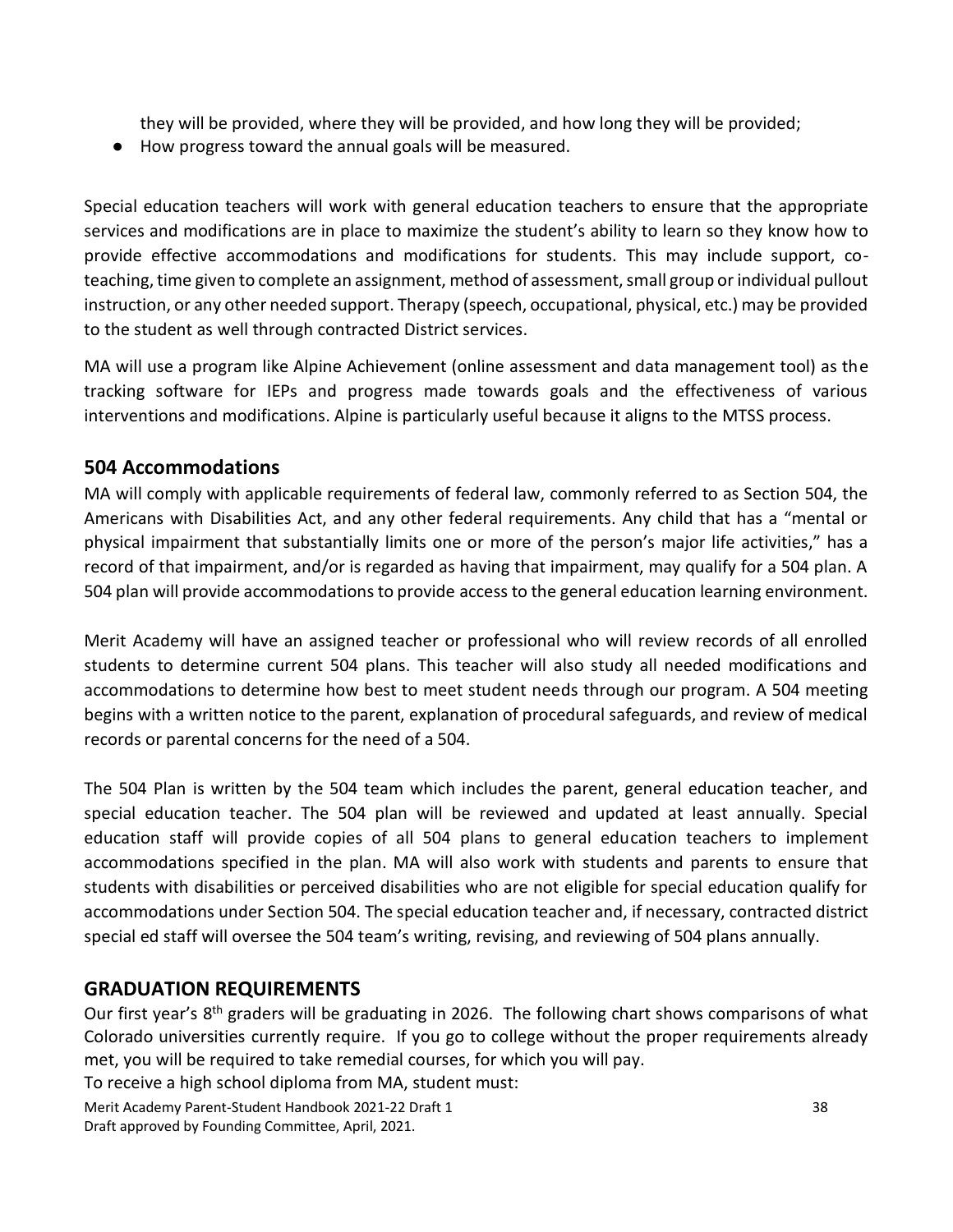- 1. Meet or exceed the state and school academic standards by completing the school's minimum course and credit requirements, **AND**
- 2. Complete an Individual Career and Academic Plan (ICAP),
- 3. Demonstrate College and Career Readiness through one of the following: a.) meet or exceed the cut score or criteria on a state-approved measure of College and Career Readiness in English and Math, OR b.) Complete the requirements and goals as listed on a student's Individual Education Plan (IEP), English Language Development Plan (ELDP), or Advanced Learning Plan (ALP), which may include modified content standards. **AND**
- 4. In culmination of training and education, graduating seniors at Merit Academy will be required to design and orally defend a senior thesis. This defense will encompass the trivium of grammar (facts, research, and principles), logic, and rhetoric. Each senior will answer a question that transcends typical essay questions found in other courses. It may be a question that encourages thought and preparation of responsible citizenry, discussion of a core virtue, or promotes deep reflection (i.e. "Describe what a life of goodness means to you"). A satisfactory performance on the senior thesis will be required for graduation. Each thesis will be defended (presented with Q & A) in front of members of their House.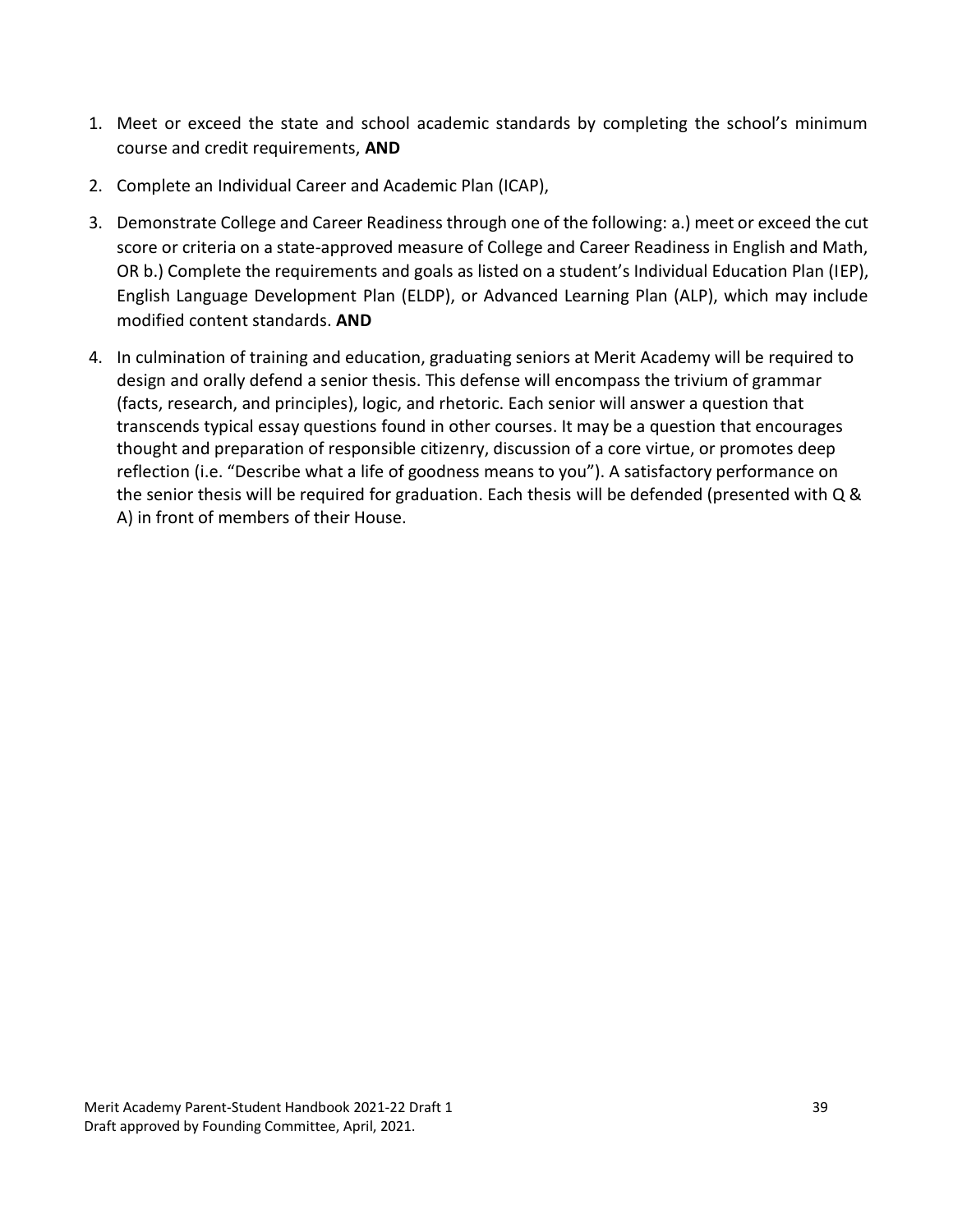#### **Graduation** Requirements

| <b>SURJECT</b>         | <b>GRADUATION</b><br><b>REQUIREMENTS</b> | <b>POTENTIAL COURSE OPTIONS</b><br>(Honors Options Available, Additional Course Options May Be Added)                                                                                                                                                             |
|------------------------|------------------------------------------|-------------------------------------------------------------------------------------------------------------------------------------------------------------------------------------------------------------------------------------------------------------------|
| <b>English</b>         | 4 Credits                                | Literature/Composition, American, World, Honors Courses, AP Course,<br><b>PPCC/CU Succeed</b>                                                                                                                                                                     |
| Math                   | 4 Credits                                | Algebra 1, Geometry, Algebra II/Trig., Pre-Calculus, Statistics, Business<br>Math, Accounting, PPCC/CU Succeed                                                                                                                                                    |
| Science                | 4 Credits                                | Biology, Chemistry, Physics, Astronomy, Aerospace Sciences, Bio II,<br>Engineering, Zoology, Anatomy/Physiology, Ecology/Mountain Sciences,<br>Geology, Genetics, AP's, PPCC/CU Succeed                                                                           |
| History                | 3.5 Credits                              | Western Civilization, American History, World History, .5 US Constitution                                                                                                                                                                                         |
| Language               | 2 Credits                                | Latin (requires at least one year), German, Mandarin, Russian, Spanish                                                                                                                                                                                            |
| Additional<br>Required | 4 Credits                                | .5 Economics, .5 Financial Literacy, .5 Civics/Government, .5 Health, 1.5<br>PE, 2.0 Art/Music/Theater, .5 Senior Thesis & Defense                                                                                                                                |
| <b>Electives</b>       | $5.5+$                                   | (could be any additional courses from choices above, or also): Civil Air<br>Patrol, Computer Sciences, Robotics, Advanced/Competitive<br>Choirs/Band/Orchestra, Psychology, Cyber Security, Business, Student<br>Government, Yearbook, Creative Writing, and more |
| TOTAL.                 | 27 CREDITS                               |                                                                                                                                                                                                                                                                   |

#### **Credit from other institutions and home-based programs**

Students entering from outside the school must meet the school's course requirements. The Dean of Academics or Dean's designee shall determine whether credit toward course requirements shall be granted for courses taken outside MA.

#### **Individual Career and Academic Plan (ICAP)**

The ICAP program works with the student in developing a plan that prepares students for a successful life after high school. In terms of Merit Academy's vision, it is a plan that works with students in planning for a successful life as responsible citizens, contributing their talents to a flourishing republic. According to CDE, ICAP has a strong, intentional connection with readiness for career and college. Also, ICAP is aligned with other PWR programs in Colorado. ICAP is:

- An expectation for high school graduation
- A key element of Postsecondary and Workforce Readiness that many districts and high school reference as a tool within their unified improvement plan (UIP)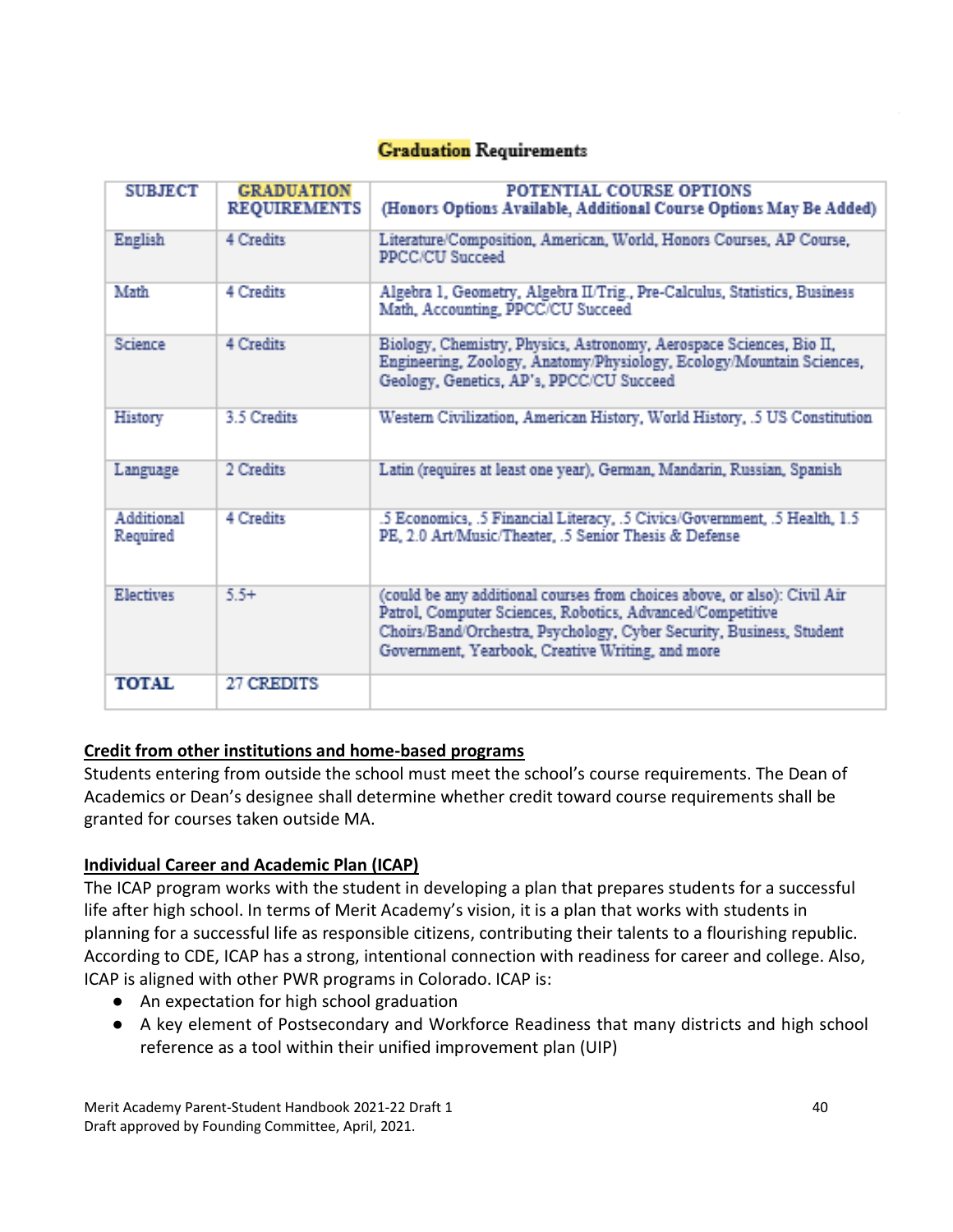- Required for all students and reinforced by programs, including concurrent enrollment, Accelerating Students through Concurrent Enrollment (ASCENT) and initial career and technical education (CTE)
- Connected with the Colorado Academic Standards through the academic and 21st century skills; components
- Embedded in multiple educator effectiveness rubrics as a student artifact and educator process
- Benchmarked by employers; companies across Colorado continually reinforce their high expectations of student's ability to articulate their transferable skills
- Connected with individualized education programs (IEP), advanced learning plans (ALP) and career and technical education and integrated with students' industry career pathways

#### **College and career readiness demonstrations**

The Colorado State Board of Education has adopted state graduation guidelines that identify college and career readiness measures in English and Math. The Board has selected its own measures from these state graduation guidelines.

Students must complete at least one of the following measures and meet or exceed the measure's corresponding cut score or criteria to demonstrate college and career readiness in each of the content areas: English and Math.

| Measure (Assessment Tool)       | English Cut Score/Criteria         | Math Cut Score/Criteria            |
|---------------------------------|------------------------------------|------------------------------------|
| <b>Accuplacer</b>               | Score of at least 62 on Reading    | Score of at least 61 on            |
| computerized test that assesses | Comprehension                      | <b>Elementary Algebra</b>          |
| reading, writing, math and      |                                    |                                    |
| computer skills. The results of |                                    |                                    |
| the assessment, in conjunction  |                                    |                                    |
| with a student's academic       |                                    |                                    |
| background, goals and           |                                    |                                    |
| interests, are used by academic |                                    |                                    |
| advisors and counselors to      |                                    |                                    |
| place students in a college     |                                    |                                    |
| courses that match their skill  |                                    |                                    |
| levels.                         |                                    |                                    |
| <b>ACT</b>                      | Score of at least 18 on ACT        | Score of at least 19 on ACT        |
| national college admissions     | English                            | Math                               |
| exam. It measures four subjects |                                    |                                    |
| - English, reading, math and    |                                    |                                    |
| science. The highest possible   |                                    |                                    |
| score for each subject is 36.   |                                    |                                    |
| <b>ACT WorkKeys</b>             | Score of at least 3 (Bronze level) | Score of at least 3 (Bronze level) |
| assessment that tests students' | on Locating Information and        | on Applied Mathematics             |
| job skills in applied reading,  | Reading for Information            |                                    |

Merit Academy Parent-Student Handbook 2021-22 Draft 1 41 Ann 2012 10: 41 Ann 2012 11: 41 Draft approved by Founding Committee, April, 2021.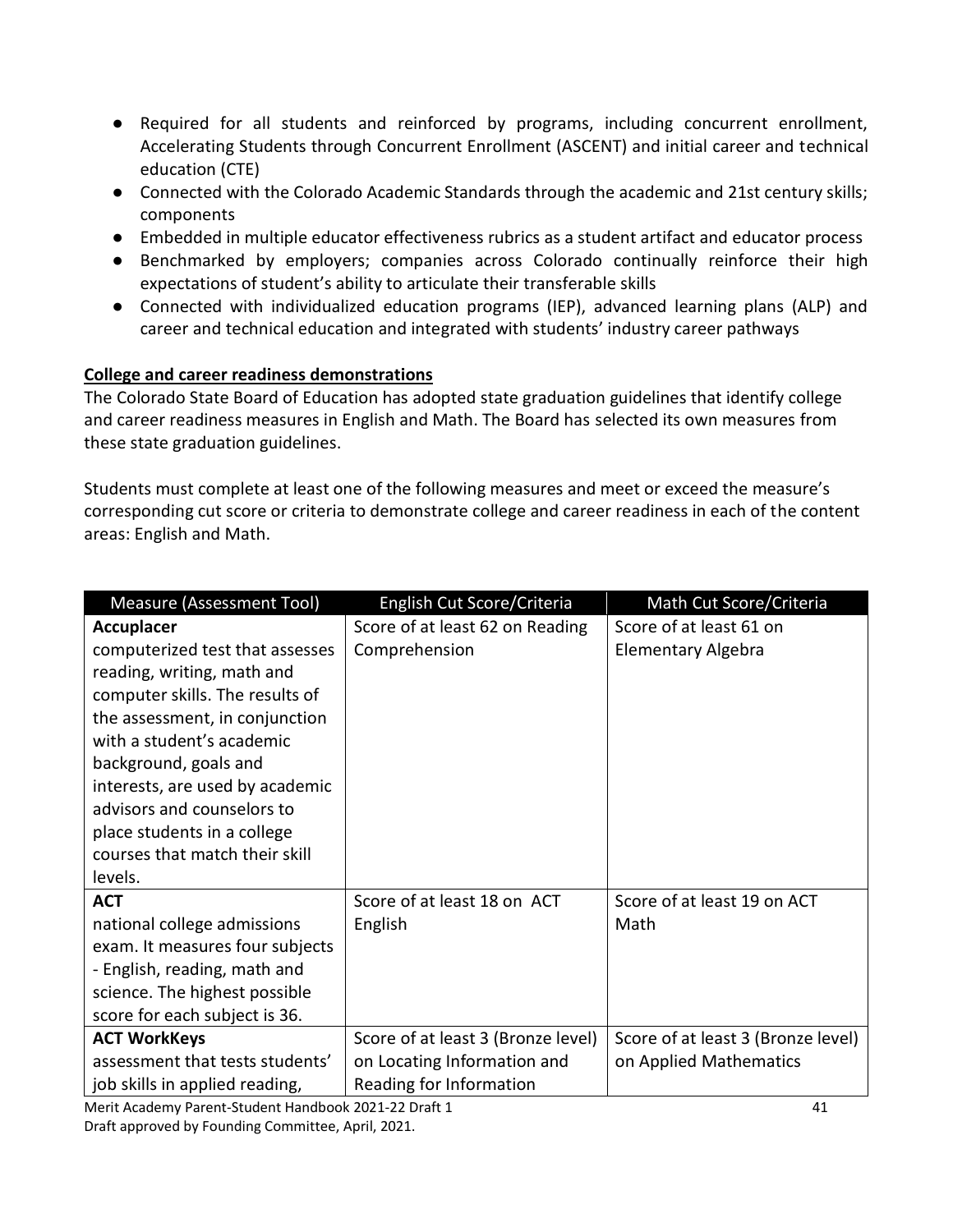| writing, mathematics and 21st       |                               |                       |
|-------------------------------------|-------------------------------|-----------------------|
| century skills. Scores are based    |                               |                       |
| on job profiles that help           |                               |                       |
| employers select, hire, train,      |                               |                       |
| develop and retain a high           |                               |                       |
| performance workforce.              |                               |                       |
| Students who score at the           |                               |                       |
| bronze level in applied             |                               |                       |
| mathematics, mapping and            |                               |                       |
| reading earn the ACT's National     |                               |                       |
| Career Readiness Certificate.       |                               |                       |
| <b>Advanced Placement (AP)</b>      | Scores range from 1 to 5      | Score of at least 2   |
| AP exams test students' ability     | (highest).                    |                       |
| to perform at a college level. AP   |                               |                       |
| exams which will fulfill this       |                               |                       |
| menu option are identified on       |                               |                       |
| the accompanying exhibit.           |                               |                       |
|                                     |                               |                       |
| <b>Armed Services Vocational</b>    | Score of at least 31          | Score of at least 31  |
| <b>Aptitude Battery (ASVAB)</b>     |                               |                       |
| comprehensive test that helps       |                               |                       |
| determine students' eligibility     |                               |                       |
| and suitability for careers in the  |                               |                       |
| military. Students who score at     |                               |                       |
| least 31 are eligible for service   |                               |                       |
| (along with other standards         |                               |                       |
| that include physical condition     |                               |                       |
| and personal conduct).              |                               |                       |
| Students who take the ASVAB         |                               |                       |
| are not required to enlist in the   |                               |                       |
| military.                           |                               |                       |
| <b>SAT</b>                          | 430 on Evidence-Based Reading | 460 on Math           |
| college entrance exam that is       | and Writing                   |                       |
| accepted or required at nearly      |                               |                       |
| all four-year colleges and          |                               |                       |
| universities in the U.S. The        |                               |                       |
| current SAT includes sections       |                               |                       |
| on reading, writing and math.       |                               |                       |
| The highest possible score for      |                               |                       |
| each section is 800.                |                               |                       |
| <b>Concurrent enrollment course</b> | Grade of at least a C         | Grade of at least a C |
| courses that allow students to      |                               |                       |
| simultaneously earn high school     |                               |                       |

Merit Academy Parent-Student Handbook 2021-22 Draft 1 42 Draft approved by Founding Committee, April, 2021.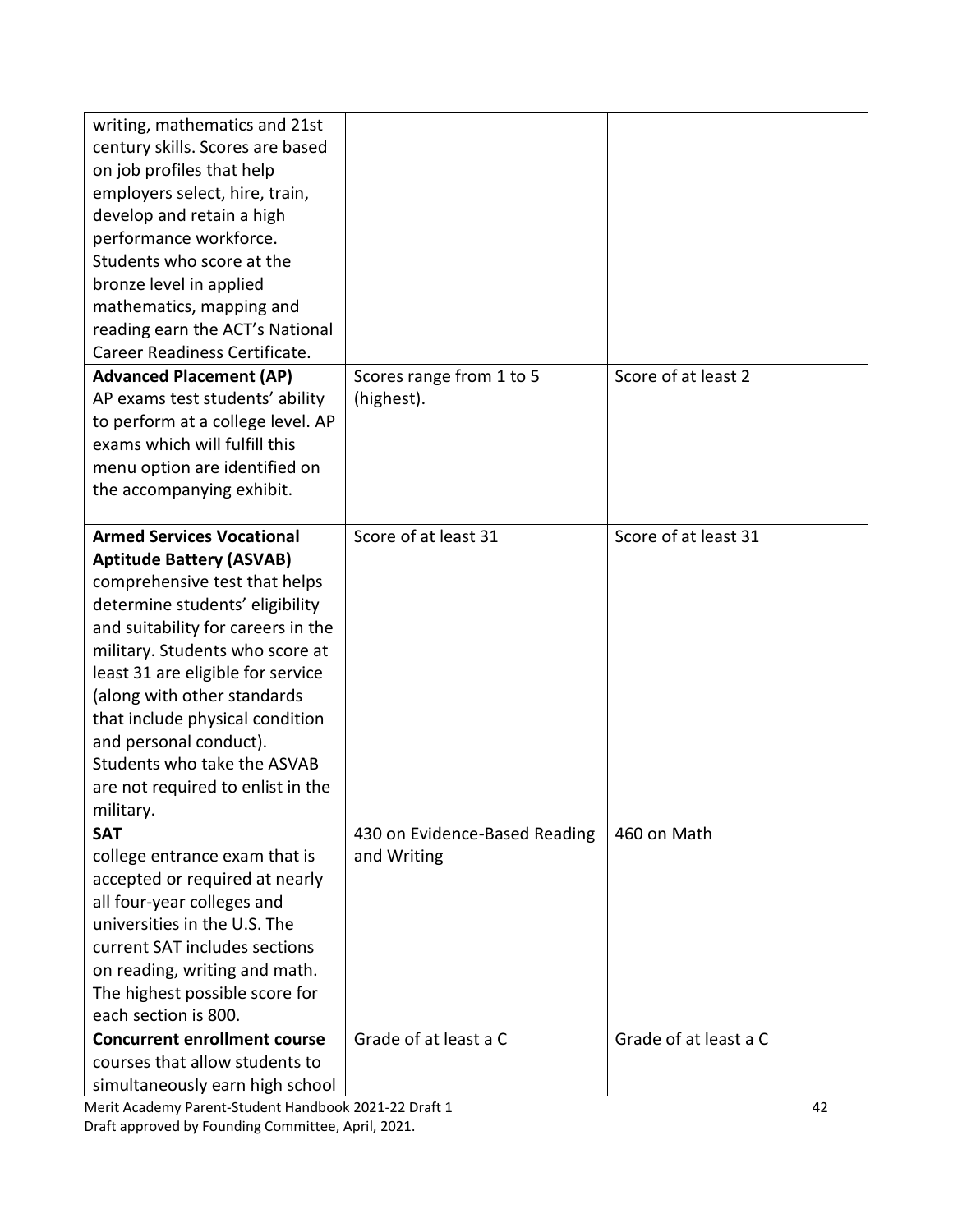| and college credit. A passing                                        |  |
|----------------------------------------------------------------------|--|
| grade is determined by School                                        |  |
| Board and higher education                                           |  |
| policy for concurrent                                                |  |
| enrollment. An eligible                                              |  |
| concurrent enrollment course is                                      |  |
| 1) the pre-requisite directly                                        |  |
| prior to a credit-bearing course                                     |  |
| or 2) a credit-bearing course.                                       |  |
| Courses which will fulfill this                                      |  |
| menu option are identified on                                        |  |
| the accompanying exhibit.                                            |  |
| Grade of at least a C.                                               |  |
|                                                                      |  |
|                                                                      |  |
| <b>Note: MA plans to add Concurrent</b>                              |  |
| Enrollment course in 2020-21.                                        |  |
|                                                                      |  |
| <b>Industry certificate</b>                                          |  |
| CSI and School approved                                              |  |
| industry certificates that                                           |  |
| demonstrate competency in an                                         |  |
| approved Career and Technical                                        |  |
| <b>Education Program offered by</b>                                  |  |
| the school.                                                          |  |
|                                                                      |  |
| Certificates which will fulfill this<br>menu option for a career and |  |
| technical education pathway will be                                  |  |

| <b>MA capstone project</b>     | CSI and School Team developed | CSI and School Team developed |
|--------------------------------|-------------------------------|-------------------------------|
| multifaceted body of work that | criteria to be approved.      | criteria to be approved.      |
| serves as a culminating        |                               |                               |
| academic and intellectual      |                               |                               |
| experience for students. CSI   |                               |                               |
| and School team are developing |                               |                               |
| Capstone criteria to be        |                               |                               |
| approved beginning 2018-2019   |                               |                               |
| school year.                   |                               |                               |
|                                |                               |                               |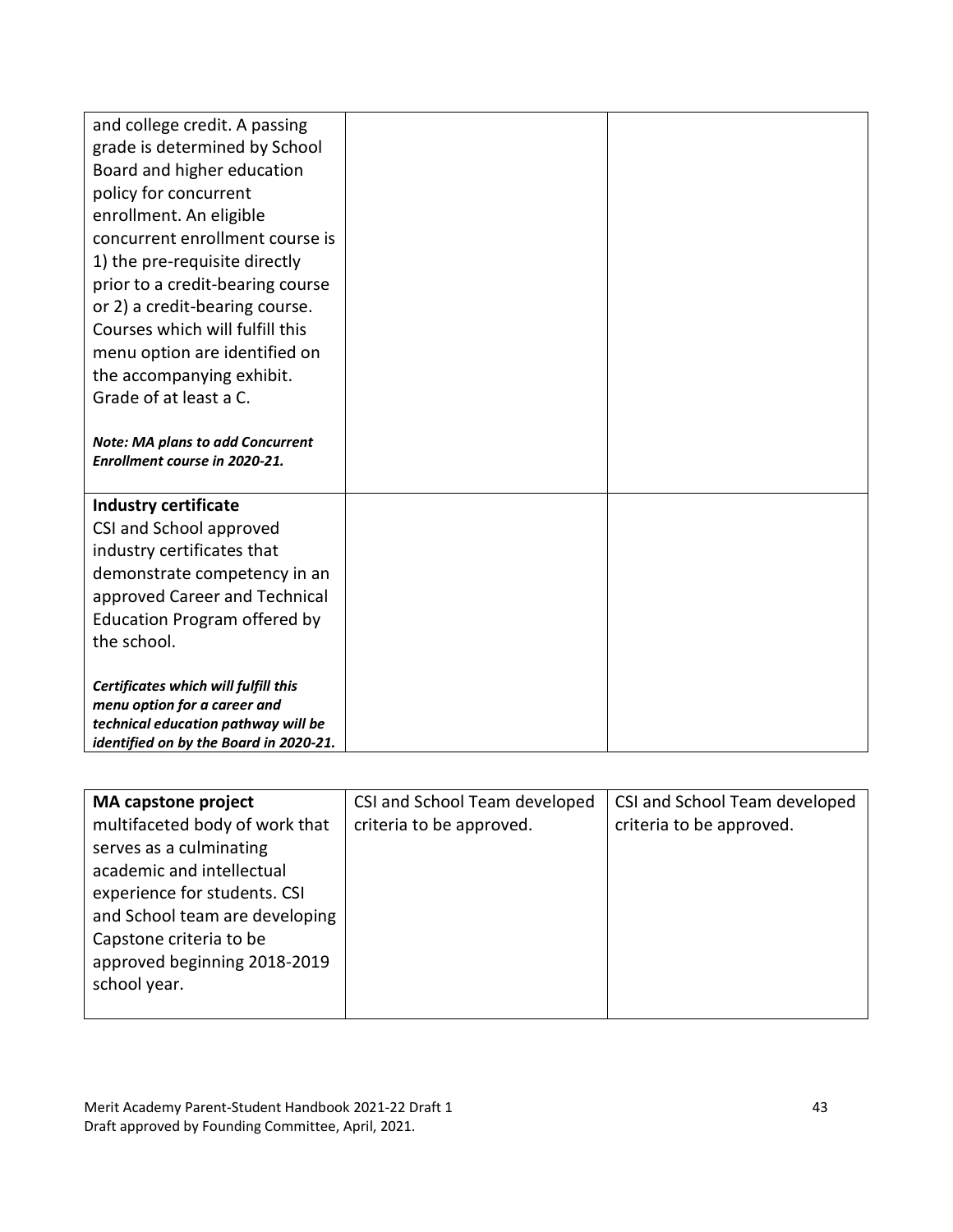#### **Exceptions to the Board's required measures**

If a student has demonstrated college and career readiness by completing an assessment or other measure that is not included in this policy but is included in the state graduation guidelines, the Dean of Academics or the Dean's designee may determine that such assessment or other measure is acceptable and meets the school's graduation requirements.

#### **Early Graduation and College Opportunity**

The Board of Education believes that most students benefit from four years of high school experience and are encouraged not to graduate early. However, in some cases, students are ready for postsecondary education or other opportunities at an earlier age, which is why MA will also partner with and offer concurrent or dual enrollment with Pikes Peak Community College or UCCS. This provides students the opportunity to earn both high school and college credit at the same time, saving parents from high college tuition and providing students a chance to earn college credit from the comforts of MA's building.

The Dean of Academics may grant permission to students wishing to graduate early, provided the student has met all district graduation requirements in accordance with this policy.

LEGAL REFS.:

C.R.S. 22-1-104 (teaching history, culture and civil government)

C.R.S. 22-32-109 (1)(kk) (board to establish graduation requirements that "meet or exceed" state graduation guidelines)

C.R.S. 22-32-132 (discretion to award diploma to honorably discharged veterans)

C.R.S. 22-33-104.5 (home-based education law)

C.R.S. 22-35-101 et seq. (Concurrent Enrollment Programs Act)

C.R.S. 22-30.5-525 (ICAP)

C.R.S. 22-2-136 (ICAP)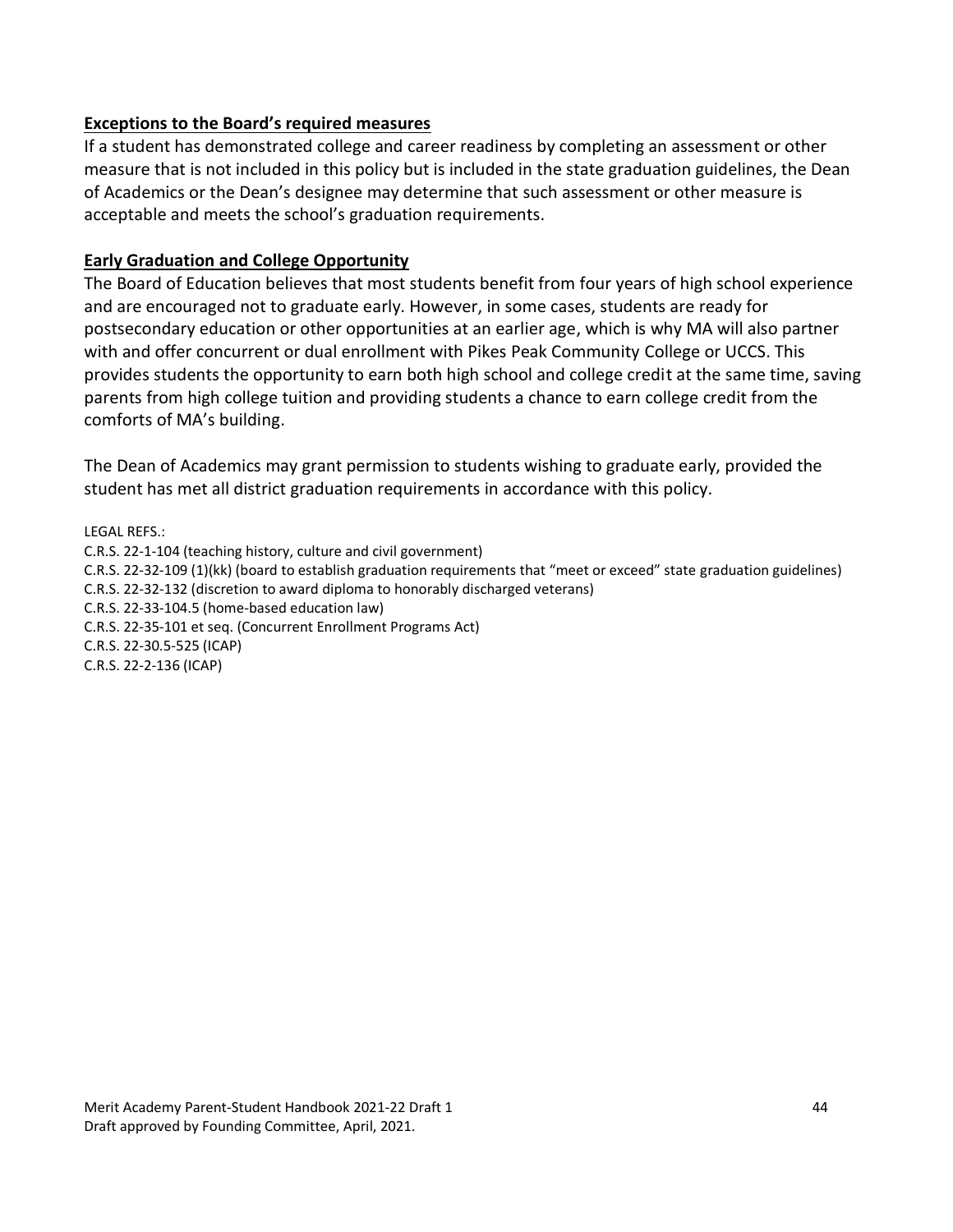#### **CAP PROGRAMS & SQUADRON MEETING INFO**

Merit Academy students are not required to participate in CAP. MA believes that the CZP program offers a treasure trove of opportunities to our students so encourages and supports participation. Students in Civil Air Patrol meet during school and attend "Military Studies" classes, during which they learn about military history, aerospace and flight, cyber security, emergency rescue procedures, and other facets of CAP service. (For more information go t[o https://www.gocivilairpatrol.com/](https://www.gocivilairpatrol.com/) and click on "Programs.") The military commandant and military studies instructor assist students in making rank and gaining promotions. Parent involvement is encouraged. Parents can join as senior members and assist with managing various parts of the program.

#### **CIVIL AIR PATROL UNIFORMS**

MA endeavors to provide one to two free CAP uniform for each student. These are used uniforms which have been donated and in good shape. This does not include boots, belts and hats (required). For smaller students, some tailoring may be needed. Parents are encouraged to purchase at least one additional uniform. Students are responsible for regular laundering of uniforms. For CAP grooming standards, refer to Code of Conduct section of this handbook.

#### **PREPARING FOR POST-GRADUATION MILITARY OPPORTUNITIES**

Special events such as Military Academy Night and ASVAB (military entrance exam) Prep will be offered at various times to assist students in preparing for careers in the military. Students who are making good grades and advancing in CAP rank may be matched up with a mentor to assist them in their path for the future.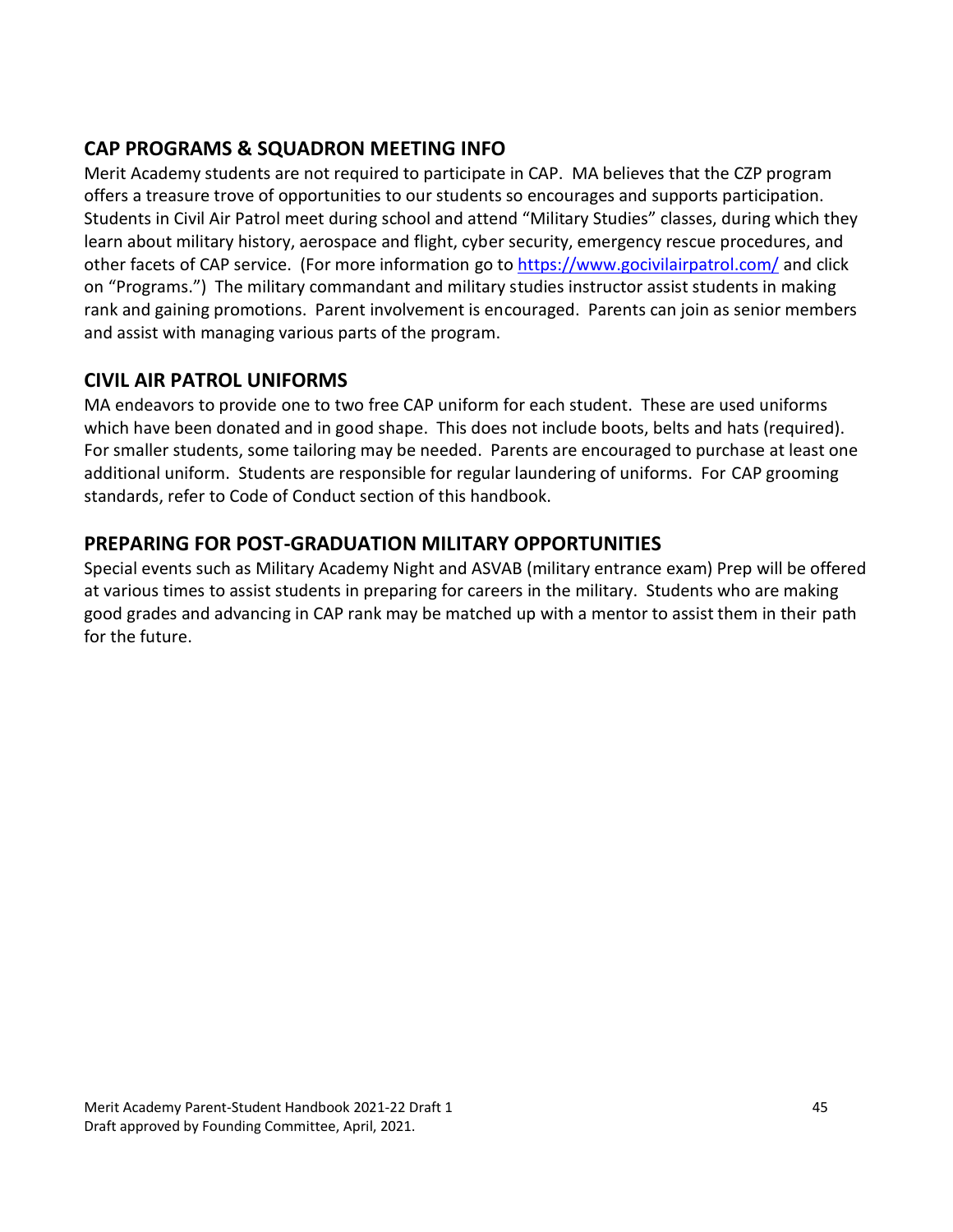### STUDENT INFORMATION

#### **PERMANENT RECORDS**

Report cards, assessment results, conference data and other information about our students are maintained in a secure file. This information is for internal use. If you wish information released to others we must have your written permission.

#### **MEDICAL CONDITIONS**

Please inform us of any medical conditions that might affect your child's performance or safety. Staff who will work with your student is notified of any concerns including severe allergies or acute conditions that would require an adjustment of classroom activities.

#### **SHOT RECORDS & SCHEDULE**

Colorado Law does not allow us to enroll students who do not have up-to-date immunizations. The law does allow waivers to be signed. Please check with the front office or the Teller County Health Department for the most current requirements.

#### **CONFIDENTIALITY**

Information regarding student performance and family information is confidential. MA reserves the right to discuss your information internally with those who work with your student. Information and records will only be shared otherwise with your written permission.

The **Family Educational Rights and Privacy Act (FERPA)** allows the use of your child's name and or "directory information" to be used in publishing school events (such as in drama playbills, yearbooks, and honor roll listings. If you do not wish your child's information to be included, you must notify the office in writing by Sept. 1 or upon enrollment. Parents and students may review their records and may request changes or amendments to those records. Please contact the Dean of Academics for assistance with this.

#### **STUDENTS WHO DRIVE**

All students who wish to drive must display a parking permit on all vehicles driven to school. Student parking is allowed only in the designated area. Parking permits are \$40 and must be paid for. Permits will be issued at the front office once the permit request form is completed. If it becomes necessary for a student to drive another vehicle to school, the student must transfer the parking permit to the temporary vehicle and inform the front office of the new vehicle information (make, model, plate #). It is the student's responsibility to inform the front office if there is a change in status with their permanent vehicle, i.e. a change in vehicles, a change in license plates, or a change from a temporary tag to permanent plates.

School administrators may make other reasonable parking and driving regulations as deemed necessary. There is concern for the safety of our students that drive to and from school. Inappropriate driving can

Merit Academy Parent-Student Handbook 2021-22 Draft 1 46 AM And 2021-22 Draft 1 46 Draft approved by Founding Committee, April, 2021.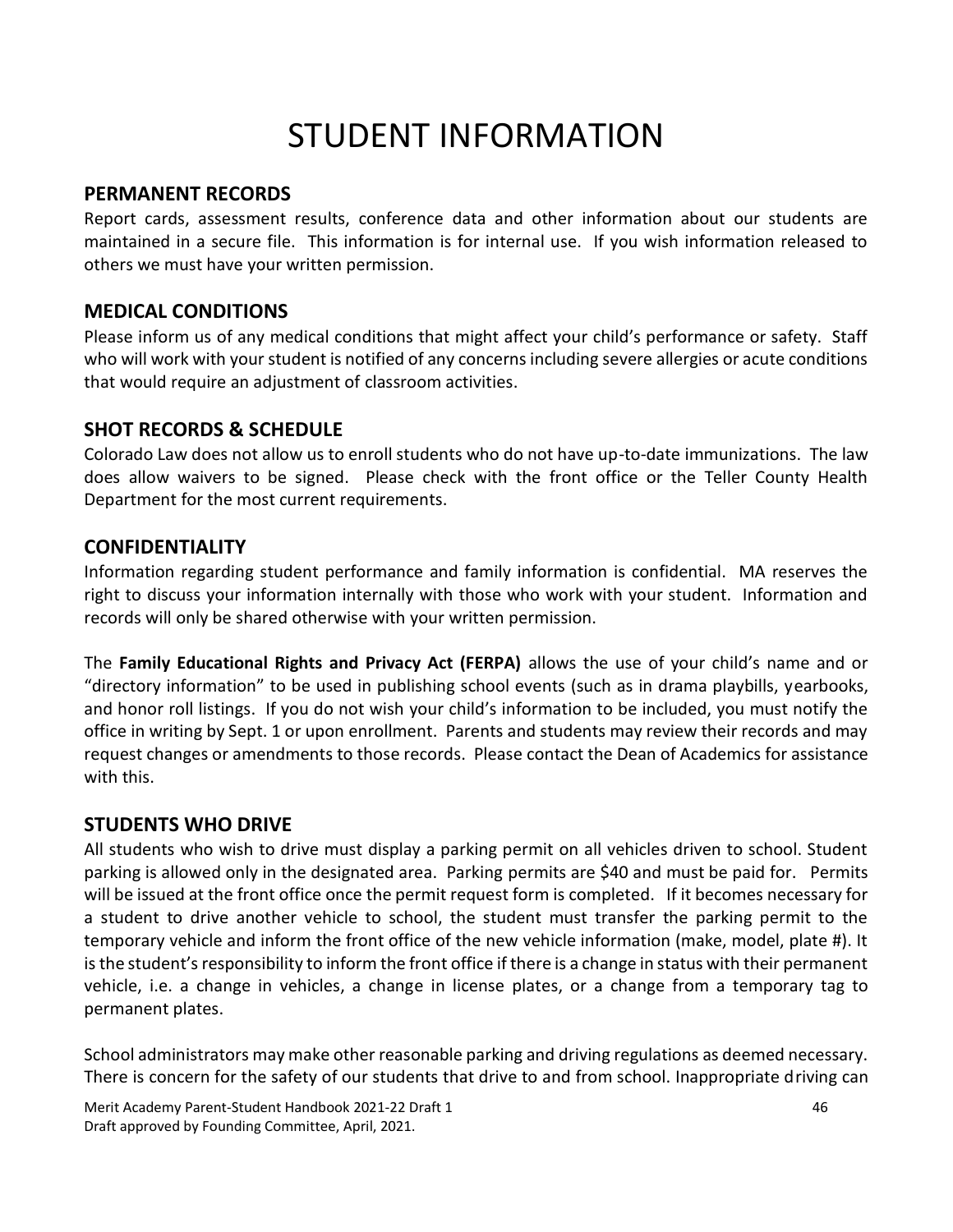result in a loss of parking/driving privileges. Careless or reckless driving is prohibited and could result in school discipline. Students may park only in designated areas and between the white lines. Students should not park in visitor spaces, reserved spaces, and/or designated handicapped areas. Violators will be issued MA citations and will be required to move their vehicle to an appropriate parking space. If deemed necessary, Teller County Sherriff's Department will be called and a ticket may be given.

Consequences for normal parking/driving violations:

- 1st parking/driving offense will be a verbal warning and documented
- 2nd parking/driving offense will be parent contact by front office
- 3rd parking/driving offense will be an office referral

\*Further offenses will result in additional administrative action. Excessive violations can result in termination of student driving/parking privileges.

These are baseline guides and may be increased by the administration based on extenuating circumstances, such as severity of the incident, damage resulting from the incident, and safety concerns for all parties involved.

Reporting of Accidents on MA school grounds: It is the responsibility of the student to report any accidents that occur on school campus. Accidents should be reported to the school through the main office, Administration and/or front office, so that the proper authorities can be contacted. The role of the school in any accident is to ensure safety and the proper notification of authorities and exchange of necessary information. The school is not responsible for investigating accidents.

Student vehicles are subject to search in accordance with local laws.

The privilege of bringing a student-operated motor vehicle on to school premises is conditioned on consent by the student driver to allow search of the vehicle when there is reasonable suspicion that the search will yield evidence of contraband. Routine patrolling of student parking lots and inspection of the outside of student automobiles shall be permitted at all times. Students may not return to or hang out in cars during the school day.

Refusal by a student, parent/guardian, or owner of the vehicle to allow access to a motor vehicle on school premises at the time of a request to search the vehicle shall be cause for termination without further hearing or appeal of the privilege of bringing the vehicle onto school premises. In such cases, there will be no refund of the parking fees paid. Refusal to submit to search also may result in disciplinary action and notification of law enforcement officials.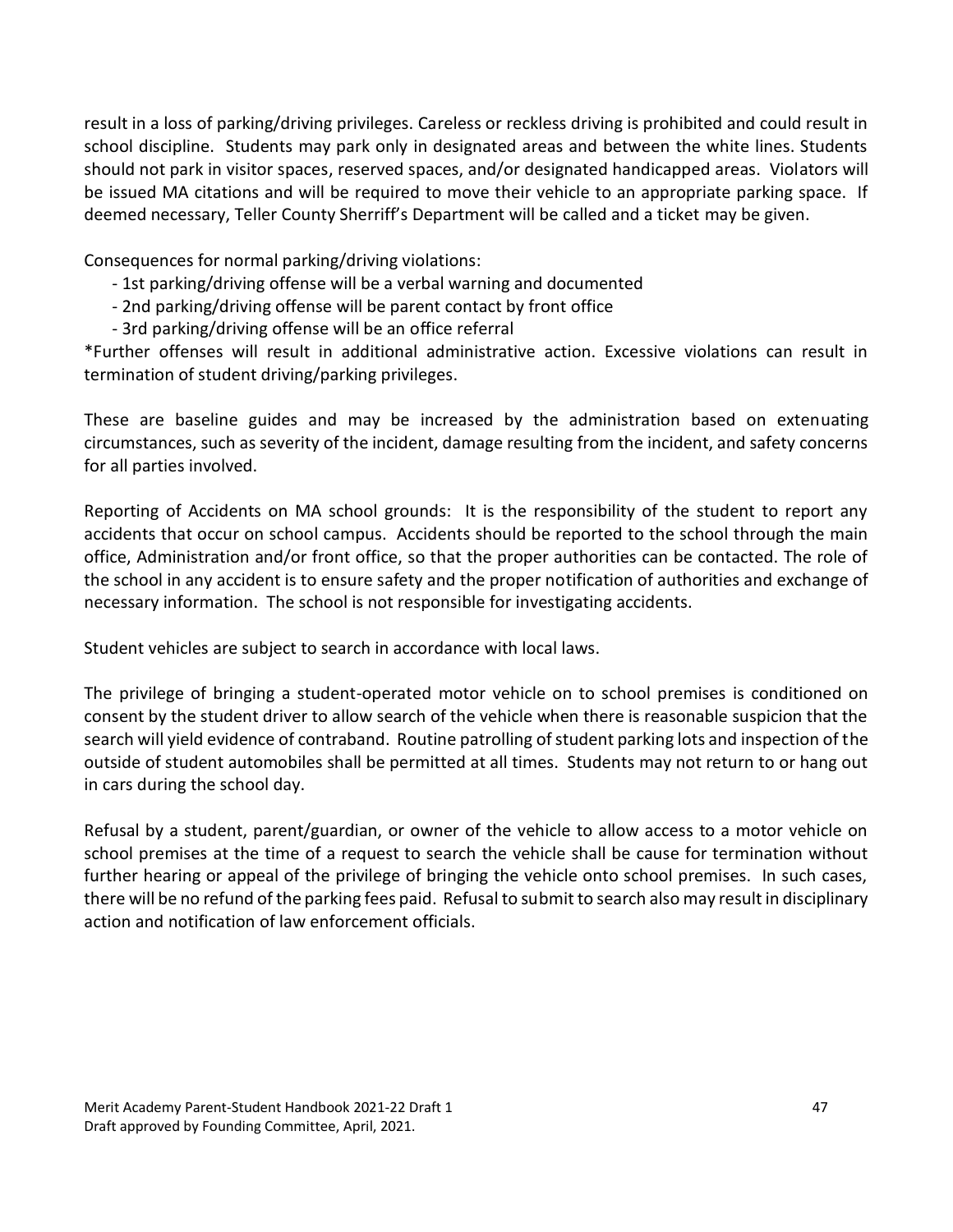# STUDENT DISCIPLINE & CODE OF CONDUCT

#### **PHILOSOPHY**

The Founders and Board of Merit Academy have created our school with an emphasis on character education and development as contained in our mission statement:

*Merit Academy will cultivate the minds and nurture the hearts with instruction in the principles of moral character and civic virtue, employing time honored foundations of classical education and Core Knowledge®.*

#### **CHARACTER EDUCATION**

Our character education for the development of the whole child will include many traits or Core Virtues Our Core Virtues are Valor, Responsibility, Friendship, Goodness, and Perseverance.

These traits are taught, discussed, modeled, and practiced. We value them as the **over-arching standard of behavior** at our school and in our daily lives.

#### **STATEMENT OF COMPELLING INTERESTS**

The Board of MA recognizes that an atmosphere conducive to learning and high achievement must be promoted at the classroom level and throughout the school. That environment should be safe, encouraging, challenging, and have minimal distractions. While learning does not have to take place in silence, disruptive behaviors harm the learning of others. Priority will be given to maintaining the learning environment for all students. An individual student's behavior will not be allowed to dominate or disrupt the learning environment for others. Misbehavior will not be ignored.

It is in the best interests of the school, its staff and student body to help students develop skills and behaviors necessary for healthy social interaction, both present and future. Students must learn how their decisions affect the quality of their lives and the lives of others.

MA recognizes that the most effective way to teach students character requires the cooperation and participation of parents/guardians. Cooperation and consistency between the school and home, between teachers, administrators and parents is important for students to truly value good behavior.

MA and its Board reserve the right to set its own policies for student and school-wide conduct, and to enact disciplinary strategies on an individual basis. Behavior on or off school property that is considered detrimental to the school community, reputation, or safety may be cause for disciplinary action, up to and including referral for Expulsion.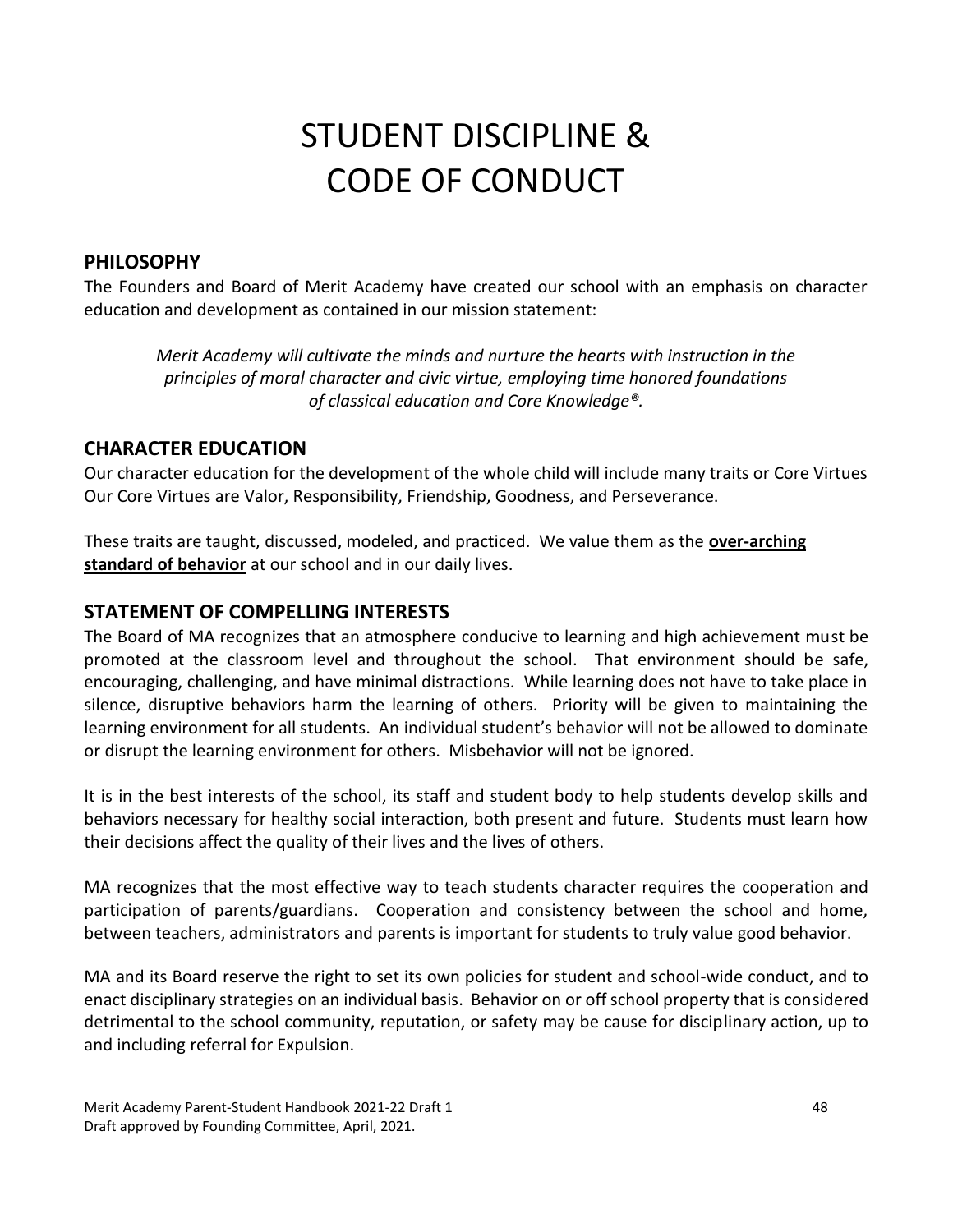#### **CODE OF CONDUCT**

- **Merit Academy operates on an honor system—students are expected to be truthful, honest, and upright in their words and actions.**
- Students will show respect to adults at all times. An appropriate title (Mr., Mrs., Ms., Coach, etc.) and appropriate tone must be used when addressing an adult.
- Students will treat each other with respect, kindness, integrity, and compassion. Bullying, intimidation, slander, verbal or physical abuse, or harassment of another student will not be tolerated in any form.
- Inappropriate displays of affection between students are not permitted at any time, whether on campus or at Merit Academy sponsored events. As an academic institution, MA encourages students to build friendships as a foundation to successful future life. Statistics show that students who delay physical involvement experience a much lower rate of teen pregnancy, STD's, and the emotional complications associated with teen relationships.
- There will be no horseplay, running, or rough play during or between classes. Fighting in any form is not tolerated.
- Use of profanity, inappropriate slang, or vulgarisms in spoken or written (including electronic) form, or the use of offensive gestures, is not permitted at any time, whether on campus or at Merit Academy sponsored events.
- Appropriate lunchroom and playground behavior. Students must follow guidelines expressed by staff in the lunchroom and on the playground. No rough-housing play fighting is allowed. Students must play in a way that includes others and is thoughtful.
- Cell phones are permitted on campus. Cell phone use is not permitted during passing periods, instruction, and class time. Cell phones may be used before the beginning of the school day, after the conclusion of the school day, or when authorized by a faculty or administration member. Violations in the school's cell phone use policy will result in a student's cell phone being confiscated and held by the office for parent pick-up.
- The school facility and grounds will be kept clean and orderly, reflecting an attitude of gratitude stewardship.
- All medication to be taken during school hours shall be delivered to the front office with the student's name on the container and dosage instructions. The taking of this medicine shall be monitored by front office personnel. No medication shall be retained in the student's possession.
- Tobacco products, illicit drugs, and/or alcohol are not permitted on campus or at any Merit Academy sponsor event under any circumstances.
- Weapons (including but not limited to replicas, paintball guns, slingshots, BB or pellet guns, knives, martial arts paraphernalia, tear gas, explosives, bows and arrows etc.) are not allowed on campus or at any Merit Academy sponsored event at any time unless part of a school sponsored marksmanship or archery event.
- The Board of MA wants a safe and secure learning environment. Harassment,

Merit Academy Parent-Student Handbook 2021-22 Draft 1 49 Draft approved by Founding Committee, April, 2021.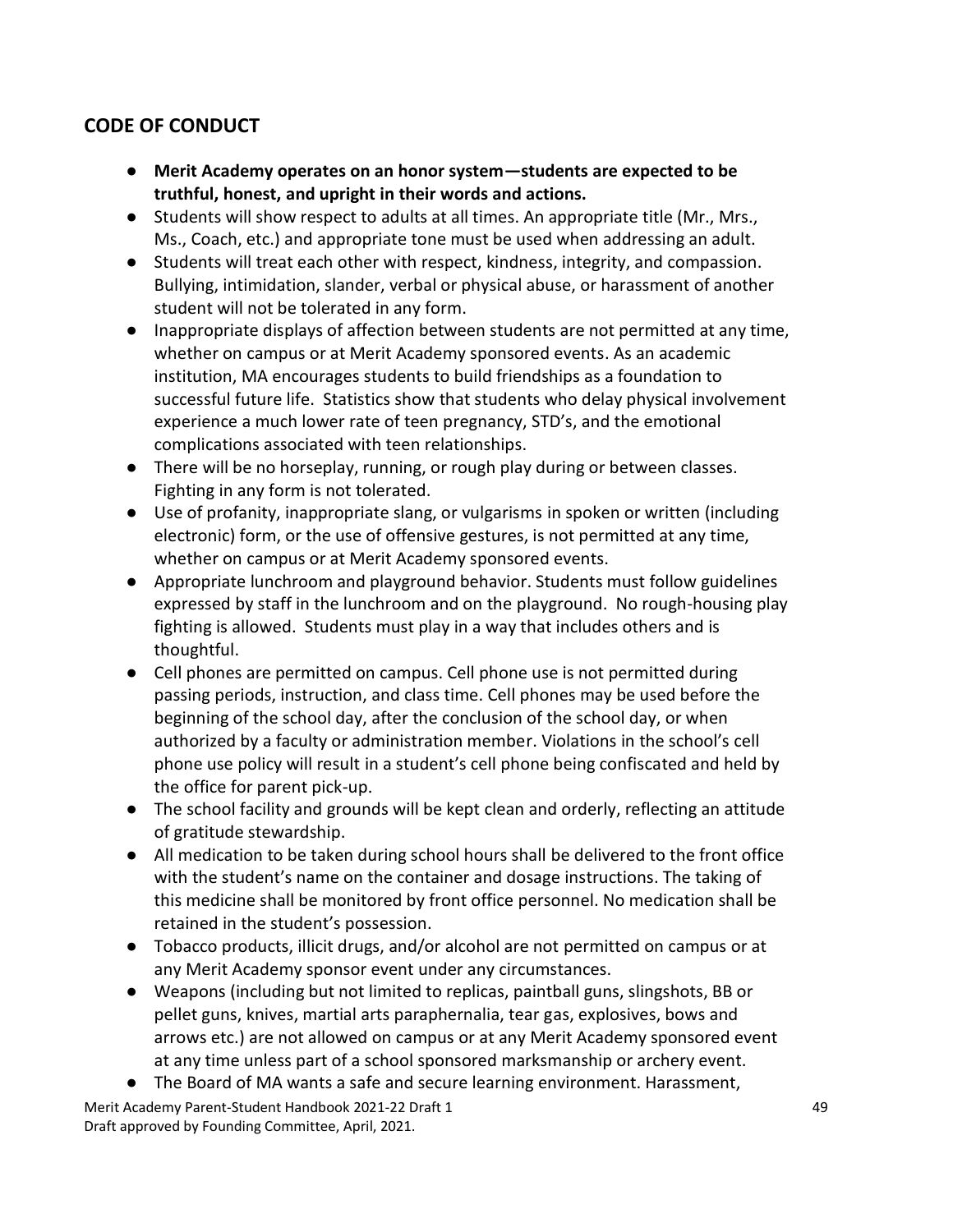repeated teasing, gestures, intimidation, threats, or other action, whether written or verbal, are cause for disciplinary actions, including suspension or expulsion. This includes school grounds and events, before and after school, and at schoolsponsored activities. Aggressive or violent behavior that threatens another student's safety or security is not allowed. All MA staff and students will treat one another with respect and kindness. If differences of opinion or disagreements arise, students will work through them with calmness and kind expression. If an adult is needed to mediate, the counselor or an administrator is available to assist. Students found to be bullying will be placed on a behavioral contract for improvement.

- Involvement, association, or identification with an illegal gang or violent group or other group that advocates illegal activity is prohibited and cause for suspension or expulsion.
- Students found to be guilty of theft, cheating, or plagiarism may be suspended or expelled.
- Harassment concerning ethnicity, sexual or gender orientation, or religion are prohibited by State and Federal law. Suspension and/or expulsion may result.
- Jokes, innuendoes or comments of a sexual nature, whether made to staff or students of either gender are not permitted.

#### **UNIFORM DRESS CODE**

The uniform dress code is an important part of the culture of MA. We acknowledge that this choice is not for everyone, but the MA Board believes there are comprehensive benefits to this policy.

- Uniforms set a tone for disciplined learning.
- Uniforms minimize socio-economic differences and place all students on a level playing field, giving them the opportunity to prove themselves through performance and demonstration of character.
- Research has shown that learning increases in schools that use uniforms.

Uniforms must be worn during school hours, including field trips, except under special circumstances or as announced. As trends or fashions emerge that are not conducive to a proper learning environment, The Head of School may alter this policy at any time. Parents and students will be informed of this change with ample time to ensure compliance.

While most classical academies require a strict code of oxford shirts, ties, and khaki's, the dress code for Merit Academy will be a "rocky mountain version" of uniform attire. Living in the mountains, it is important to embrace the local culture and trends, including jeans and hoodies. This means the uniform code will also include khakis or jeans (not ripped, stained, baggy or tight fitting), Merit or other local team/club hoodies (i.e. if a student plays football with Panther Youth Athletics, s/he can wear that hoodie), polos (red, white, blue, black, gray), or other Merit Academy apparel.

Merit Academy Parent-Student Handbook 2021-22 Draft 1 50 november 2021-20 and 50 Draft approved by Founding Committee, April, 2021. For families who request assistance in paying for uniform clothing (no financial documentation needed), a scholarship fund for gift cards will be available so families can purchase uniforms without issue. Several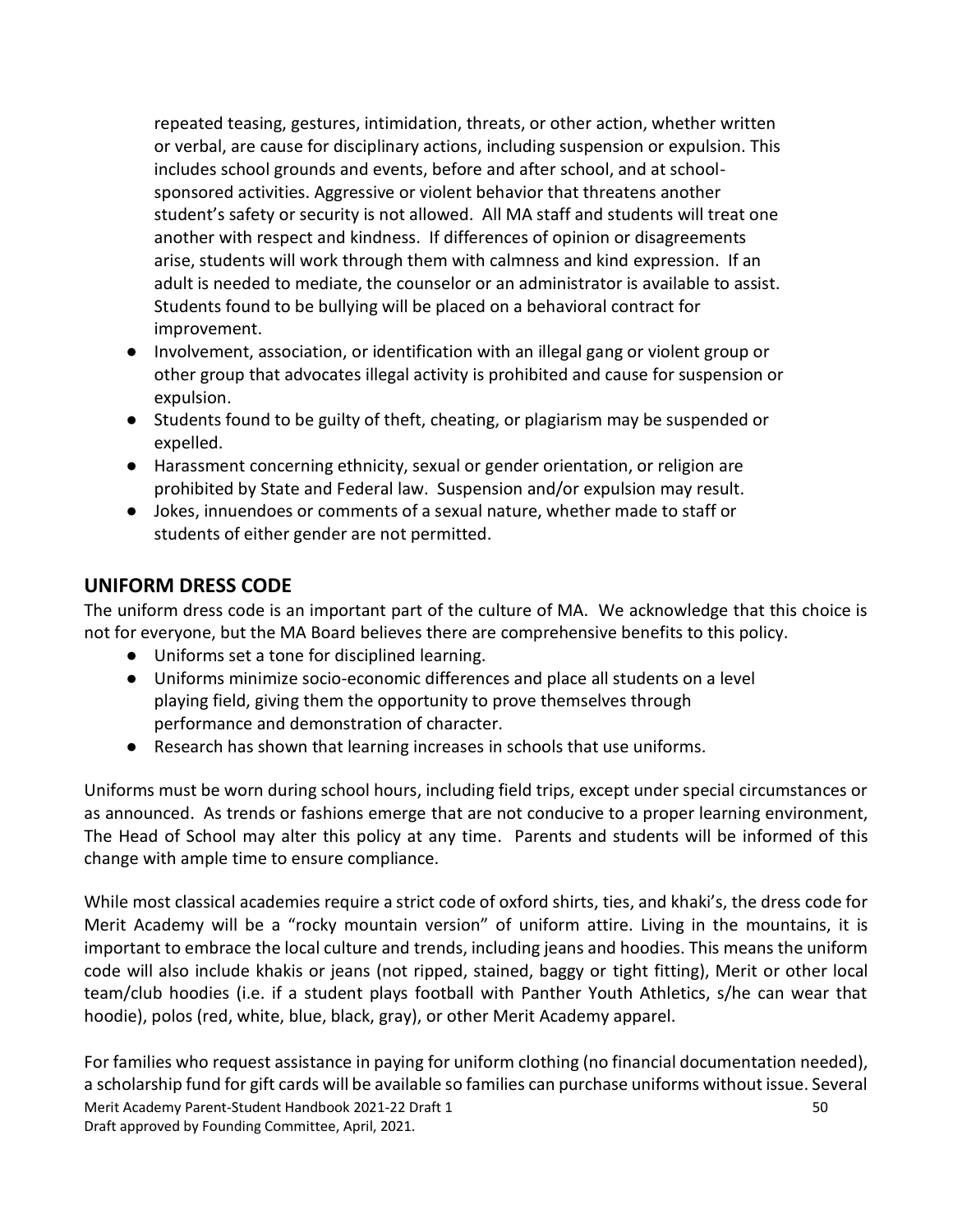families have already committed to donating to this fund. As we grow, we will also have a "clothes closet" where families may donate to other families like new uniform items that their students have outgrown or new uniform clothing that they simply want to donate.

Students in Civil Air Patrol wear ABUs/BDUs on IAW the squadron requirements. It is the student /family's responsibility to see that all uniforms are laundered regularly.

#### **GENERAL CAP UNIFORM GUIDELINES**

The CAP uniform is authorized and encouraged for wear at Merit Academy. Students who are enrolled in the CAP squadron will follow all CAP rules, regulations, and guidelines for uniform wear

#### **DRESS CODE FOR SPECIAL DRESS DAYS**

From time to time, MA has special dress days such as "Western Wear Day," "Hawaiian Shirt Day", or special historical days coordinated with Core Knowledge learning, such as "Civil War Day". The following general rules apply at those times, unless otherwise published by the Dean of Academics.

- Picture Days: "Dress Your Best"
- No sleeveless tops. Midriffs, halter tops, spaghetti straps, backless clothing, tube tops, tank tops, or camisoles may not be worn. No visible lingerie.
- Skirts may be no more than 2" above the knee
- No sheer, tight or low-cut clothing. No immodest or provocative clothing.

#### **APPROPRIATE ATTIRE FOR SPECIAL EVENTS**

Students may be asked to wear dress shirts and ties for boys or dresses for girls in honor of special events. Those in Civil Air Patrol may be required to wear "dress" uniform. Particular dress for music concerts or plays may also be required. Please note – general rules for special days dress applies.

#### **RULE OF THUMB**

Parents, have your students look in the mirror and ask, "Where is attention drawn first? If I bend over, will I be showing something inappropriate?" Please help prevent embarrassment for your student and for others.

#### **VIOLATIONS**

Students who choose not to be in compliance with these guidelines will be sent home for a change of clothing. Administration reserves the right to make the final judgment call on all clothing selections for the day.

- First time: note home to parents. Must be returned with signature.
- Second offense: Parent will be called to bring student appropriate clothing.
- Third offense: Student will serve after school community service detention. Parent will be notified, and detention will be served the following day

#### **CLOSED CAMPUS**

Merit Academy Parent-Student Handbook 2021-22 Draft 1 51 September 10 September 1981 Student Student Student Draft approved by Founding Committee, April, 2021.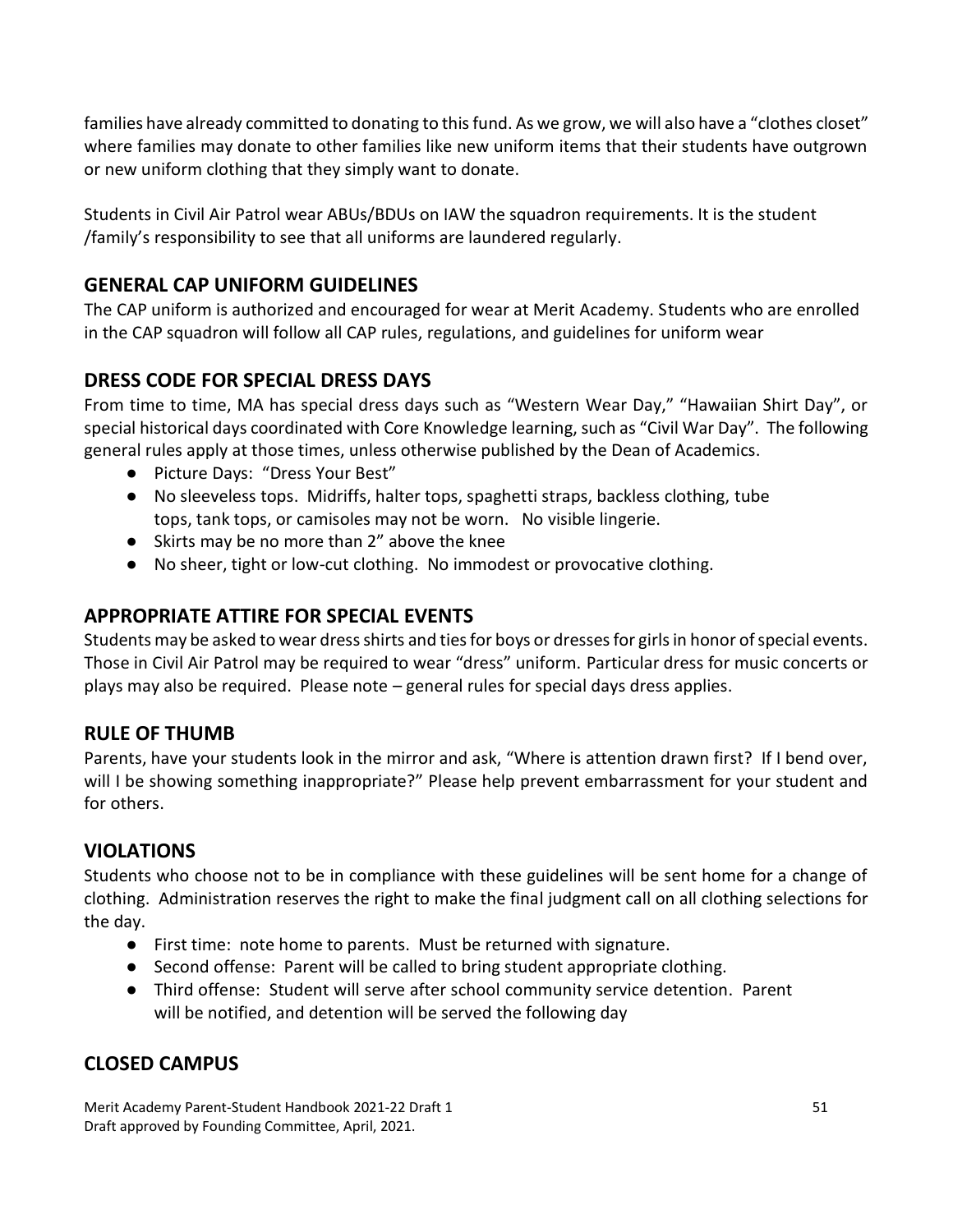MA has a closed campus. Students are not allowed to leave unless accompanied by an approved adult. When Merit Academy has a full K-12 course offering, the Board reserves the right to open campus for Juniors and Seniors. One of the considerations for this privilege will be discipline referrals, academic standing, and character behavior.

#### **TRUANCY**

Unexcused absence, or truancy, is cause for suspension. Repeated or prolonged truancy may be cause for expulsion from MA. This is especially so when MA has a wait list.

#### **DETENTION**

When Detention is issued by a teacher or the Dean of Students, a form will be sent home for the parent's signature. That form is to be returned to the front office the next morning before school starts. If the form is not returned, parents will be called to come to the school to sign the form.

Detention time will be served by the student on that (second) day for thirty minutes after school. During Detention, students may be required to pick up trash on the school grounds, sweep walks, write essays on character topics or other improving activities as designated by the Dean of Students, the Dean of Academics, or their designated representative.

#### **MISUSE OF SCHOOL EQUIPMENT**

Misuse of school equipment that causes damage will require its replacement by parent / guardians. Misuse of computers or internet may cause student to be prohibited from using such equipment for up to one year.

#### **MA COUNSELORS**

MA has social worker/counselors, available to assist students' social/emotional needs or concerns.

#### **SUSPENSIONS**

A suspension of one to five days may be instituted for a severe behavior problem. **No schoolwork is allowed to be made up.** A re-entry conference with student, parent, and administration is necessary before returning to class. The conference may also include others as administration deems necessary. When 10 days total suspension has been accumulated in one year, whether during a school year or a calendar year, the MA Board will consider the student for expulsion.

#### **EXPULSION**

A student who has been suspended a total of 10 days in 12 months will be automatically referred to board of Directors for Expulsion proceedings. Serious infractions, such as violence, drug possession, or possession of weapons for other than lawful purposes may be cause for immediate expulsion. Potential expulsion procedures are handled in conjunction with the Colorado state requirements and the Merit Academy Bylaws.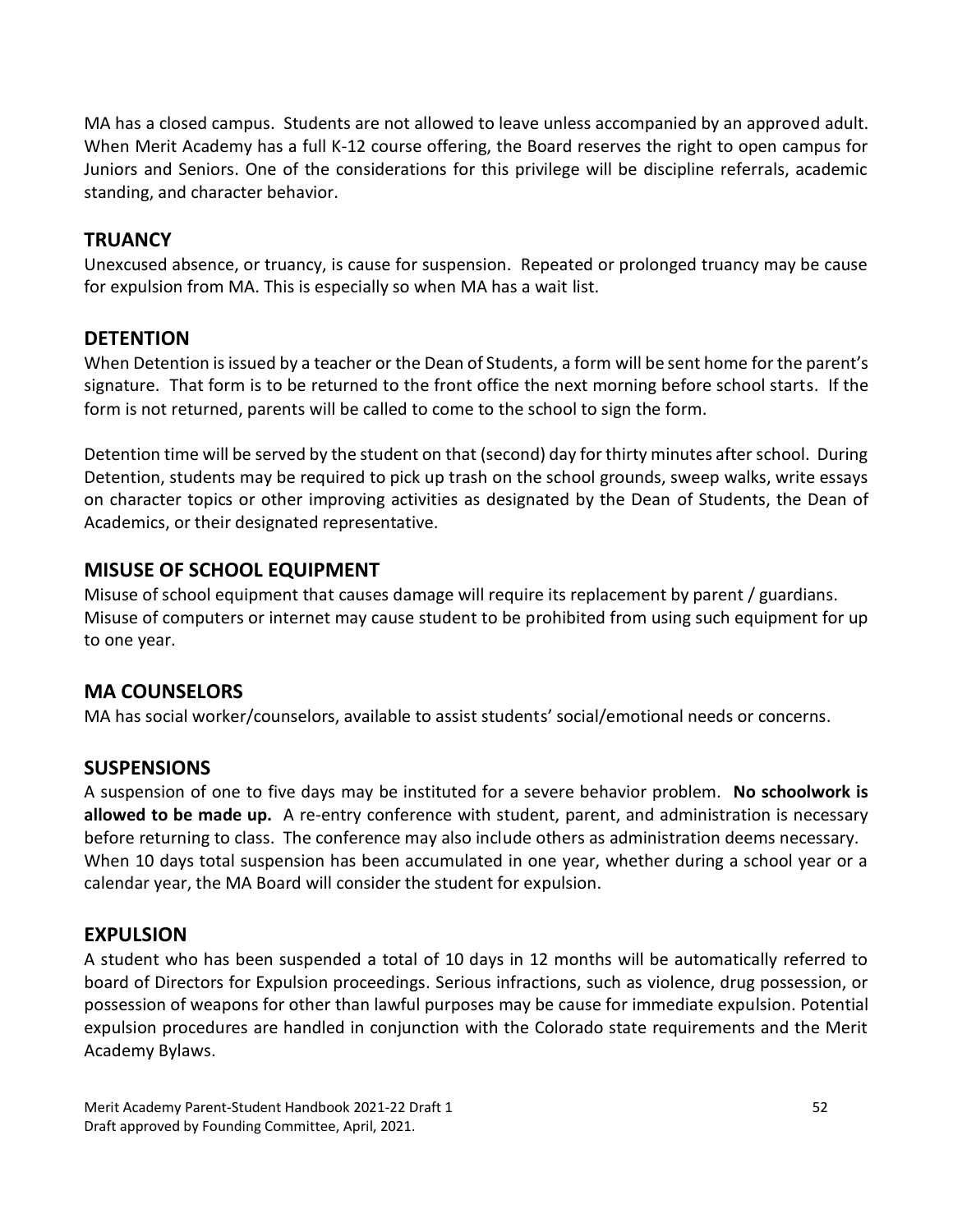# OFFICE PROCEDURES

#### **ENROLLMENT**

The enrollment process begins when a parent submits a signed Letter of Intent to Enroll to our office. Forms may be obtained from the office or from our website:

https://merit.academy MA accepts students applicants from all districts.

#### **LOTTERY**

Merit Academy Priority Admission Procedures.

Up to twenty percent (20%) of students will be offered enrollment using the preferences listed in order below:

- Children of the members of the Founding Committee for Merit Academy. Members of this Committee are those who contributed substantially to the development of application documents, grants, research, outreach, or other activities required to found the school and attended and contributed to at least 75% of the Founding Committee meetings after their selection for the committee and before the transition to a Board of Directors.
- Children of full-time teachers and staff of the Contract School. Full time employees are those who work at least 35 hours a week and are in that status at the time of the lottery.

After the first year, there will be automatic enrollment for Students in good standing who would like to continue their education at Merit Academy. Their placement will be determined by promotion, retention, and / or acceleration policies. MA will ask parents to complete an Intent to Continue Enrollment before January 10 annually.

Parent who choose to submit Intent to Enroll forms for siblings of currently enrolled students will receive priority enrollment offers into available openings at the suitable grade level.

After enrollment slots are filled as described above, the next priority will go to all other children living within WPSD boundaries. If enrollment applications exceed available openings, all in district applications shall have an equal chance of being admitted through the lottery, process set forth below.

If there are remaining available openings after the categories above have been considered, all out of district applications shall have an equal chance of being admitted through the lottery process described below:

#### **Lottery Procedures**

If the MA applications received during the open enrollment period exceed the spaces available, students shall be selected by a random lottery, subject to the enrollment preferences described above. The Merit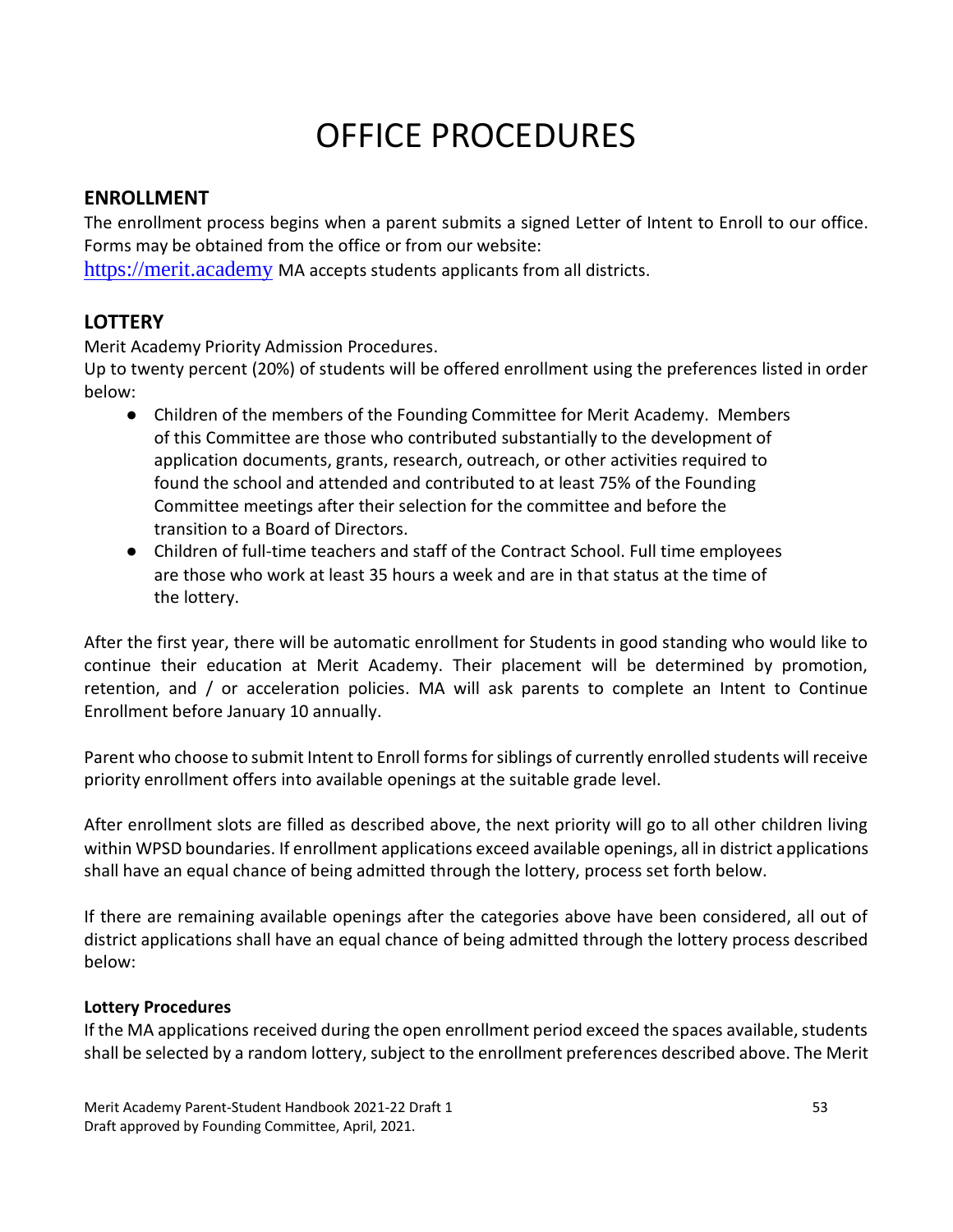Academy Board of Directors will oversee this lottery process. MA does not use a weighted lottery for its enrollment decisions.

The lottery will occur on or before February 20th of each year. The lottery will contain the names taken from the Intent to Enroll forms received by the school prior to the close of business on February 15th and the names that have not been removed by request of the parent/guardian or as a result of a previous offer that was declined or a non-response to an offer. A lottery number for each child in each grade will be randomly assigned for the upcoming academic year only. The lottery will be conducted from the highest grade level with available spaces in descending order down to the Kindergarten spaces. As a name is drawn, all younger siblings of that child will be given priority for their grade levels.

Placement in programs is prescribed by the student's age as of October 1 for children entering Kindergarten or First grade. For children enrolling in other grades, placement will correspond with the grade level the child would be entering in their former school.

Invitations to enroll will first be extended to families assigned the lowest lottery number. After all spaces for each grade level have been filled by the lottery, remaining students will be placed on a waitlist for openings that may arise in the upcoming school year. This lottery-generated waitlist will be maintained until the following year. Lottery numbers are valid for one (1) lottery cycle.

To participate in subsequent year's lottery, families must indicate that they want to be considered for that future lottery and must update their enrollment form by completing the appropriate paperwork prior to February 15th. After Year 2, the Merit Academy Board of Directors and Administration will review the current lottery process and reserves the right to change the lottery application process to better meet the needs of the school and community.

If a parent/guardian whose child is on the waitlist declines or does not respond to an enrollment offer within the designed timeframe as noted in this policy, they will be removed from the MA database and a new Intent to Enroll form must be submitted to be included in future lotteries.

#### **KINDERGARTEN REQUIREMENTS**

Any child who is five years of age on or before October 1 is eligible to enter Kindergarten at MA.

"Readiness" tests may be given to determine if a student is ready for the academic nature of the MA program. It is usually advisable for students who are not truly ready for school to wait a year for enrollment. It is better to be the oldest student in the next class than to be the youngest, least mature student the present class.

Here are some skills we recommend that parents work on in preparation for kindergarten:

- Know the alphabet, such as the ABC song or other
- Begin writing letters
- Able to write own name
- Count to 10

Merit Academy Parent-Student Handbook 2021-22 Draft 1 54 September 2021-23 Draft 1 Draft approved by Founding Committee, April, 2021.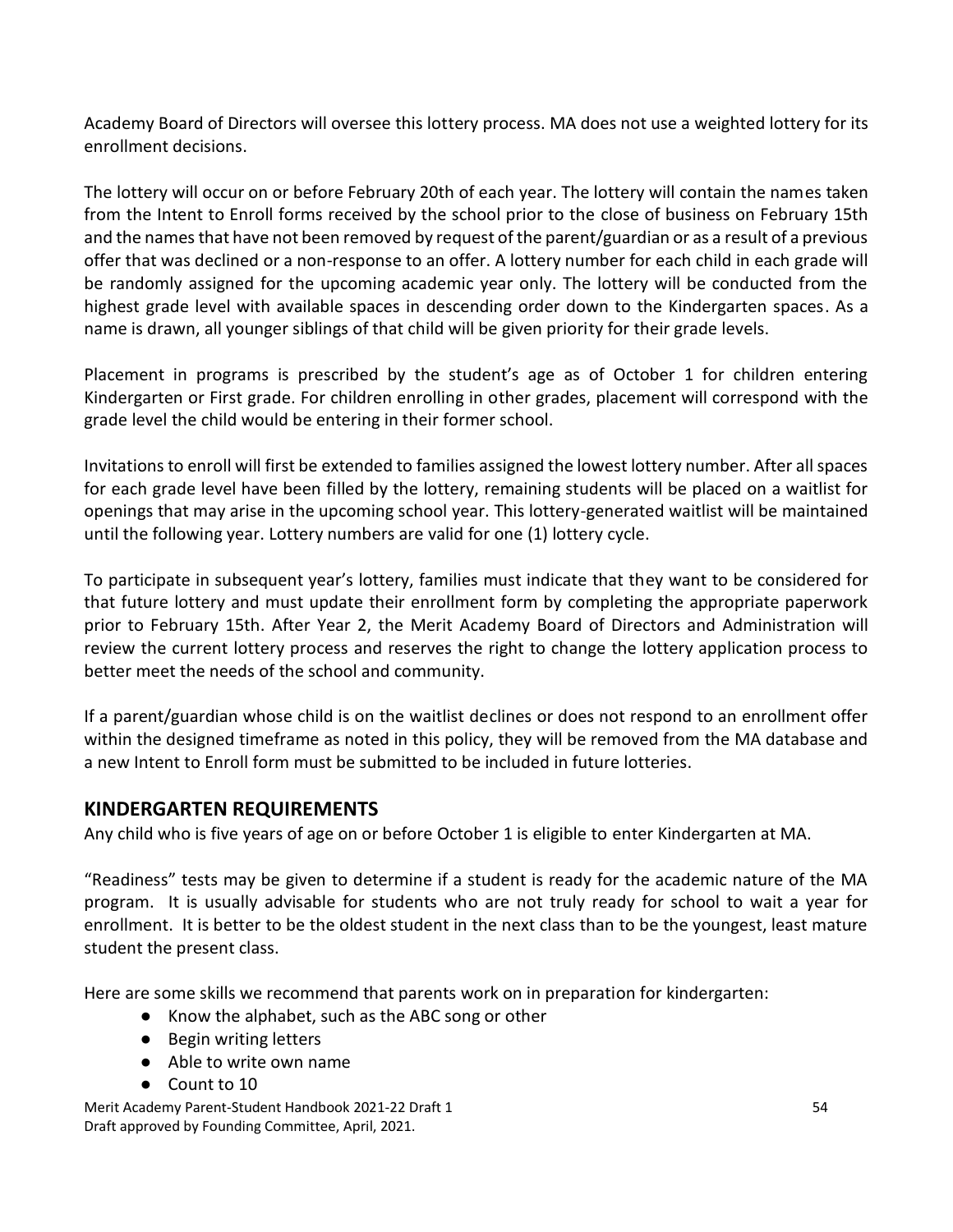- Begin to write numbers
- Able to sit still

#### **WAITING LIST**

MA maintains a waiting list by grade. As soon as openings become available, the next family on the list will be called. Families who decline to enroll their student at that time must resubmit their Letter of Intent to Enroll and move to the bottom of the waitlist.

#### **CLASS PLACEMENT**

Class placement and teacher choices are at the discretion of the administration. Parent-provided information about student learning styles and needs is requested in the registration process will be considered.

Students entering from homeschooling or other schools may be given a placement test to determine grade level.

#### **PARENT VOLUNTEERS**

Parent volunteers must sign in and sign out at the office. An identifying badge must be worn. Confidentiality of all student and internal school matters must be maintained.

#### **VISITORS**

Visitors must sign in and sign out using picture ID at the office. Tours may be scheduled in advance. Visitors unaccompanied by a staff member are not allowed.

#### **CHANGE OF ADDRESS OR PHONE**

If you move, please notify our office of your new contact information as soon as possible. Our office must be able to contact you in case of emergency.

#### **TRANSFER OR WITHDRAWAL**

You may fill out the transfer / withdrawal form at our office. All fees and/or fines must be paid and materials checked out to your student returned. Permanent student records will be forwarded to the new school at your written request.

#### **PERMANENT RECORDS**

Permanent student records are confidential and kept secure. Parents or guardians may request copies or transfer of records in writing. Records may not be withheld due to unpaid fines or fees.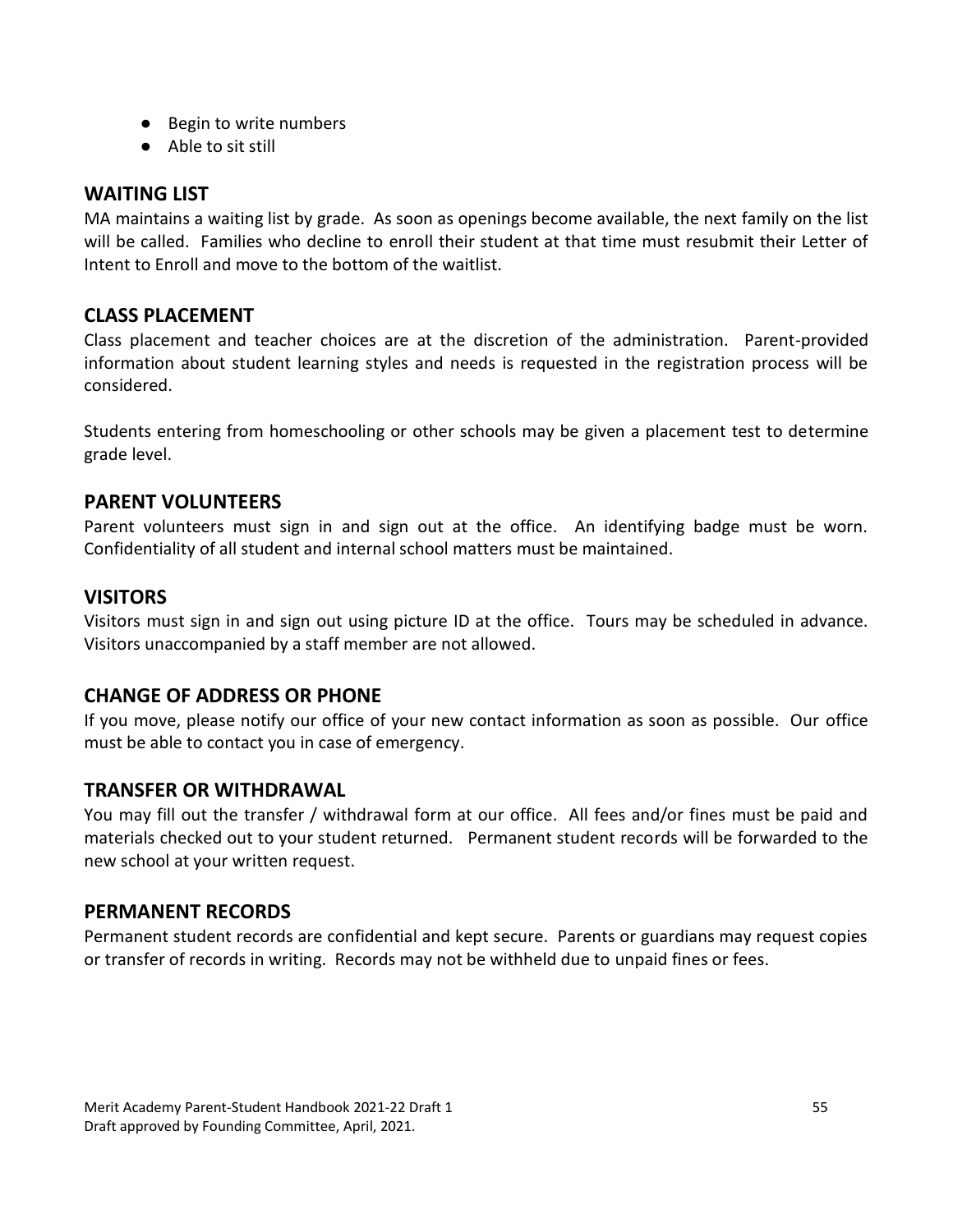### **CODE OF HONOR**

Moral character is the cornerstone of our educational model. In order to properly reason and make the best decision, one must be able to discern what is good, beautiful, and true. Virtue requires a trained mind and a benevolent heart, uniting our ability to reason with our passions.

Our five virtues are the guiding principles used to foster character: valor, responsibility, perseverance, goodness, and friendship. Students, staff, parents, and volunteers are expected to conduct themselves honorably in word and deed, to live by the virtues, and to encourage others to do so.

**Valor**: *Valor is courage, strength, and bravery. It is the ability to stand for oneself and choose what is right and good, even when a different decision may lead to an easier path. I pledge to be courageous in choice and conduct, to display valor in pursuit of good, beauty, and truth.*

**Responsibility**: *Responsibility is a core tenet in a character of excellence. It guides students to take ownership of action and learning, to do what is difficult but right, even if the task is not theirs to complete. Responsibility links to deadlines, assignments, study, and civic mindedness. It prepares students for a world where self-discipline, accountability, and quality of work are not only expected, but required. I pledge to be responsible in conduct, academia, extra-curricular activities, relationships, and civic activity.*

**Perseverance**: *Perseverance encompasses grit, determination, and tenacity. It emboldens students to continue when it may be easier to quit or give in to unproductive habit. I pledge to practice perseverance in my goals, responsibilities, character, and choices for good, beauty, and truth.* 

**Goodness**: *Goodness is kindness, beauty, and generosity. It is an exercise of compassion and integrity, even when unobserved. It is an excellence of quality, not only of character but of expression, works, and decisions. I pledge to pursue goodness and act accordingly to bring goodness to others.* 

**Friendship:** *Friendship is the active cultivation of meaningful, trusting, and joyful relationships. It is beyond being friendly. Friends support one another to engage in what is good and right. A friendship encourages people to hope the best for each other, to promote spirits, and to foster happy hearts. Nourishing friendships empower human beings to thrive, even during challenging or discouraging times. I pledge to not only be friendly, but to be a true friend as is described herein.*

Merit Academy students, staff, and volunteers strive to be virtuous in conduct, to cultivate scholarship, and to practice civic responsibility. Merit Academy students, staff, and volunteers will not lie, cheat, or steal, and will discourage others from such actions.

The required parent/guardian and student agreements can be found with the registration packet. These must be signed and returned with the registration forms.